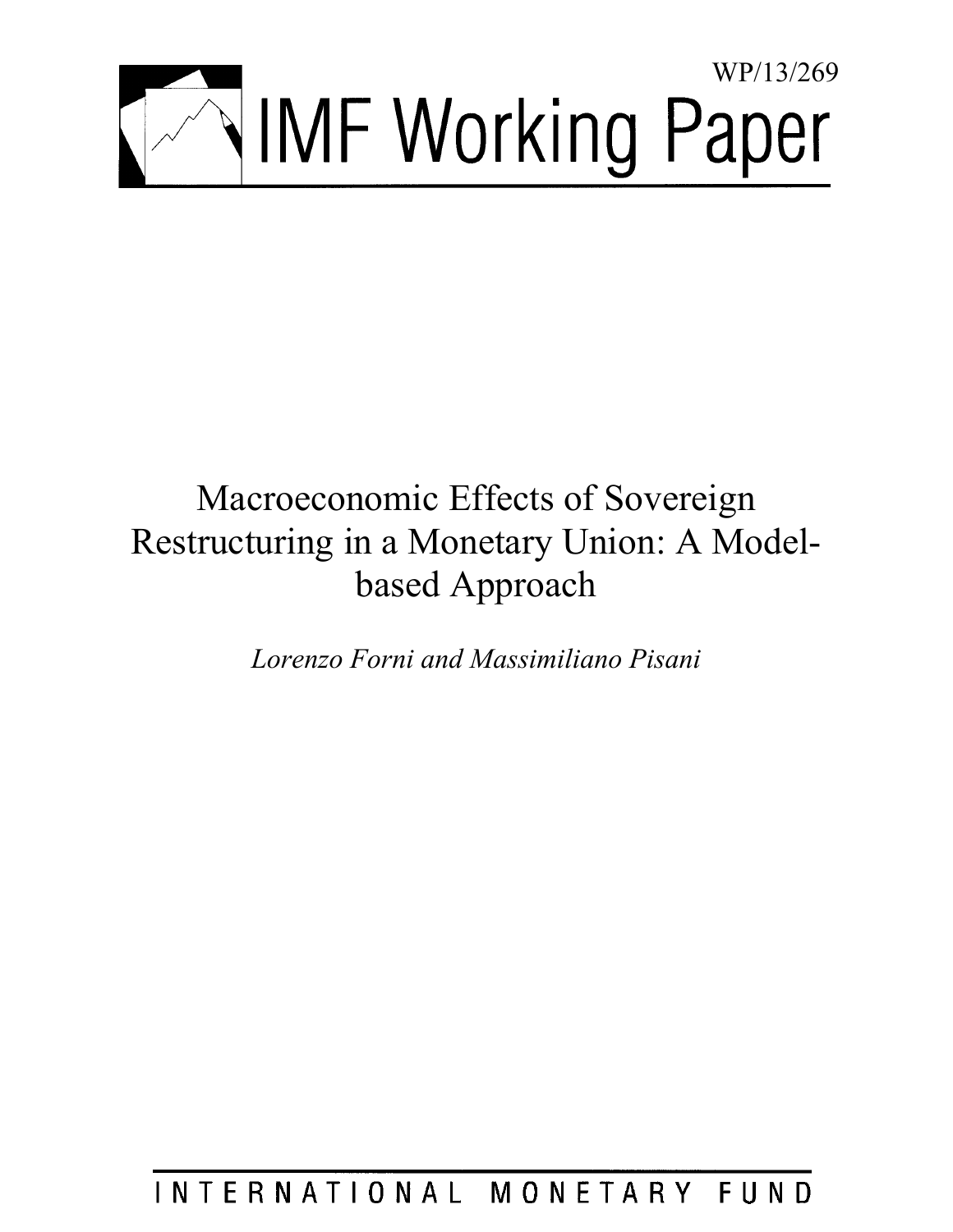# **IMF Working Paper**

# Fiscal Affairs Department

# **Macroeconomic Effects of Sovereign Restructuring in a Monetary Union: A Model-based**   ${\bf Appendix}$

## **Prepared by Lorenzo Forni and Massimiliano Pisani**

Authorized for distribution by Martine Guerguil

December 2013

**This Working Paper should not be reported as representing the views of the IMF.**  The views expressed in this Working Paper are those of the author(s) and do not necessarily represent those of the IMF or IMF policy. Working Papers describe research in progress by the author(s) and are published to elicit comments and to further debate.

## **Abstract**

We assess the macroeconomic effects of a sovereign restructuring in a small economy belonging to a monetary union by simulating a dynamic general equilibrium model. In line with the empirical evidence, we make the following three key assumptions. First, sovereign debt is held by domestic agents and by agents in the rest of the monetary union. Second, after the restructuring the sovereign borrowing rate increases and its increase is fully transmitted to the borrowing rate paid by the domestic agents. Third, the government cannot discriminate between domestic and foreign agents when restructuring. We show that the macroeconomic effects of the restructuring depend on: (a) the share of sovereign bonds held by residents in the country as compared to that held by foreign residents, (b) the increase in the spread paid by domestic agents and (c) its net foreign asset position at the moment of the restructuring. Our results also suggest that the sovereign restructuring implies persistent reductions of output, consumption and investment, that can be large, in particular if the share of public debt held domestically is large, the private foreign debt is high and the spread paid by the government and the households does increase.

JEL Classification Numbers: E32, E62, F32, F41, H30

Keywords: Fiscal policy, DSGE modeling, sovereign restructuring

Author's E-Mail Address: lforni@imf.org; massimiliano.pisani@bancaditalia.it

<sup>&</sup>lt;sup>1</sup> We thank for useful comments C. Cottarelli, C. Kamps, A. Locarno, D. Muir, M. Guerguil, P. Manasse, A. Notarpietro and participants at the ECB Workshop"Challenges for sovereign debt management in the EU" (October 2011), at the Bank of Poland "Central Bank Macroeconomic Modeling Workshop" (September 2012) and in seminars at the IMF Fiscal Affair Department (November 2011) and at University of Bologna (December 2011).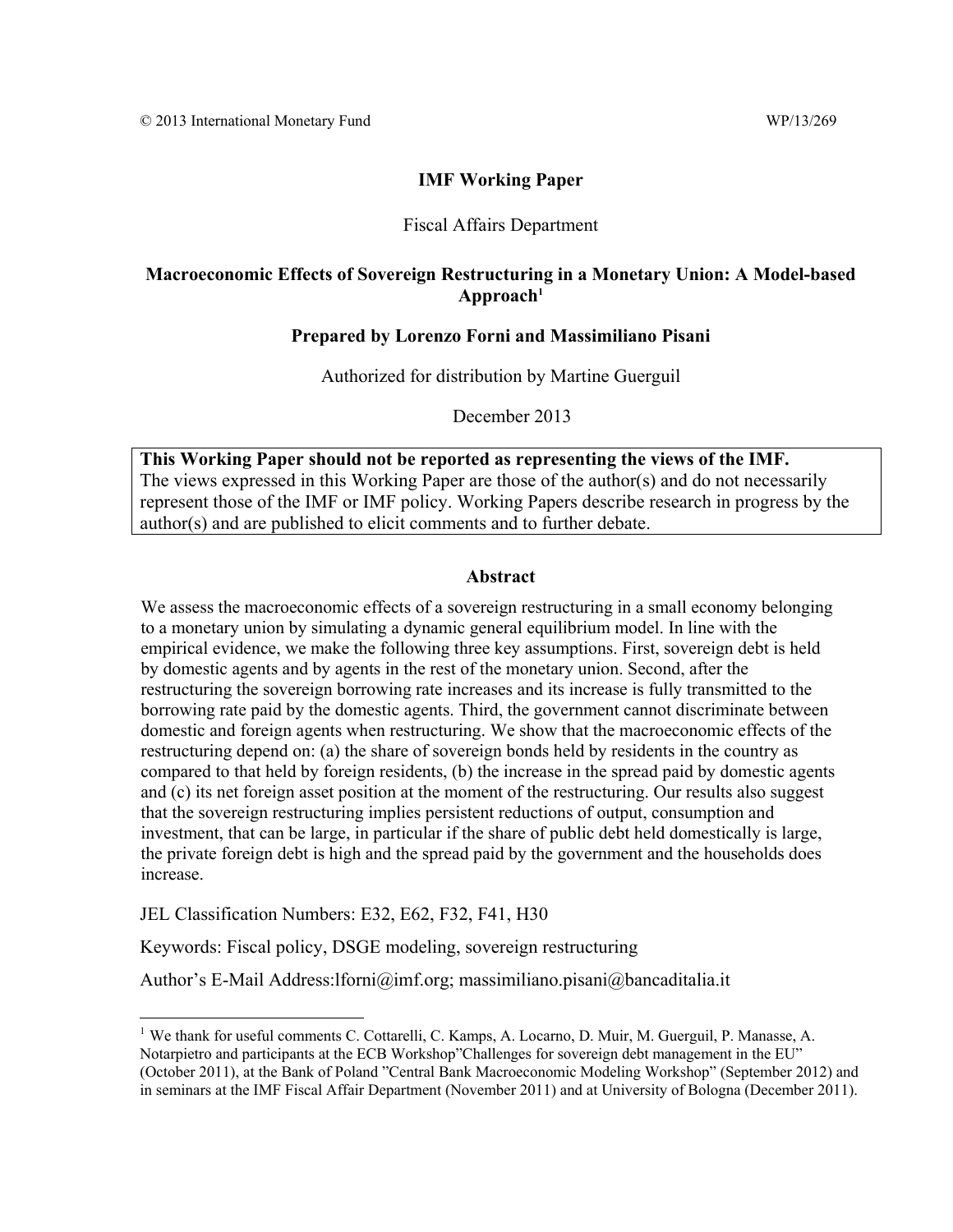# **I. Introduction**

The recent sovereign debt crisis has raised the question of the economic implications of a possible sovereign restructuring by a member of a monetary union.

While there have been a number of sovereign restructuring episodes in low-income and developing economies in the past, the experience regarding advanced economies is much more limited. Advanced economies differ from low income and developing economies in many ways. They tend to have a larger share of their public debt held domestically, as they tend to have deeper financial systems. Moreover, monetary union member countries display a high degree of financial integration, with significant crosscountry holdings of public and private debt. A sovereign restructuring by a monetary union member would therefore happen in a very different context compared to previous instances of sovereign restructuring. This paper provides an assessment of the possible macroeconomic effects of a restructuring in one country of a monetary union.

Three important factors determine the macroeconomic costs and benefits of such a restructuring: first, the share of sovereign bonds held by households resident in the country as compared to the share held by foreign residents; second, the response of international financial investors to the sovereign restructuring; and third, the private sector net foreign asset position at the moment of the restructuring.

Regarding the distribution of government bond holdings between domestic and foreign residents, let's consider, for the sake of argument, two extreme cases. Suppose that the government bonds are held by domestic residents only. Moreover, suppose that they have infinite life-time horizon and taxes are lump-sum. In this case the restructuring would not have any macroeconomic effect, as the public debt is not considered net wealth by its holders. Indeed, its reduction is fully offset by the expectation of lower future taxes, therefore leaving households' permanent income unchanged. Instead, suppose that foreign investors are the only holders of government bonds and, moreover, that they do not 'punish' the government and its citizens by increasing the country's borrowing cost after the restructuring. In this case the country implementing the restructuring would get a positive capital gain associated with the improvement of its net foreign asset position.

However, interest rates tend to increase around restructuring instances and the evidence shows that usually there is a premium that the government has to pay after the fact, as it is perceived as a riskier borrower. This premium or spread can therefore be thought as reflecting the 'loss of reputation as reliable borrower' that the country faces after the restructuring.

Finally, the private sector's net foreign asset position at the time of the sovereign restructuring is relevant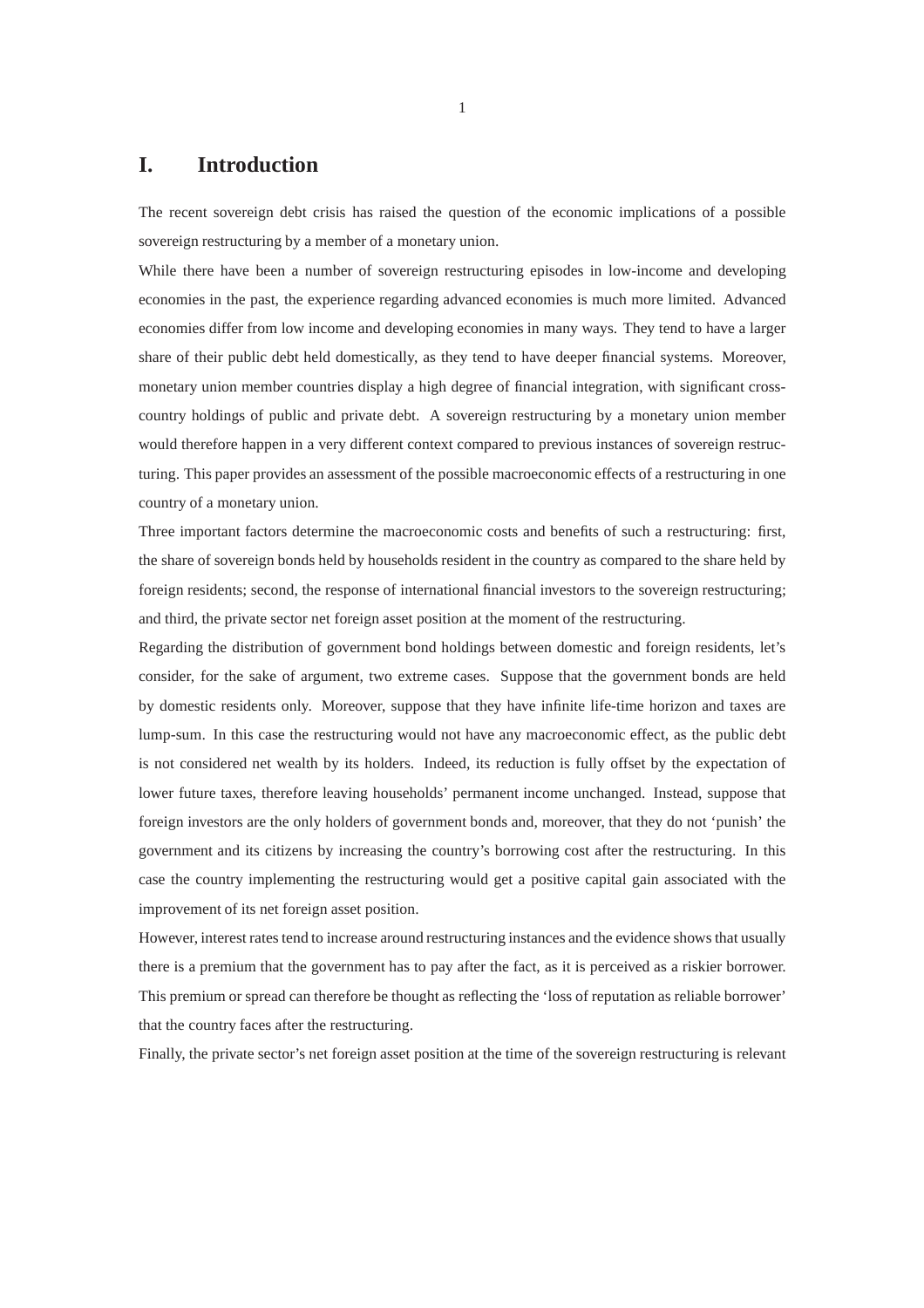as well. The larger the foreign liabilities, the larger the increase in the interest payments that the higher borrowing costs would imply and, hence, the negative income effect faced by residents.

Overall, the macroeconomic effects of a restructuring depend on the combined effects of, one hand, the capital gain coming from lowering the foreign debt and, on the other, the additional costs of rolling over the (post-haircut) public and private external debt at a higher interest rate. The capital gain induces a positive wealth effect as it corresponds to a lump-sum tax on foreign investors. The higher spread, on the other hand, induces a negative substitution effect (today's consumption is more expensive than future consumption) and a negative income effect (the interest payment on the new after-restructuring foreign asset position of the country as a whole increases).

We try to assess these impacts by developing and simulating a new-Keynesian general equilibrium model of a monetary union. In the model there are two regions, Home and Foreign, each of different size. Home is a relatively small country of the monetary union, while Foreign represents the rest of the union. Home government is assumed to restructure its debt. We consider the case of a relatively small Home country, so that the restructuring does not greatly affect the rest of the monetary union. As such, the restructuring has not systemic implications for the union.<sup>1</sup>

The monetary union setup enables to take into account two specific features. First, monetary policy is conducted at union level. Hence, it does not fully react to the changing macroeconomic conditions in the Home country after the restructuring. Second, fiscal policy is managed at the country level.

On the financial side, the model features two types of bonds, both denominated in the currency of the monetary union. The first one is exchanged between the domestic and foreign private sector only. The second one is issued by the two sovereign states and is bought by both domestic and foreign households. Each bond is in zero net supply at monetary union-wide level. We follow Broner et al. (2010) and assume that the domestic government cannot discriminate between domestic and foreign debt holders.<sup>2</sup>

Regarding the increase in the spread after the restructuring, the existing literature has reached mixed conclusions. Some papers point to relatively short periods of exclusion from the international financial market and moderate increase in spreads (Panizza et al. 2009). Others, such as Cruces and Trebesh (2013), show that spreads are positively correlated with the size of the haircut. We follow the latter and assume that after the sovereign restructuring both the government and the private sector have to pay a spread above the risk-free rate when issuing bonds (the risk-free rate is equal to the interest rate set by the

<sup>&</sup>lt;sup>1</sup>Contagion and systemic crises are not the object of the analysis.

<sup>2</sup>As long as there is a functioning secondary market for the debt, foreign holders have always the opportunity to sell their debt on the secondary market. Therefore if the fiscal authority when restructuring its debt tries to discriminate and imposes the haircut only on foreign holders, the latter would sell their bonds on the secondary market to the domestic residents (which should be willing to buy at a price close to the face value).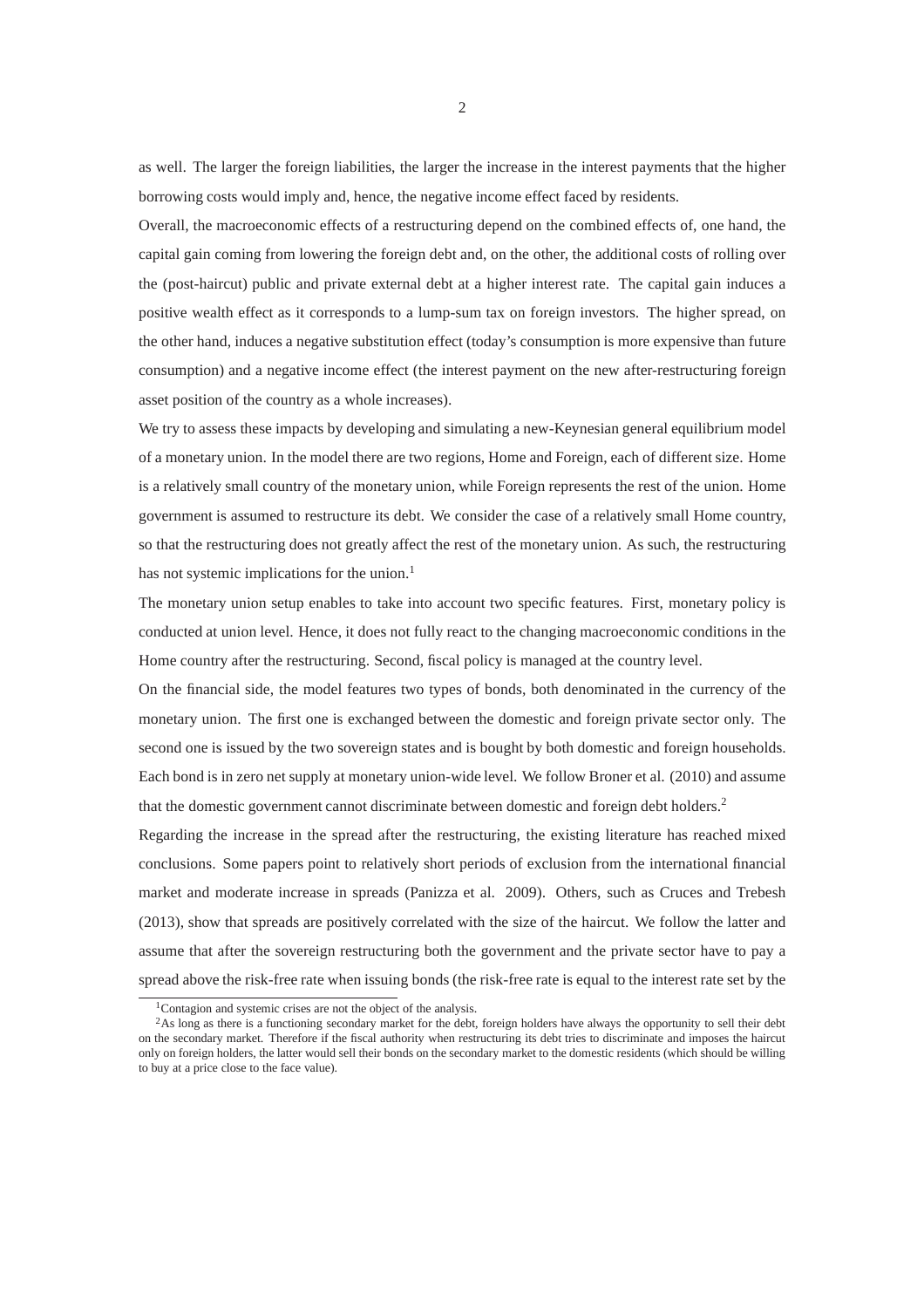central bank of the monetary union). The spread is proportional to the size of the haircut and equal for both private and public borrowing. The latter assumption is consistent with evidence that spreads on the sovereigns quickly are passed on to the private sector. In this deliberately parsimonious way we capture the 'price' paid by the country for the 'loss of reputation as reliable borrower' and the related financial distress that characterize both the private and public sectors after a sovereign restructuring.

Other features are rather standard. Each region is specialized in the production of nontradable final goods, tradable and nontradable intermediate goods. Monetary policy is conducted at union level through a standard Taylor rule.

The Home country is calibrated to broadly resemble a generic small open economy. In the baseline simulation it is assumed that the small economy starts off with a very high level of sovereign debt (equal to 150 percent of yearly GDP) and that Home and Foreign households each hold 50 percent of the Home government debt. Finally, it is assumed that the private sector's net foreign debt prior to the restructuring is equal to 100 percent of GDP. Given this background, the restructuring is modeled as an unexpected write-off (haircut) of the public debt equal to 40 percent of its nominal value. As a ratio to yearly GDP, it corresponds to a reduction in the public debt from 150 to 90 percent. We also calibrate the postrestructuring spread consistently with the empirical evidence provided by Cruces and Trebesch (2013), where the authors collect information also on the size of haircuts. They show that greater haircuts are associated with larger post-restructuring bond spreads, after controlling for fundamentals as well as country and time fixed effects. The effect on the spread of a 40 percentage point haircut is estimated to be on average about 300 basis points in year one and to decrease over time, being still significant at about 150 basis points in years four and five after the restructuring.<sup>3</sup>

Moreover, we assume that after the restructuring lump-sum transfers are adjusted by the government in order to stabilize the debt at the new (post-haircut) level according to a fiscal rule.<sup>4</sup>

Results are as follows. First, after the haircut GDP shows a decrease which is rather persistent and associated with a reduction in consumption and investment by domestic residents. The recovery is slow, as it takes more than three years for the GDP to return to its baseline level. Second, the GDP loss is relatively large if the share of public debt held domestically is large, the private foreign debt is large and the spread increases. Overall, we do find that the sovereign restructuring induces a rather persistent

<sup>&</sup>lt;sup>3</sup>The empirical result of Cruces and Trebesch (2013) is consistent with the classical work of Eaton and Gersovitz (1981), where it is argued that sovereign borrowing can be supported as long as a restructuring is costly. Therefore, non-repayments have to be followed by punishments (in the form of high spreads or exclusion from international borrowing), and larger non-repayments by larger punishments.

<sup>4</sup>We choose a fiscal rule defined in terms of lump-sum taxes for simplicity as it avoids the analysis of the distortions associated with other taxes.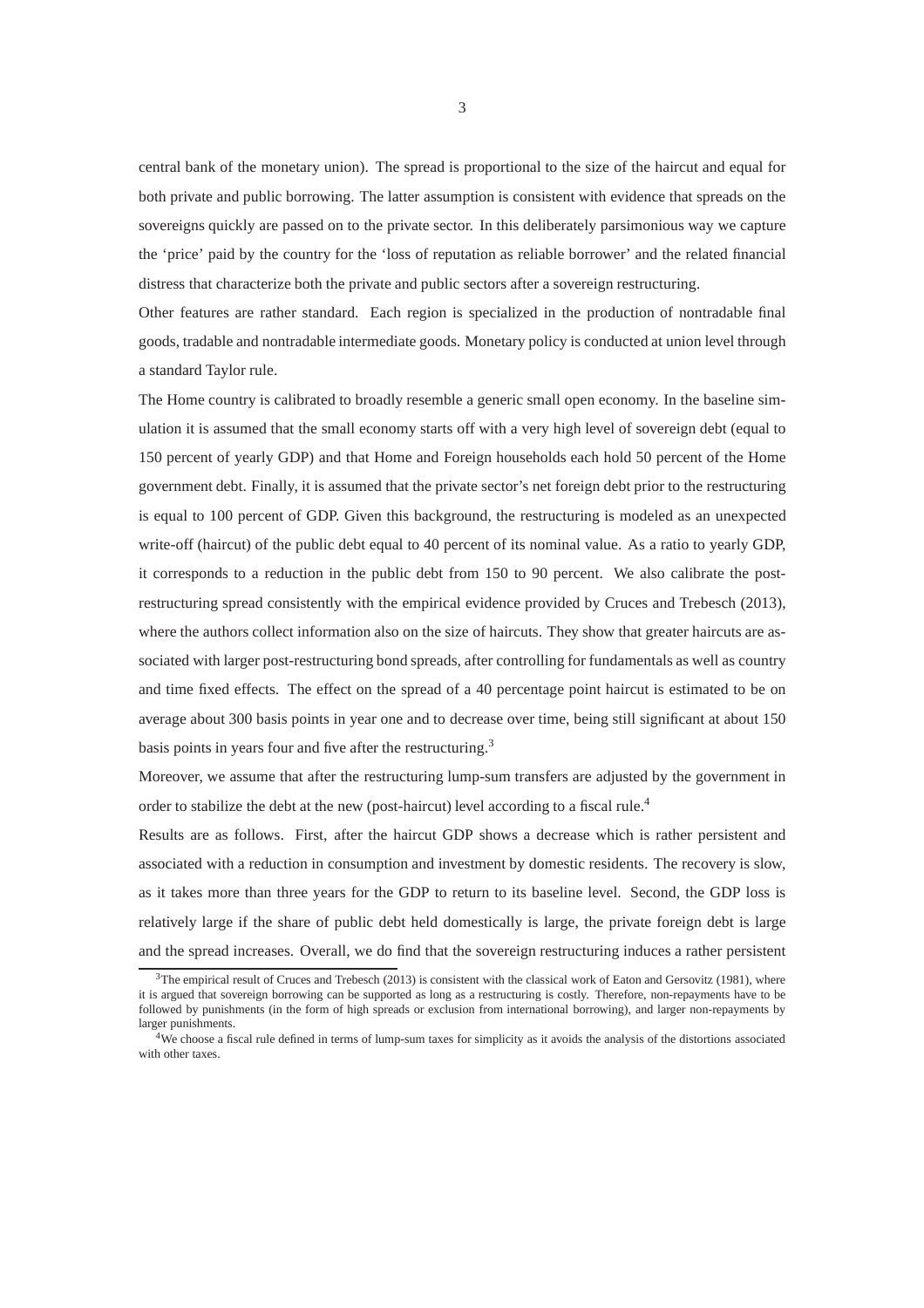reduction in macroeconomic activity, even under the more favorable initial financial conditions (when the initial share of domestically held sovereign bonds and the level of foreign debt by households are relatively low).

To our knowledge there are not other studies that have assessed the macroeconomic impact of a sovereign distress in a monetary union or advanced economies. A partial exception is Corsetti et al. (2012) that use a closed economy model to stress the role of the 'sovereign risk' channel of fiscal policy. In their model a high level of public debt affects the private sector via the effect that the risk of sovereign default has on the spread paid by the private sector. We differ from Corsetti et al. (2012) because we stress the open economy dimension of the problem and specifically the role of the domestic vs. foreign holding of government debt.

Finally, we want to stress that quantifying the likely fall in activity from a sovereign restructuring is a very difficult task. In particular, the way it might play out in reality will depend on a host of characteristics of the sovereign and of the way the restructuring takes place. Therefore it is not our ambition to present predictions of the economic effects of a restructuring. We intend instead to highlight some of the important channels that will shape the outcome and assess their relative importance. As discussed, we will emphasize three such important channels: the reaction of international financial markets (especially regarding the increase in the borrowing costs), the net foreign asset position of the private sector, and the share of government debt held domestically. We do not consider some other important factors that could magnify the negative effects of the restructuring, as the role played by financial frictions, by banks balance sheets and possible contagion effects (especially relevant in a financially integrated monetary union). Moreover, in our baseline simulations we will assume that the budget balance is in equilibrium in the initial steady state and that fiscal policy will aim at stabilizing the debt after the restructuring. This assumption does not match the recent experience of countries that have faced sovereign stress while at the same time undergoing considerable fiscal consolidations. All in all, therefore, our results cannot be easily applied to the experience of any specific country.

The paper is organized as follows. Section 2 describes the main equations of the model (with a focus on those related to the model's financial and fiscal structure; the remaining ones are reported in the Appendix) and the calibration. Section 3 discusses the results. Section 4 concludes.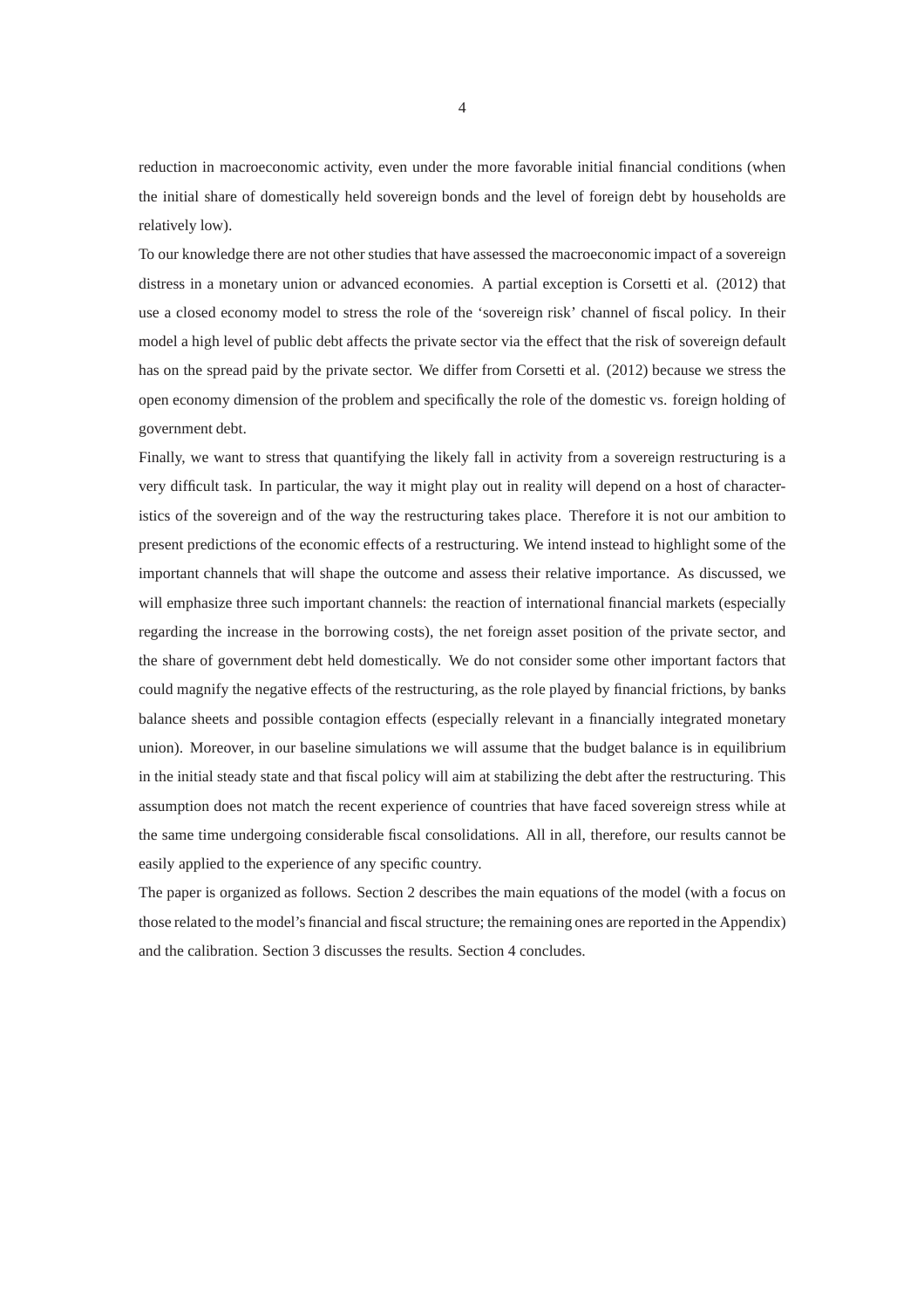# **II. The model**

#### **A. Setup**

The basic structure of the model is new Keynesian and akin to the International Monetary Fund's Global Economy Model (GEM) and the European Central Bank's New Area Wide Model (NAWM).<sup>5</sup> We divide the monetary union in two regions, the Home country and the rest of the monetary union.

On the production side, we assume that in each country there are firms producing final nontradable goods under perfect competition. The goods are used for private and public consumption as well as for investment. They are produced combining intermediate tradable and nontradable goods. Intermediate goods are produced under monopolistic competition. Firms in the sector are price-setters (each of them is able to set the price of the produced variety, taking into account the demand). In particular, firms producing tradables are able to price-discriminate between domestic and exporting markets (hence they set two country-specific prices). Intermediate goods are produced by combining domestic labor and capital.

We assume households accumulate capital (which they rent to domestic firms) and, more importantly, trade two nominal bonds at the union level. Both bonds are denominated in the currency of the monetary union. One bond is traded among households only. The other is the government bond, traded between households and governments. Households are wage setters (each of them offers differentiated labor services to domestic firms under monopolistic competition).

Monetary and fiscal authorities behave according to feedback rules. A standard Taylor rule holds for monetary policy, which is common to the Home and Foreign regions. The monetary policy rate reacts to monetary union-wide inflation rates and output growth. It is set in an inertial way, to capture gradualism in the conduct of monetary policy. Fiscal policy is conducted at the country level. On the expenditure side, we distinguish between spending on final goods and services produced by the private sector, public wages, and transfers to families. On the revenue side, we distinguish between lump-sum and distortionary taxation of labor income, capital income and consumption.<sup>6</sup> The fiscal sector is closed by a fiscal rule, that stabilizes the public debt using lump-sum transfers.

Finally, the model features the standard real and nominal frictions, such as habit in consumption, adjustment costs related to investment changes, adjustment costs related to nominal prices and wages, and wage and price indexation to a weighted average of previous period inflation and the central bank's inflation target.

<sup>&</sup>lt;sup>5</sup>For a description of the GEM and NAWM see Pesenti (2008) and Coenen et al. (2008), respectively. A detailed description of our model is reported in the Appendix.

 ${}^{6}$ For a model with similar fiscal features, see Forni et al. (2010).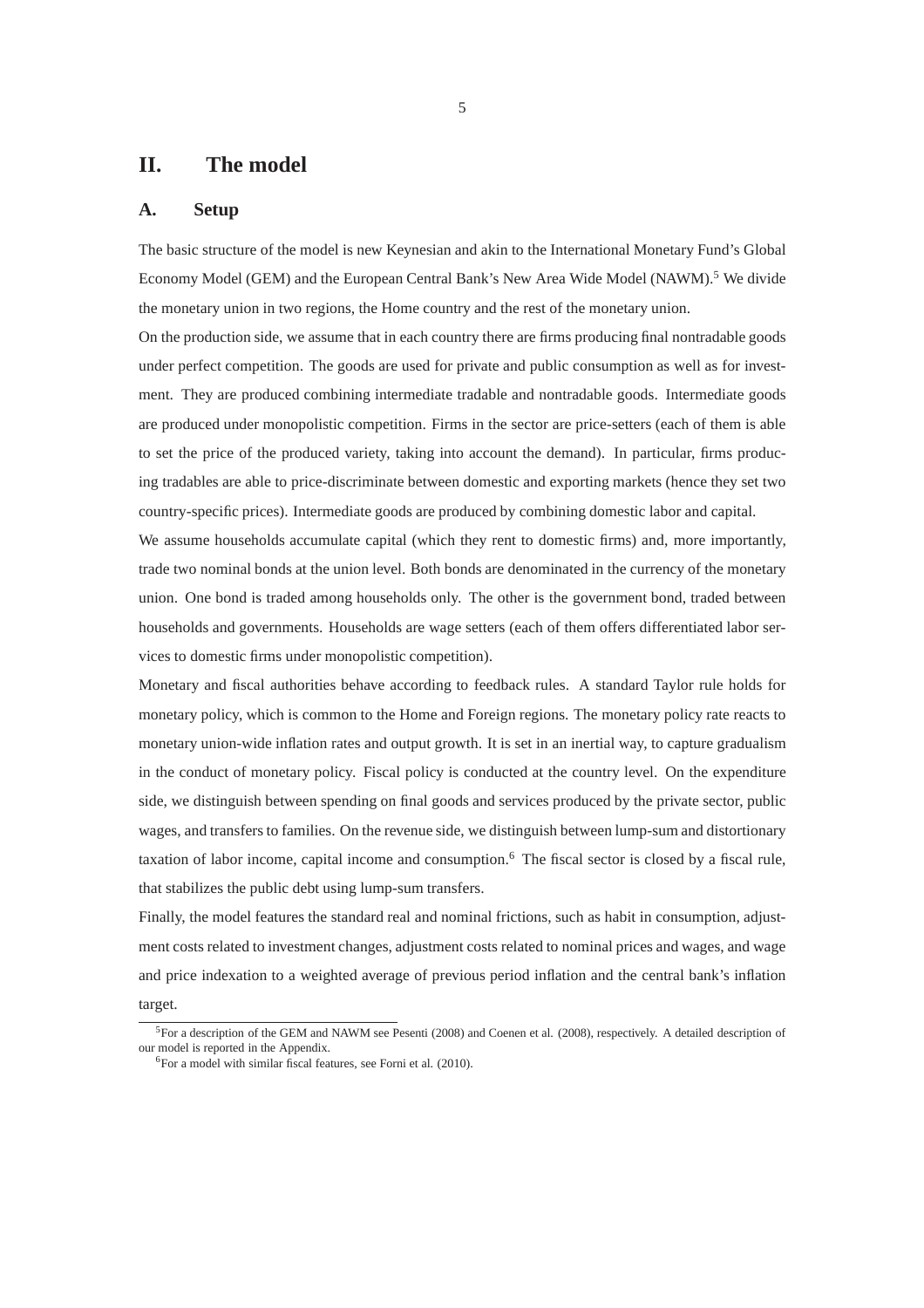#### **Fiscal policy**

Fiscal policy is set at the country level. The discussion in this section applies to the Home as well as the Foreign region. The Appendix gives a more detailed description of the model. The government budget constraint is:

$$
B_t^{gov} - B_{t-1}^{gov} \left( 1 - Loss_t^{B^{gov}} \right) = B_{t-1}^{gov} \left( 1 - Loss_t^{B^{gov}} \right) \left( r_{t-1} + \phi_{t-1}^{gov} \right) + \left( 1 + \tau_t^c \right) P_t C_t^{gov} + W_t L_t^{gov} + Tr_t - T_t
$$
 (1)

where  $B_{t-1}^{gov}$ ,  $B_t^{gov} \ge 0$  are the levels of nominal public debt at the beginning and end of period t, respectively.<sup>7</sup> The bond is issued in the union-wide market and pays a (net) nominal interest rate  $(r + \phi^{gov})$ . The latter is equal to the sum of the risk-free rate set by the central bank of the monetary union,  $r$ , and the spread  $\phi^{gov}$  that the government has to pay after a restructuring. The (net) nominal rate  $r_t$  is paid at the beginning of period  $t + 1$  and is known at time t. Similarly, the spread  $\phi_t^{gov}$  is paid at the beginning of period  $t + 1$  and is known at time t (immediately after the restructuring). The term  $Loss_t^{B^{gov}}$  represents the 'haircut' associated with the restructuring, leading to sudden reduction (measured in percent) in the initial value of sovereign debt. In other terms,  $Loss_t^{B^{gov}}$  is greater than zero in  $t = 1$  (the initial period of the simulation) and zero subsequently. The first term on the right-hand side of equation (1) corresponds to the amount of interest expenditure on the new post-restructuring level of public debt. It depends on the new level of debt and the response of the interest rate, in particular the spread component.

Other variables in the equation are standard. The variable  $C^{gov}$  stands for government purchases of goods and services,  $WL^{gov}$  for compensation for public employees,  $Tr > 0$  are lump-sum transfers to households ( $Tr < 0$  are lump-sum taxes). We assume that  $C^{gov}$  has the same composition as private consumption. Hence it is multiplied by the private consumption price index  $P$ . Total government revenues  $T$  are given by the following identity:

$$
T_t \equiv \tau_t^{\ell} W_t L_t + \tau_t^c \left[ P_t C_t + P_t C_t^{gov} \right] + \tau_t^k \left[ r_t^k K_t + \Pi_t^P \right] \tag{2}
$$

where  $\tau s$  are tax rates on labor income ( $\tau_t^{\ell}$ ), capital income ( $\tau_t^k$ ) and consumption ( $\tau_t^c$ ),  $L_t$  is total employment (including public employment  $L_t^{gov}$ , and private employment  $L_t^p$ , with  $L_t = L_t^p + L_t^{gov}$ ),  $r_t^k$  is the rental rate of physical capital  $K_t$  and  $\Pi_t^P$  stands for dividends from ownership of domestic monopolistic

 $7$ As is standard in this class of models, bonds are one-period securities and each period is equal to one quarter. The actual average maturity of the debt is longer than one quarter. In this case the increase in spreads would bring about a gradual increase in interest costs. Assuming a longer average maturity of the debt in the model would produce similar effects on GDP and on the other variables, although these effects would materialize in a more gradual manner.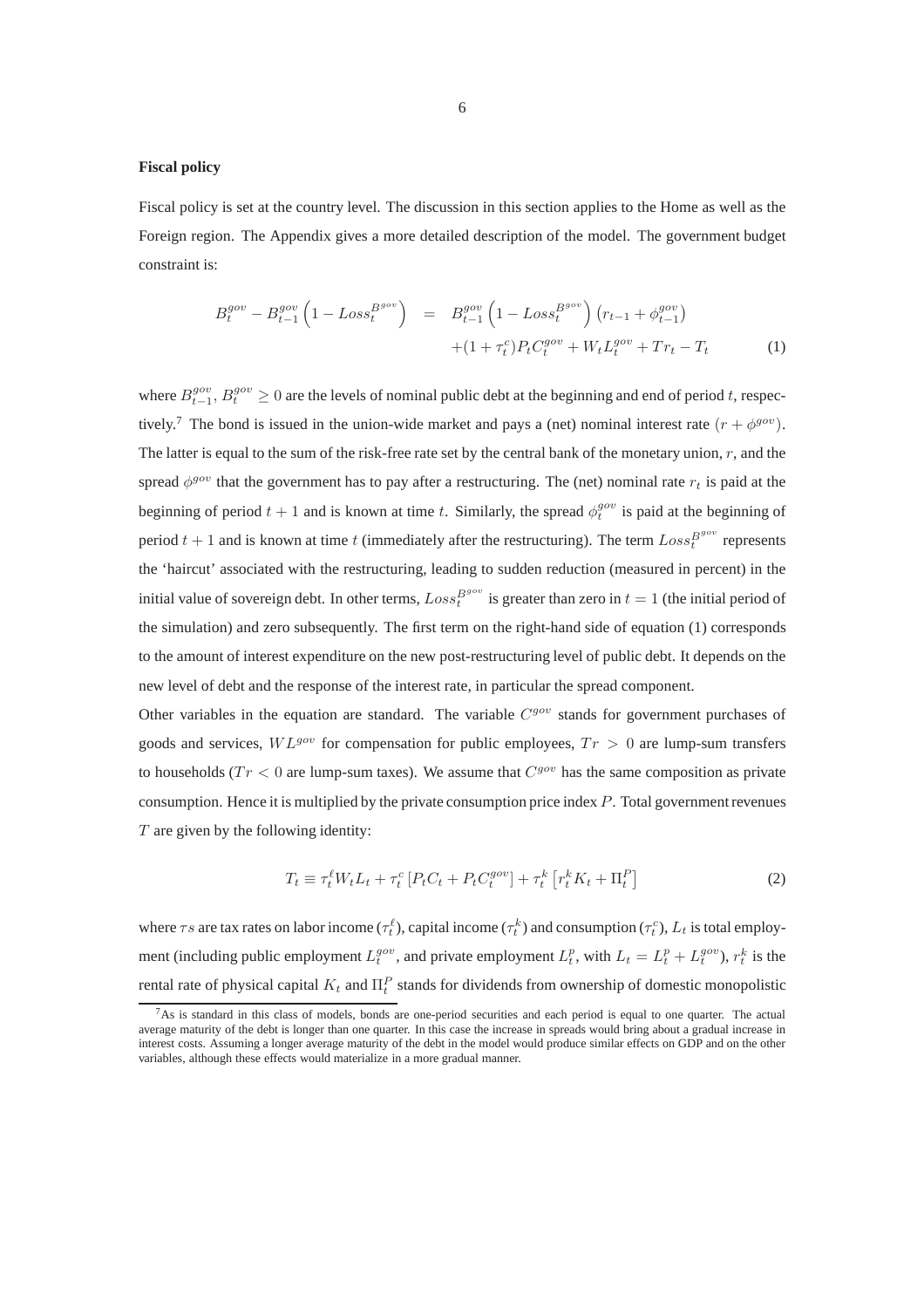firms.

A fiscal rule stabilizes the level of public debt as a percent of GDP,  $b^{gov} > 0$ . We assume a policy rule that uses as instrument the lump-sum transfers as a share of GDP,  $tr_t$ . The instrument responds to: (1) the discrepancy of the current level of  $b^{gov}$  from its long run target  $b^{gov, targ}$ ; (2) the change in  $b^{gov}$  between periods t and  $t - 1$ ; (3) GDP growth. The implied rule is:

$$
\frac{tr_t}{tr_{t-1}} = \left(\frac{b_t^{gov}}{b^{gov, targ}}\right)^{\phi_1} \left(\frac{b_t^{gov}}{b_{t-1}^{gov}}\right)^{\phi_2} \left(\frac{GDP_t}{GDP_{t-1}}\right)^{\phi_3} \tag{3}
$$

where  $\phi_1, \phi_2, \phi_3 < 0$ . Parameters  $\phi_1$  and  $\phi_2$  are lower than zero calling for a reduction in transfers whenever the debt level is above target and for a larger reduction whenever the debt growth is high. Parameter  $\phi_3$  is lower than zero as well, as transfer growth is inversely related to GDP growth.<sup>8</sup> In the simulations, the long-run target  $b^{gov, targ}$  is reset in order to stabilize the sovereign debt at the new (after-haircut) level.

#### **Households**

In each region there is a continuum of households having symmetric preferences and budget constraint. They are indexed by  $j \in (0; s)$  (Foreign households by  $j \in [s; 1]$ ), where s is the size of the Home region and 1 − s the size of the rest of the monetary union. Households' preferences are additively separable in consumption C and labor effort L. The expected value of household  $j$  lifetime utility is given by:

$$
E_0 \left\{ \sum_{t=0}^{\infty} \beta^t \left[ \frac{C_t (j)^{1-\sigma}}{(1-\sigma)} - \frac{\kappa}{\tau} L_t (j)^{\tau} \right] \right\}
$$

where  $E_0$  denotes the expectation conditional on information set at date 0,  $\beta$  is the discount factor (0 <  $\beta$  < 1),  $1/\sigma$  is the elasticity of intertemporal substitution ( $\sigma > 0$ ) and  $1/(\tau - 1)$  is the labor Frisch elasticity ( $\tau > 0$ ).

 $GDP = C + P<sup>I</sup>I + C<sup>gov</sup> + P<sup>EXP</sup> EXP - P<sup>IMP</sup>IMP + WL<sup>gov</sup>$ 

<sup>8</sup>The GDP is defined as:

where  $P^I$ ,  $P^{EXP}$ ,  $P^{IMP}$  are prices of respectively investment I, export  $EXP$  and import IMP while W represents nominal wage.

Given the presence of public employment, and consistently with common practice in the national accounts statistics, we include the public expenditure for wages in GDP.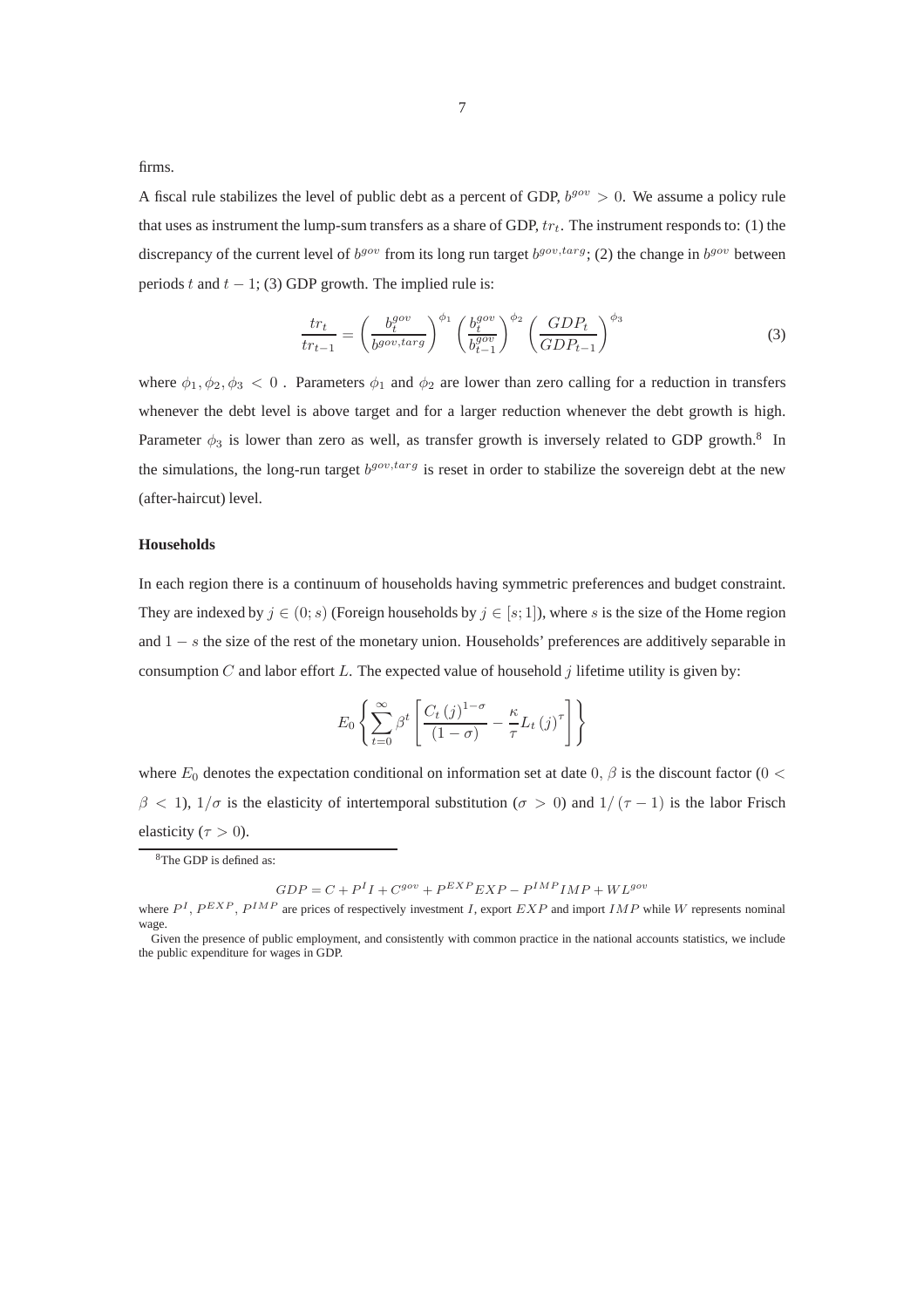The budget constraint of household  $j$  is:

$$
B_t(j) - B_{t-1}(j) + B_t^g(j) - B_{t-1}^g(j) \left(1 - Loss_t^{B^{gov}}\right)
$$
  
\n
$$
\leq B_{t-1}(j) \left(r_{t-1} + \phi_{t-1}^b\right) + B_{t-1}^g(j) \left(1 - Loss_t^{B^{gov}}\right) \left(r_{t-1} + \phi_{t-1}^{gov}\right)
$$
  
\n
$$
+ (1 - \tau_t^k) \left[\Pi_t^P(j) + r_t^K K_{t-1}(j)\right] +
$$
  
\n
$$
+ (1 - \tau_t^{\ell}) W_t(j) L_t(j) - (1 + \tau_t^c) P_t C_t(j) - P_t^I I_t(j)
$$
  
\n
$$
+ Tr_t(j) - AC_t^W(j)
$$

Home households hold two bonds  $B$  and  $B<sup>g</sup>$  denominated in the currency of the monetary union. Both bonds are in zero net supply at the monetary union level (we report the market clearing conditions in the next section). The bond  $B$  is exchanged with Foreign households only. It pays a (net) interest rate  $(r_t + \phi_t^b)$  at the beginning of period  $t + 1$  and known at time t. The bond  $B<sup>g</sup>$  is the government bond, exchanged between households and governments in the monetary union-wide government bond market. As previously mentioned, it pays the interest rate  $r$  set by the central bank of the monetary union and a spread. The term  $Loss<sub>t</sub><sup>Box</sup>$  is the same shock as the one in the government budget constraint (1). As said, it measures the (percent) reduction in the value of the government bond at the beginning of period  $t = 1$  (the initial period in the simulation horizon).

After the restructuring, the government pays a higher spread not only to the foreign households but also to the domestic ones. As such, the spread  $\phi^{gov}$  is added on top of the risk-free rate r also in the households' budget constraint. Moreover, we assume that the spread paid by the government after the haircut is fully transmitted to domestic households. The latter, after the initial sovereign haircut, face an increase in the spread  $\phi^b$  on their foreign debt position, B, in the households' bond market. In this (deliberately) stylized way we characterize the (ex-post) sovereign haircut channel to the Home economy. Specifically, after the sovereign restructuring credit conditions for the private sector become as stringent as for the government. So the same spread  $\phi^{gov} = \phi^b = \phi$  applies to home households when borrowing from foreign households and to the home government when borrowing from domestic and foreign households. It is defined as follows:

$$
\phi_t = \phi_{b1} \left( \exp \left( Loss_t^{B^{gov}} \right) - 1 \right) + \rho_{\phi} \phi_{t-1} + \phi_{b2} \frac{\exp \left( \phi_{b3} \left( b - \bar{b} \right) \right) - 1}{\exp \left( \phi_{b3} \left( b - \bar{b} \right) \right) + 1} \tag{4}
$$

The first two terms are related to the effects of the sovereign restructuring on Home's borrowing costs in international markets. The larger the restructuring (so the larger  $Loss<sub>t</sub><sup>Box</sup>$ ), the higher the spread (first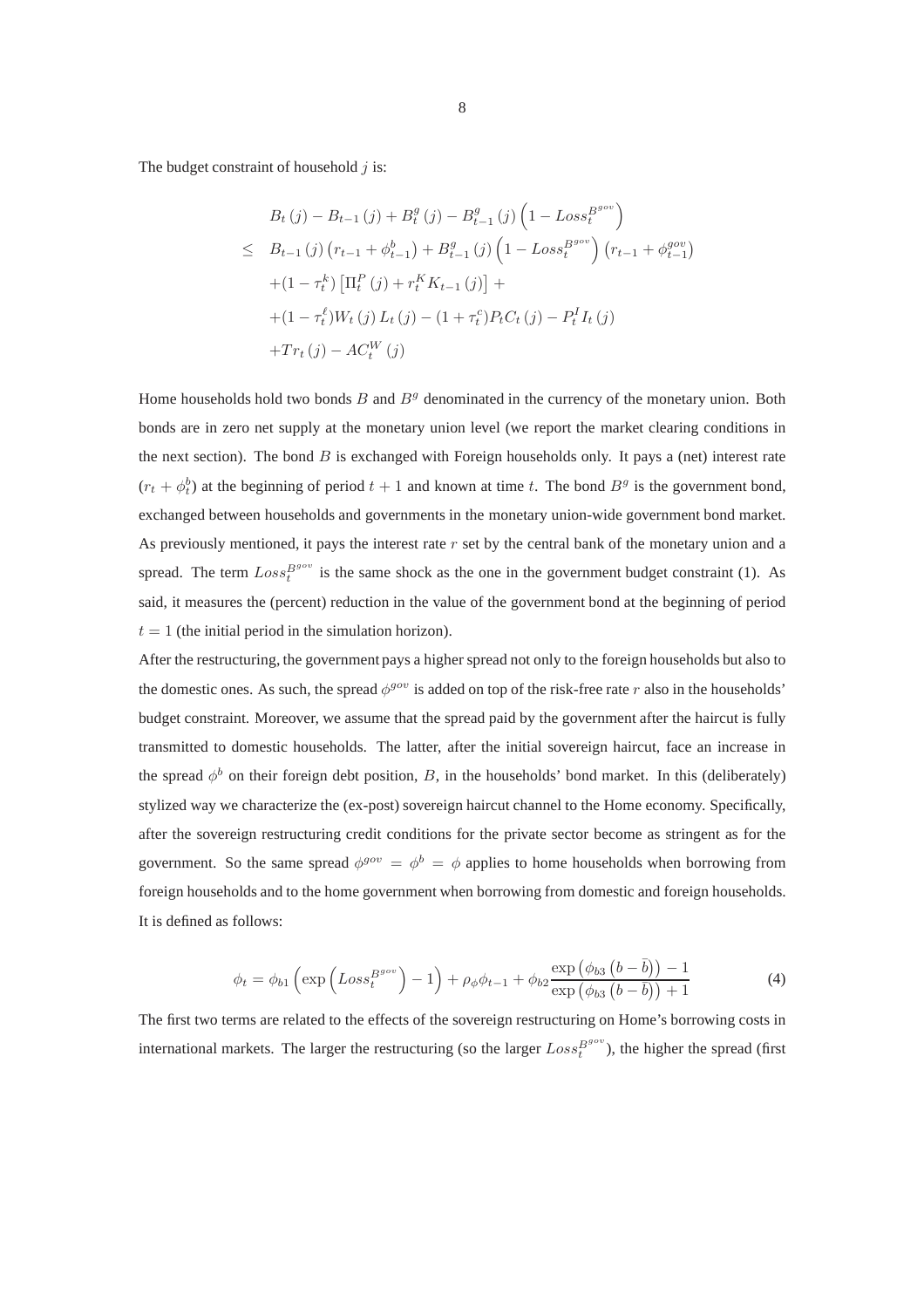term on the right-hand side of equation 4), where  $\phi_{b1} > 0$ . In this way financial markets impose a cost to Home households and government for the implied 'loss of reputation' as reliable borrowers. Moreover, the increase in the spread is persistent over time (second term on the right-hand side of equation 4, where  $0 \leq \rho_{\phi} \leq 1$ ). Finally, the third term on the right-hand side of equation (4) guarantees, as in Global Economy Model (see Pesenti 2009), that the foreign asset position of households as a ratio to GDP, b, converges to its steady state value  $\bar{b}$ . We set  $\phi_{b2}$ ,  $\phi_{b3} > 0$  to rather low values to limit the impact of the third term on the dynamics and keep the model stationary.<sup>9</sup>

As we will demonstrate later, the combination of the post-haircut spread, the share of public debt held by domestic households and their foreign borrowing position is crucial for assessing the macroeconomic effects of the restructuring on the domestic economy.

We also assume that households own all Home firms and there is no international trade in claims on firms' profits, represented by  $\Pi^P(j)$ . Each Home agent j is a wage-setter, being a monopolistic supplier of a single labor variety. The nominal wage  $W_t(j)$  is sticky given the presence of the adjustment cost  $AC_t^W$ :

$$
AC_{t}^{W}(j) \equiv \frac{\kappa_{W}}{2} \left( \frac{W_{t}(j) / W_{t-1}(j)}{\pi_{W,t-1}^{\alpha_{W}} \pi^{1-\alpha_{W}}} - 1 \right)^{2} W_{t} L_{t}
$$

where  $\kappa_W > 0$  is a parameter and  $W_t L_t$  is the average Home wage income. The term  $\pi_{W,t}^{\alpha_W} \pi^{1-\alpha_W}$ represents the indexation of wages to the previous period's gross (average) wage inflation  $\pi_{W,t-1}$  and to the gross consumer price inflation target of the central bank  $\bar{\pi}$ , with weights  $\alpha_W$  and  $1-\alpha_W$ , respectively  $(0 \le \alpha_W \le 1)$ . Finally, each household rents physical capital to domestic firms at the nominal rate  $R^k$ . The law of motion is:

$$
K_{t}(j) = (1 - \delta) K_{t-1}(j) + (1 - AC_{t}^{I}(j)) I_{t}(j)
$$
\n(5)

where  $0 \le \delta \le 1$  is the depreciation rate. Adjustment cost on investment  $AC_t^I$  is given by:

$$
AC_t^I(j) \equiv \frac{\phi_I}{2} \left( \frac{I_t(j)}{I_{t-1}(j)} - \delta \right)^2 \tag{6}
$$

where  $\phi_I > 0$  is a parameter. Similar relations hold in the Foreign country.

<sup>&</sup>lt;sup>9</sup>There is only one (minor) difference between  $\phi^{gov}$  and  $\phi^b$ . It corresponds to the third term on the right-hand side of equation (4), that in the case of the government spread depends on the current and steady state values of the government bonds held by Home households. As said, the difference is quantitatively small, as we minimize the impact of that term on the dynamics. Finally, all revenues from the imposition of the spread are rebated in a lump-sum way to Foreign households (see Benigno 2009). For the latter, the spread does not enter neither in the government budget constraint nor in the Euler equations.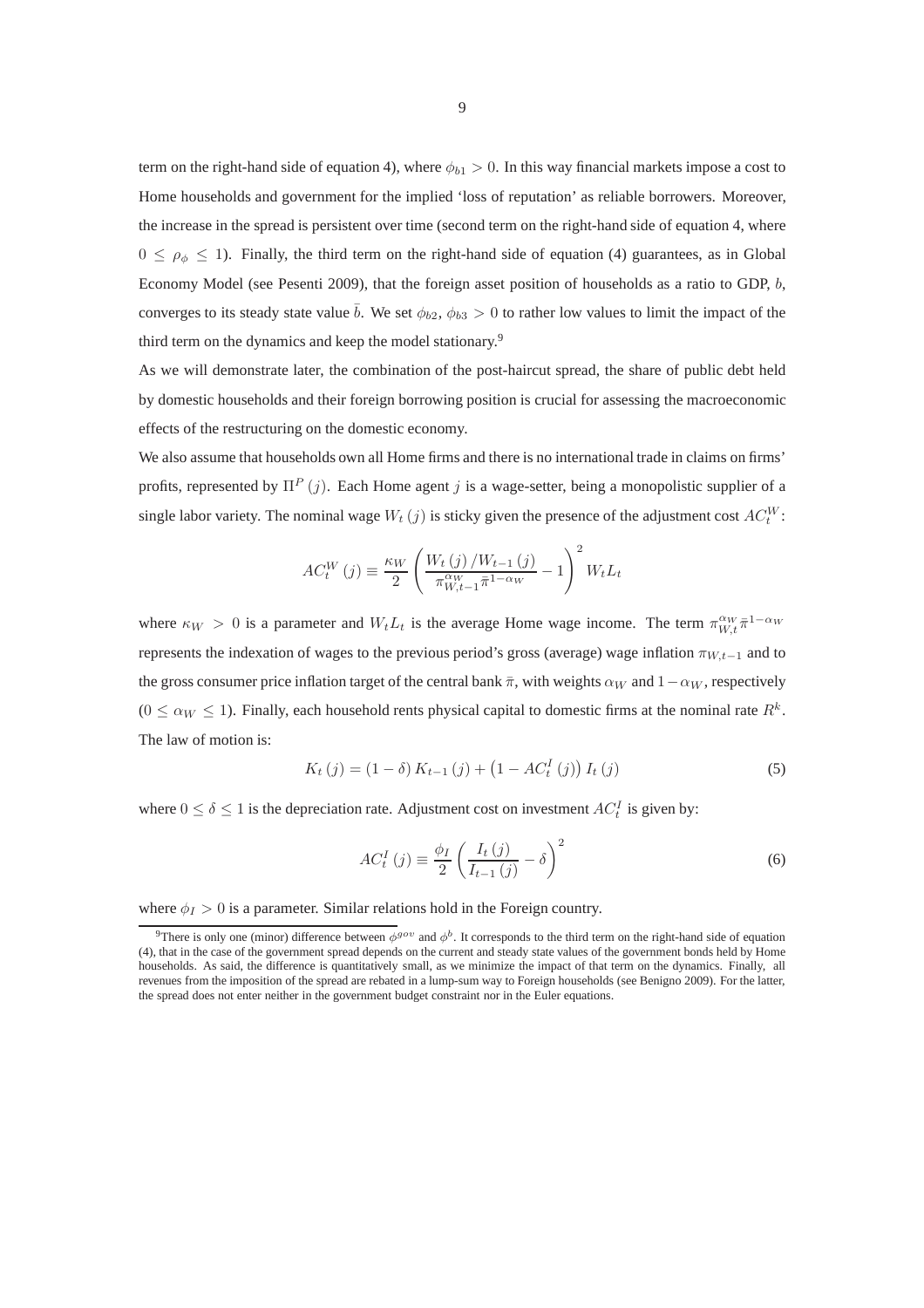### **B. Bond market clearing conditions**

To clarify the financial structure of the model, we report the two bond market clearing conditions. For the bond traded between Home and Foreign households, we have (using the assumption of symmetric households in each country): <sup>10</sup>

$$
sB_t + (1 - s) B_t^* = 0 \tag{7}
$$

where, as previously said,  $0 < s < 1$  is the size of the Home economy (the size of the union is normalized to 1). For the government bond, the market clearing condition is:

$$
sB_t^g - B_t^{gov} + (1 - s)B_t^{g*} - B_t^{gov*} = 0
$$
\n(8)

where  $B_t^{gov} \geq 0$  and  $B_t^{gov*} \geq 0$  represent Home and Foreign government debt, respectively. The net foreign asset position  $(FA_t)$  of the Home country is given by the sum of Home households and government positions against the rest of the monetary union:

$$
FA_t = sB_t + sB_t^g - B_t^{gov}
$$
\n<sup>(9)</sup>

where the sum  $sB_t+sB_t^g$  represents the total asset position of the Home households. The current account  $CA<sub>t</sub>$  and the trade balance  $TB<sub>t</sub>$  of the Home economy are given respectively by:

$$
CA_t = FA_t - FA_{t-1} \tag{10}
$$

$$
TB_t = CA_t - (sB_{t-1} + sB_{t-1}^g - B_{t-1}^{gov}) (r_{t-1} + \phi_{t-1}^{gov})
$$
\n(11)

The current account is the change in the foreign asset position of the Home country. The trade balance is the current account net of the interest payment on the foreign asset position.

Given the above equations and the spread in (4), we are able to assess the impact of the Home sovereign restructuring on the Home foreign asset position and hence on the Home economy.

# **C. Calibration**

The model is calibrated at quarterly frequency to a generic small peripheral country of a monetary union and the rest of the monetary union. For most parameters we resort to previous studies and estimates available in the literature.<sup>11</sup>

<sup>&</sup>lt;sup>10</sup>Foreign (rest of the monetary union) variables have a  $**$ .

<sup>11</sup>See Forni et al. (2009, 2010) and Gomes et al. (2010).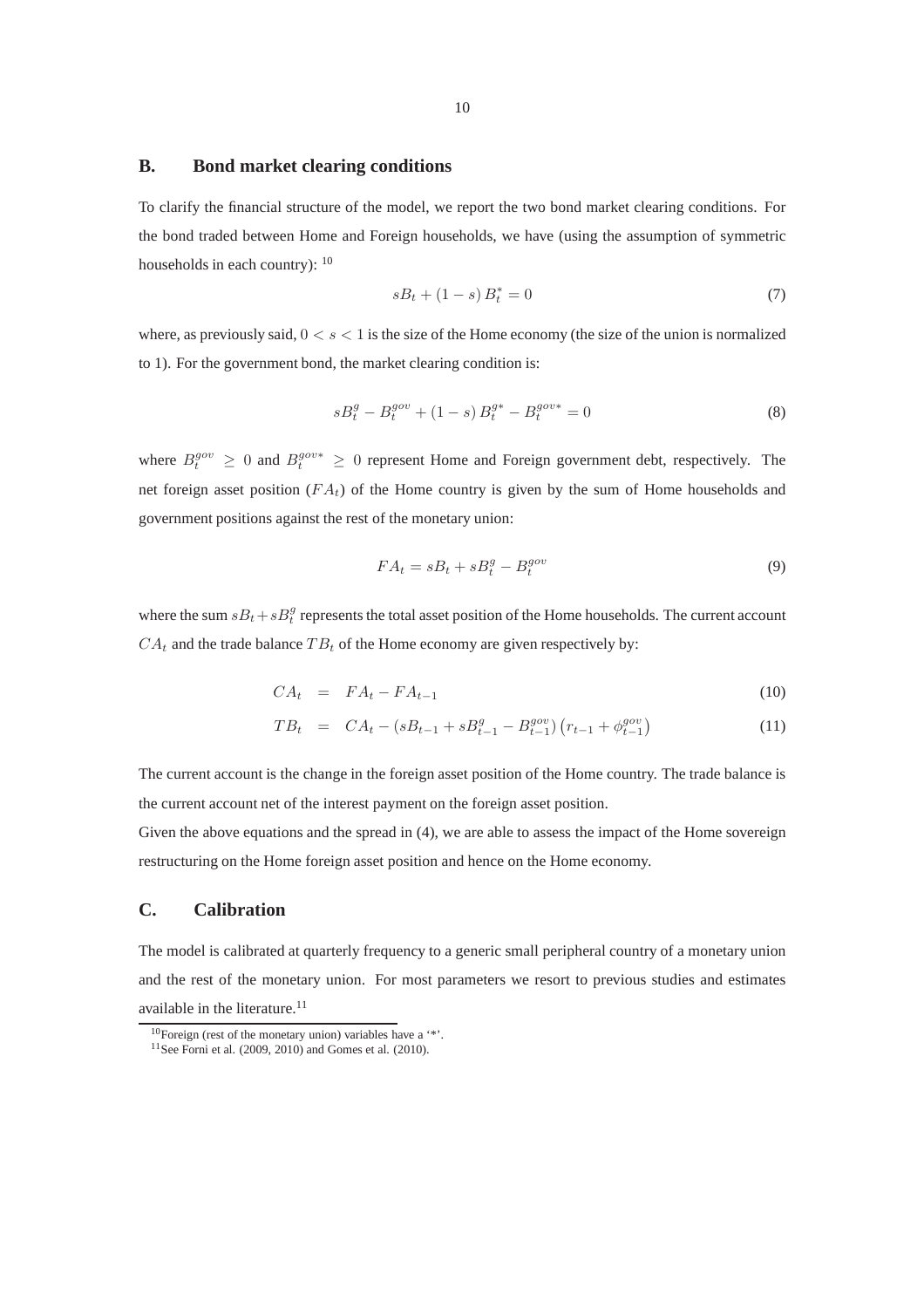Table 1 reports the steady-state macroeconomic aggregates and tax rates under our baseline calibration. The tax rate on wage income  $\tau^{\ell}$  is set to 0.46 in both Home and the rest of the monetary union. Similarly, the tax rate on capital income  $\tau^k$  is set to 0.19, while the tax rate on consumption  $\tau^c$  to 0.18. The public debt-to-yearly GDP ratio is calibrated at 150 percent for Home and at 60 per cent for the rest of the monetary union. Finally, Home households have a foreign debt equal to 100 percent of Home annualized GDP.

Table 2 reports the calibration of the spread paid by the public and private sector (see equation 4). Consistently with evidence provided by Cruces and Trebesch (2013), the effect on the spread of a 40 percentage points haircut is around 300 basis points in year one. Subsequently, it decreases over time in a gradual way. Four years after the restructuring it is around 150 basis points.

Table 3 contains parameters related to preferences and technology. Parameters with a "∗" are related to the rest of the monetary union. We assume that discount rates and elasticities of substitution have the same value across the two regions. The discount factor  $\beta$  is set to 0.992, so that the steady state real interest rate is equal to 3.3 per cent on an annual basis. The intertemporal elasticity of substitution,  $1/\sigma$ , is set to 1, the Frisch labor elasticity to 2, the depreciation rate of capital  $\delta$  to 0.025. For the production of intermediate tradables, the elasticity of substitution between labor and capital is set to 0.9 in both regions. For the production functions of intermediate nontradables, the elasticity is set to 0.9. The bias towards private capital is set close to 0.6 in both regions. In the final consumption and investment goods the elasticity of substitution between domestic and imported tradable is set to 1.5, while the elasticity of substitution between tradables and nontradables to 0.5. In the consumption sector the bias for the composite tradable is set to 0.5 for the Home region as well as for the rest of the monetary union. In the investment sector it is set to  $0.75$ . The population size of Home, s, is set to  $0.05$  (the population of the monetary union is normalized to 1).

Table 4 reports gross markups in the intermediate tradable, intermediate nontradable and labor markets. Markups are higher in the nontradable and labor markets. Markups are obtained by calibrating the sectorspecific elasticities of substitution between different varieties of goods.<sup>12</sup>

Table 5 contains parameters that regulate the dynamics. Adjustment costs on investment changes are set to 2.8. Nominal wage and price quadratic adjustment costs are set in order to obtain an average frequency of price adjustment in line with the NAWM.

Finally, parametrization of the systematic feedback rules followed by the fiscal and monetary authorities

 $12$  For an analysis of the macroeconomic effects of different degree of markups in a model similar to the one used in this paper, see Forni et al. (2010).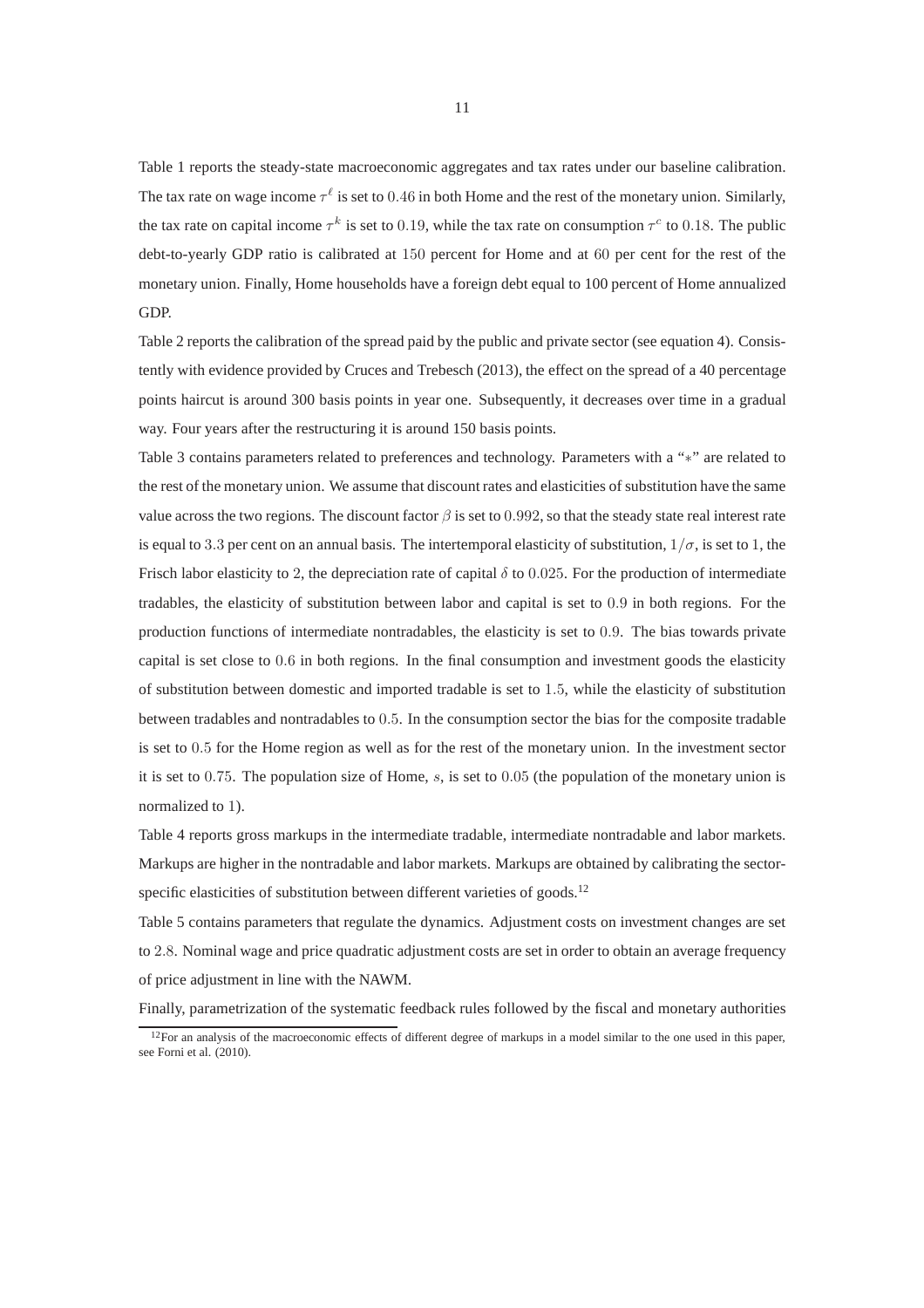are reported in Table 6. For each country-specific fiscal policy rule (3) we set  $\phi_1$ ,  $\phi_2$  and  $\phi_3$  respectively to 0.5, 25 and 25. The central bank of the monetary union targets the contemporaneous monetary unionwide consumer price inflation (the corresponding parameter is set to 1.9) and the output growth (the parameter is set to 0.4).<sup>13</sup> The interest rate is set in an inertial way. Its previous-period value enters the rule with a weight equal to 0.85.

# **III. Results**

We evaluate next the domestic macroeconomic effects of a sovereign restructuring. We consider perfect foresight scenarios, where there is no uncertainty regarding the future path of policies. We show how the macroeconomic implications change according to (1) different initial (before the restructuring) shares of public debt held by domestic and foreign residents and (2) different initial private sector foreign debt positions. Finally, we compare the effects of restructuring with those of a fiscal adjustment scenario.

## **A. Sovereign restructuring**

Our baseline simulation can be described as follows. We assume that the economy starts off from steady state. At the beginning of the first period the haircut is implemented and, hence, the spread increases. In the baseline simulation the public debt of the Home country is reduced from 150 to 90 percent of annualized GDP. This corresponds to a 40 percent reduction in nominal value. After the first period, public transfers adjust according to the fiscal rule (3) to stabilize the debt-to-GDP ratio at the new value (90 percent). Moreover, we assume that 50 percent of the debt is held by domestic agents and that the Home private sector has an initial debt position towards foreign residents equal to 100 percent of annualized GDP.

Figures 1-3 report the results. After the haircut, the public debt is permanently reduced (in Figure 1 the actual value closely follows the target). The interest expenditure paid by the public sector falls, as the reduction in the stock of nominal debt more than compensates for the increase in the spread. Public transfers initially decrease, while they permanently increase above the initial level in the long run as interest payments are now lower, consistently with stabilization of the debt at the new level.<sup>14</sup> The government budget moves to a surplus, that gradually increases during the first two years and then returns to zero when the debt is stabilized. The primary (net of interest expenditure) balance is always in surplus.

<sup>&</sup>lt;sup>13</sup>The monetary union-wide consumer price inflation rate is weighted (by the country size) geometric average of the corresponding regional variables. The monetary union GDP is the sum of regional GDPs.

<sup>&</sup>lt;sup>14</sup>Since we assume that fiscal policy is managed by changing lump-sum transfers and that agents are Ricardian, results are not very different if we allow the debt level to increase after the restructuring.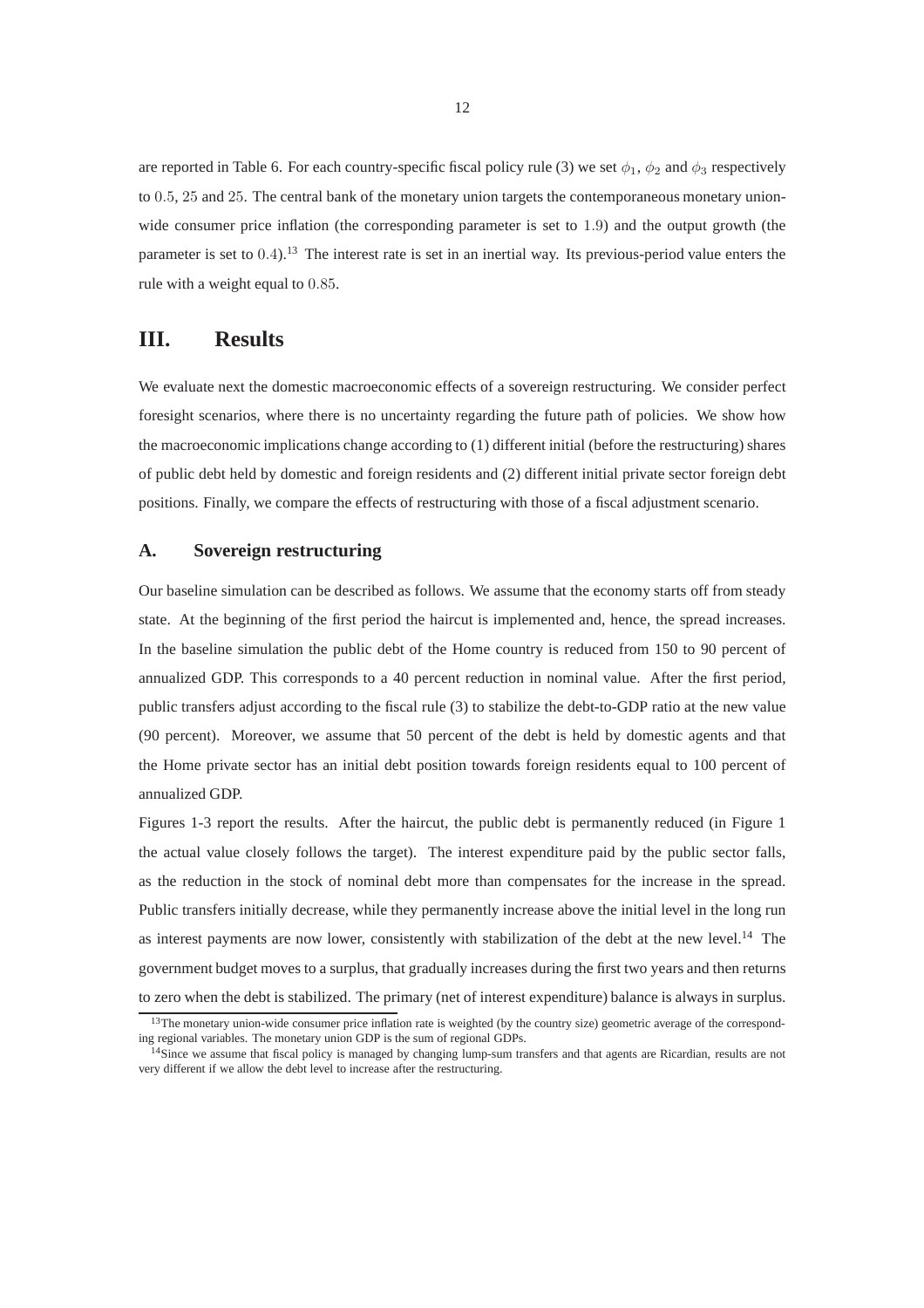Both the Home government and the private sector face an increase in the spread paid for borrowing in the international financial market. The spread increases by about 3 (annualized) percentage points on impact. Subsequently, it gradually decreases over time. It remains above one percent for about 5 years. As previously said, the increase in the spread captures 'the loss of reputation' of the country as a reliable borrower.

GDP decreases by 13 percent of the initial steady state level after one year, by 10 percent after one year and a half. It stays persistently below the baseline and returns close to but still below its initial level after three years (Figure 2). The increase in spread leads to an increase in the real interest rate faced by Home households<sup>15</sup>, inducing a large reduction in consumption and investment, of 20 and 50 percent, respectively. Subsequently, consumption and investment both return to the baseline levels in a very gradual way.

The key trade-off of the restructuring works as follows. After the sovereign restructuring, Home households pay a lower amount of current and expected taxes, as the stock of public debt is reduced. The cut in the nominal value of the sovereign bond they hold is smaller than the reduction in the expected stream of taxes they have to pay, as 50 percent of the sovereign bonds are held by foreign residents. From this perspective, households benefit from the haircut. In other words, the sovereign debt held by foreign households is a foreign liability that Home households have sooner or later to repay (through taxes). As such, the sovereign restructuring implies a reduction in this foreign liability and, hence, a positive wealth effect for the Home households. On the other hand, the spread paid by Home households increases after the restructuring. This induces a negative income effect, due to the higher interest payments, and a negative substitution effect that induces agents to postpone consumption, due to the higher interest rate. Regarding the other macroeconomic variables, gross exports increase and imports decrease.<sup>16</sup> The increase in exports is associated with the reduction in the prices of tradables produced in the Home country, which becomes relatively more competitive. The lower prices are due to the lower Home aggregate demand, which in turn reduces Home imports from the rest of the monetary union as well. Employment decreases by about 20 percent. The decrease is driven by the lower labour demand by firms (the real wage, not reported, also decreases over time). The Home CPI inflation rate falls by five (annualized) percentage points, driven by the reduction in aggregate demand. We do not report spillovers to the rest of the monetary union, as they are relatively small. $^{17}$ 

<sup>&</sup>lt;sup>15</sup>The nominal interest rate set by the monetary authority does not greatly change, given the low weight of the Home country in monetary union and hence in the Taylor rule.

<sup>&</sup>lt;sup>16</sup>Real export and imports are evaluated at the initial steady-state prices.

<sup>&</sup>lt;sup>17</sup>As said, we assume that the Home country is relatively small compared to the rest of the monetary union and that there is no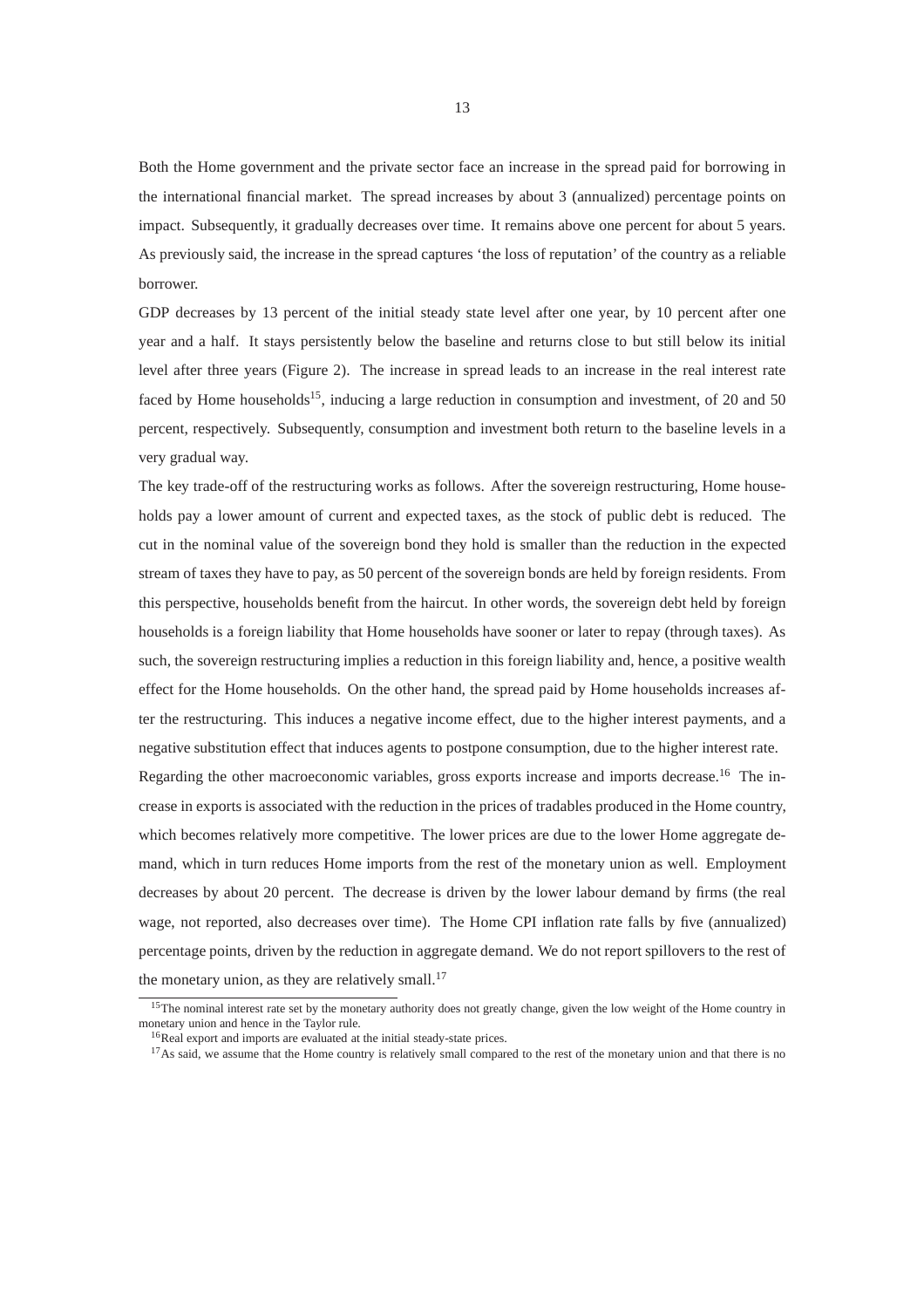As reported in Figure 3 (third panel), the overall foreign asset position of the Home country improves. The reduction in public sector borrowing from abroad is larger than the increase in Home households' private borrowing to smooth consumption. The Home current account (as a ratio to GDP) improves on impact, thanks to the lower amount of interest payment on the reduced foreign asset position of the country, in spite of the increase in the spread.

In Figures 4-6 we report results obtained when the haircut is equal to 20 percent of the initial public debt level, as compared to 40 percent in the baseline simulation. The lower haircut implies a lower overall and primary public sector's surpluses. As in the benchmark case, the budget returns to balance in the long run.

Qualitatively, the transmission mechanism of the sovereign restructuring is similar to the one in the baseline simulation. Spreads increase and their negative effect is larger than the positive wealth effect associated with the lower sovereign debt.

Quantitatively, the lower haircut implies relatively lower macroeconomic costs. The home households face a lower increase in spread, equal to about 1.5 percentage points (3 percentage points in the benchmark case). The GDP decreases by 6 percent after one year (around 13 percent in the benchmark case). As in the benchmark scenario the decrease is rather long-lasting. The current account and the foreign asset position of the Home economy improve to a lower extent than in the baseline simulation. For inflation, it decreases by one percent (two percent in the baseline simulation).

Overall, results suggest that the restructuring can have sizeable negative effects on economic activity. The main reason is the wide and persistent increase in the spreads paid by both the public and private sector. To further investigate this channel, Figure 7 shows results assuming the spread does not increase. In this case the economic activity shows a positive response. GDP, consumption and investment increase on impact, as Home households benefit from the positive wealth effect connected with the haircut on foreign bondholders.<sup>18</sup>

## **B. Alternative initial shares of domestically held public debt**

Figures 8-9 contain results assuming different initial shares of domestically held public debt. In Figures 8 and 9, Home households hold 100 and, alternatively, 0 percent of public debt. As in the baseline case, we consider a cut equal to 40 percent of the initial nominal value of public debt. When the Home government bonds are held only by Home households, the negative macroeconomic effects are larger than

financial contagion.

<sup>&</sup>lt;sup>18</sup>In this case the spread on households' financial position is set to a rather low value, to make the model stationary. See Benigno (2009).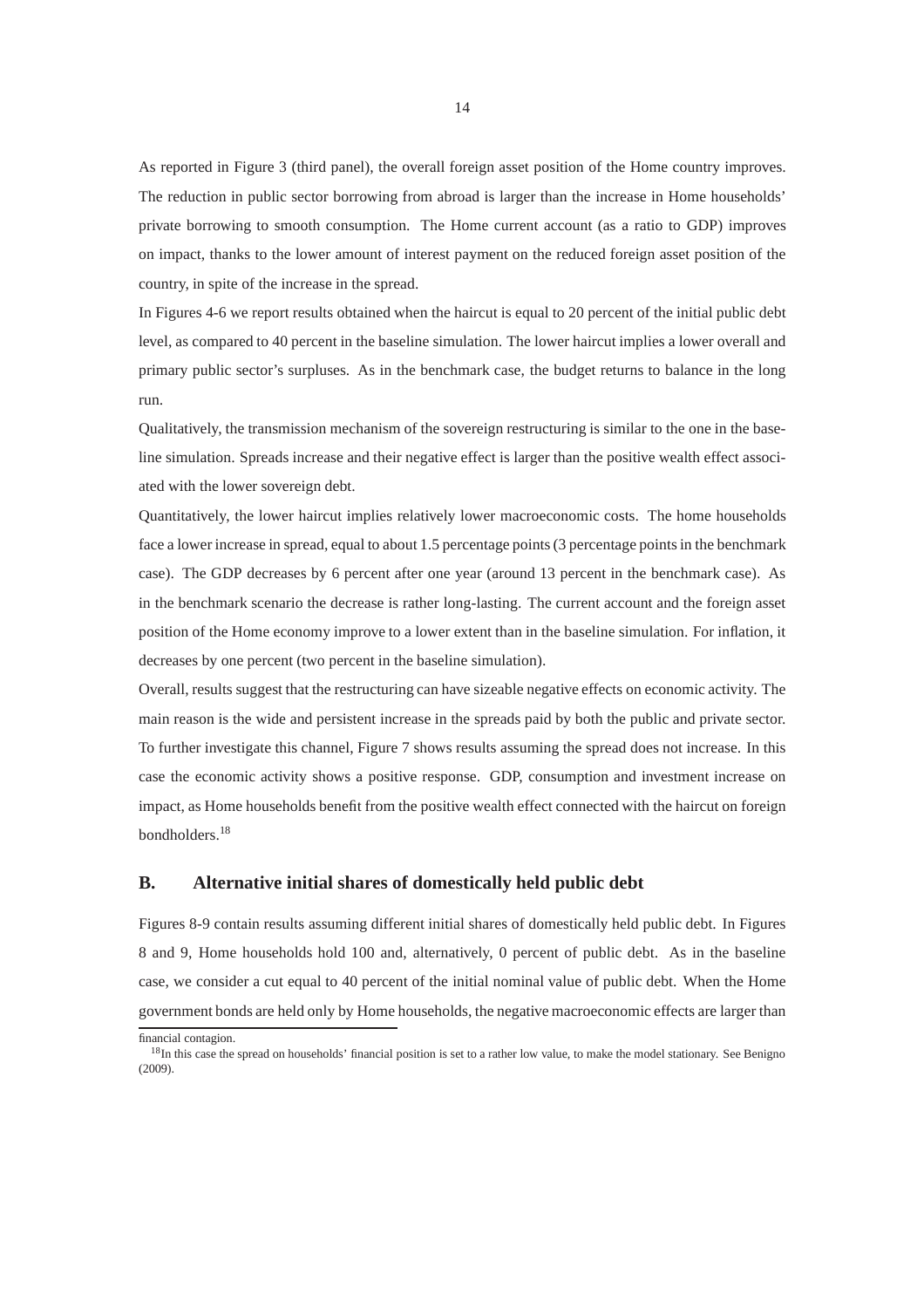in the baseline simulation (Figure 8). The GDP decreases by 17 percent (compared to around 13 percent in the baseline simulation). Now there is no wealth effect in favor of Home households. However, the households still face the increase in spread. Hence, they have a larger incentive to postpone consumption and investment than in the benchmark scenario. In this case the crucial assumption is that the increase in spreads depends upon the decision to restructure the debt and on the amount of the haircut, not on whether and how much foreign investors are hit by the haircut. As before, the spread is associated with the loss of reputation of the Home government as a reliable borrower and investors, foreign and domestic, will therefore ask for a premium when lending to it after a restructuring.

When the Home government bonds are held only by Foreign households (Figure 9), the Home economy has a much milder negative macroeconomic consequences from the sovereign restructuring. The GDP decreases by 3 percent. Now the reduction in the foreign debt position of the country as well as the positive wealth effect for the domestic households are larger. As said before, the Home public sector bonds held by Foreign households are ultimately liabilities of the domestic households (they will pay taxes in the future to reimburse the Foreign households). Still, the increase in the spread induces a negative substitution effect, but overall GDP, consumption, investment and employment decrease much less than in the baseline scenario.

Overall, the macroeconomic effects of the sovereign restructuring depend in a relevant way on the initial share of public debt held by domestic residents. When domestic households hold a relatively low share of government debt (or, conversely, when foreign residents hold a relatively large share of government debt), the macroeconomic costs of a restructuring are lower, and the favorable income and wealth effects larger.

## **C. The role of the households' initial foreign asset position**

To further provide intuition on the effects of a restructuring, we show results obtained for an initial foreign asset position of the domestic private sector equal to zero (Figure 10). The haircut is 40 percent as in the baseline scenario. The decrease in GDP and its main components is somewhat lower as compared to the baseline case.<sup>19</sup> The increase in spread induces households to postpone consumption and investment through the (standard) intertemporal substitution effect. As the initial private sector net foreign asset position is zero, the negative income effect (coming from the cost of rolling over the private debt at a higher interest rate) on Home households is lower than in the baseline case. The reason is that now Home

 $19$ As illustrated in the calibration section, in the baseline simulation it is assumed that Home households have an initial financial liability against the Foreign households equal to 100 percent of Home annualized GDP.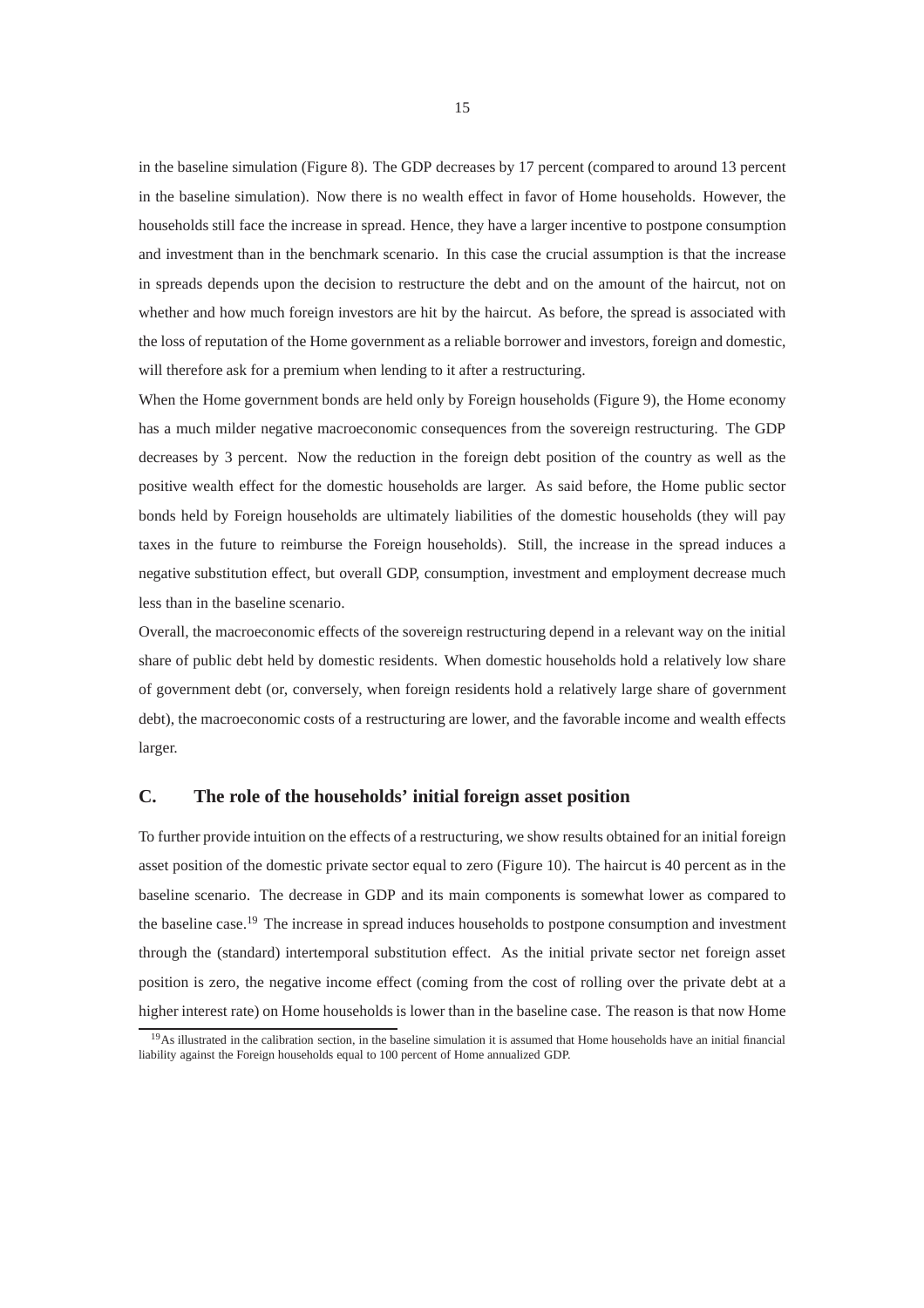households have to pay (indirectly) through taxes only the higher interests on the stock of public debt held by Foreign households after the restructuring. In this case, Home households don't have a direct financial liability towards Foreign households. As such, they don't face over time an increase in the associated financial cost as large as in the baseline case. Quantitatively, the reduction in GDP is equal to 8 percent of the baseline level, compared to 13 percent in the baseline simulation.

## **D. Comparing debt restructuring and fiscal consolidation**

Finally, in this section we compare the macroeconomic effects of the sovereign default with those of fiscal consolidation. In both cases, the public debt is reduced by 40 percent of its initial value. Under fiscal consolidation, the public debt is reduced in a gradual way, over around 6-7 years by appropriately reducing lump-sum transfers. Differently from the case of restructuring, in the case of consolidation we assume no increase in the spread (the spread is equal to zero). Moreover, for this simulation we introduce rule-of-thumb households into the model in order for lump-sum transfers to have real effects. Our simulations show that a fiscal consolidation that reduces the debt by 40 percent has smaller macroeconomic costs as compared to an haircut scenario, even if the latter is simulated in a model without rule-of-thumb agents.

Following Campbell and Mankiw (1989) and Galì, Lopez-Salido and Vallès (2007), we assume that in each period the liquidity constrained households consume their after-tax disposable income. That is, the budget constraint of the generic liquidity-constrained household  $j$  is:

$$
(1 + \tau_t^c) P_t C_t (j) = (1 - \tau_t^{\ell}) W_t (j) L_t (j) + T R_t (j)
$$
\n(12)

where  $TR$  represent lump-sum transfers. We assume that liquidity-constrained households wage, hours worked and tax rates are the same as those of unconstrained households. The share of rule-of-thumb households is set at 30 percent of the overall population. We model the fiscal consolidation as a reduction in lump-sum transfers for an easier comparison with the restructuring scenario (the haircut is essentially a lump-sum tax).

Figure 11 shows the results obtained under the restructuring and, alternatively, under the consolidation. In the restructuring scenario the GDP fall is much more pronounced than under the case of consolidation, as the increase in spread induces the contraction in economic activity. Compared to the case of no liquidityconstrained households (see Figure 2), the effect of the restructuring is larger as the liquidity-constrained households strongly reduce their consumption due to lower labor income. More importantly, the GDP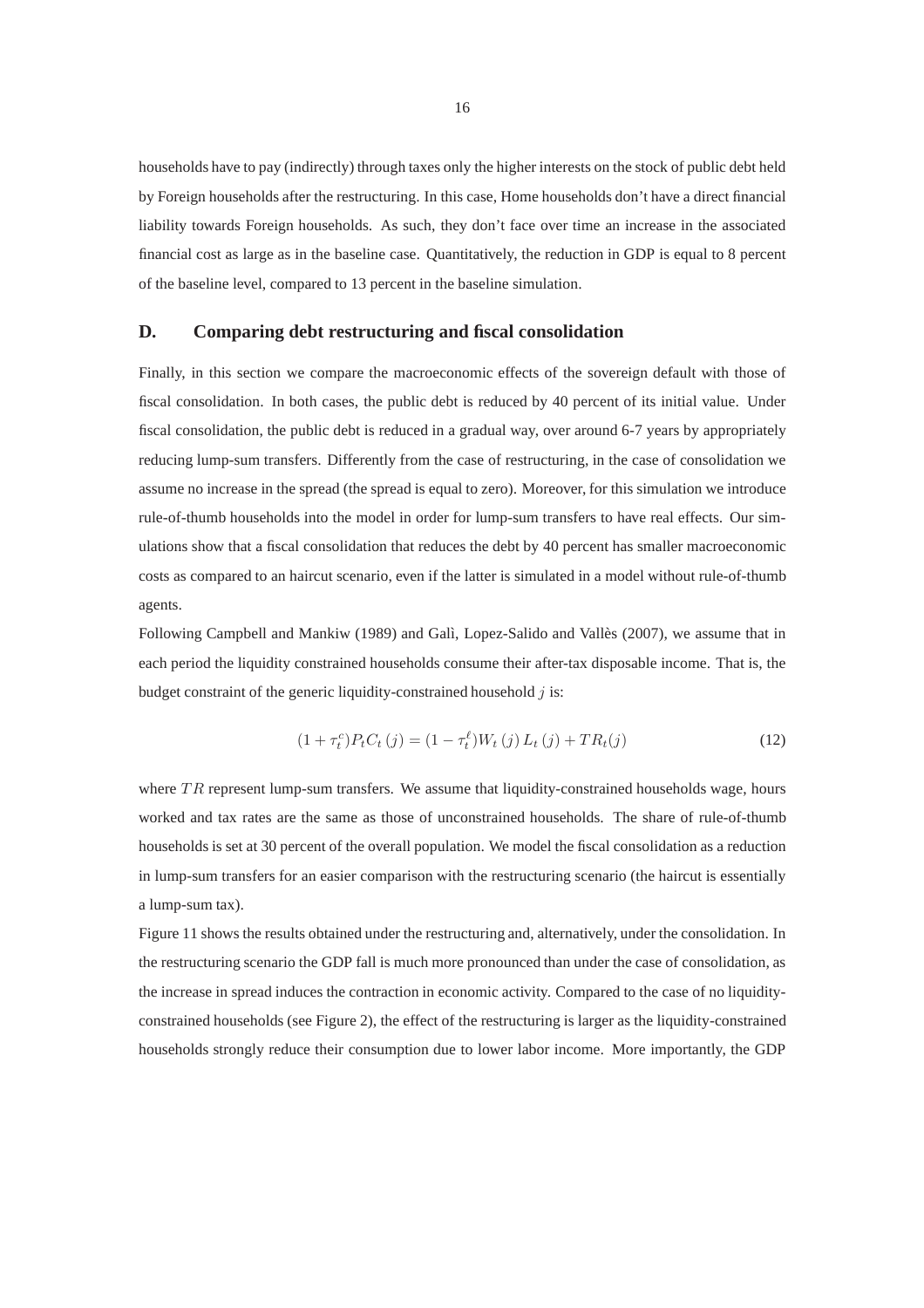reduction is much larger than the one under consolidation. In the former case, the effect of the increase in the spread is sufficiently large to induce a sharp reduction in consumption and investment. Under consolidation, liquidity constrained households reduce their consumption because of lower transfers, but this happens in a gradual way, to stabilize the debt at the new lower final level. Finally, the recessionary effects of the consolidation are also smaller than those obtained when the debt is restructured and there are no rule-of-thumb households (Figure 1). Overall, the results suggest that the deterioration of the economic activity is larger under the restructuring episodes than under the consolidation of public debt.<sup>20</sup>

# **IV. Conclusions**

This paper has assessed the domestic macroeconomic effects of a sovereign restructuring using a monetary union model. The financial distress associated with the restructuring is captured by the increase in the spread on public debt, which induces a similar increase in the spread on private debt. Overall, simulations suggest negative effects of the sovereign restructuring on domestic economic activity. The negative effects are greatly magnified when the share of the public debt held domestically is large. We have also compared the simulated effects of a restructuring with those of a smooth fiscal consolidation achieved by reducing transfers. In the case of fiscal consolidation the adjustment path does not depend on how much public debt is held abroad as the entire amount of the debt has to be repaid. On the other hand the country avoids an increase in spreads. On balance, based on our calibrations, we have shown that the negative effects on GDP are substantially smaller in the short to medium run, while slightly more persistent.<sup>21</sup>

 $20$ We have run similar simulations assuming a restructuring and a consolidation of public debt equal to 20 percent. Results, available upon request, suggest that also in this case the macroeconomic costs of restructuring are larger. GDP through would be equal to 10 percent (consumption and investment throughs would be equal to 10 and 30, percent respectively). Under consolidation, GDP through would be equal to 3 percent (consumption by 3 and 6 percent).

<sup>&</sup>lt;sup>21</sup>In some cases, the fiscal consolidation could have mild recessionary effects. For example, when it's implemented through public spending cuts that would allow for reduction in both public debt and expected future taxes. See for example Forni et al. (2010).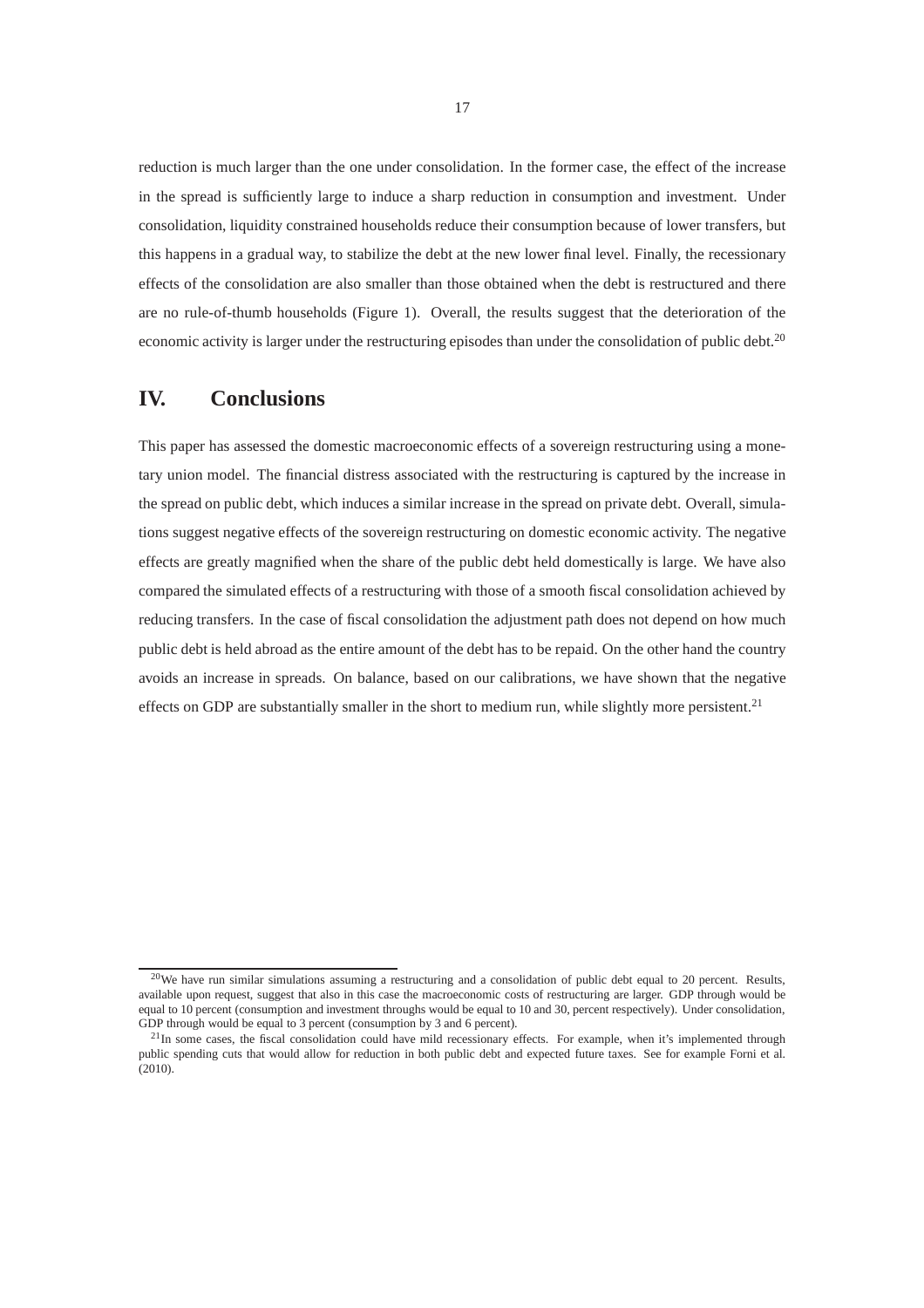# **References**

- [1] Benigno, P., 2009. Price Stability with Imperfect Financial Integration. Journal of Money, Credit and Banking, Volume 41, Issue s1, pp. 121–149.
- [2] Broner F., A. Martin, and J. Ventura, 2010. Sovereign Risk and Secondary Markets. American Economic Review, Volume 100, No. 4.
- [3] Campbell, J.Y., Mankiw, G., 1989. Consumption, income and interest rate: reinterpreting the time series evidence. In: Blanchard, O.J., Fisher, S. (Eds.), NBER Macroeconomics Annual 1989, MIT Press.
- [4] Coenen, G., P. McAdam and Straub, R., 2008. Tax Reform and Labour-Market Performance in the Euro Area: A Simulation-Based Analysis Using the New Area-Wide Model. Journal of Economic Dynamics and Control, Volume 32, Issue 8, pp. 2543–2583.
- [5] Corsetti, G., K. Kuester, A. Meier and G. Mueller, 2012. Sovereign Risk, Fiscal Policy and Macroeconomic Stability (2012). IMF Working Paper, 12/33, January.
- [6] Cruces, J.J. and C. Trebesh, 2013. Sovereign Defaults: the Price of Haircuts. American Economic Journal: Macroeconomics, 5(3).
- [7] Eaton, J. and M. Gersovitz, 1981. Debt with Potential Repudiation: Theoretical and Empirical Analysis. Review of Economic Studies, Volume 48, Issue 2, pp. 289–309.
- [8] Eurostat (2008)
- [9] Forni, L., Gerali A. and M. Pisani, 2010. The Macroeconomics of Fiscal Consolidations in Euro area Countries. Journal of Economic Dynamics and Control, Volume 34, Issue 9.
- [10] Forni, L., Gerali A. and M. Pisani, 2010. Macroeconomic effects of greater competition in the service sector: the case of Italy. Macroeconomic Dynamics, Vol. 14.
- [11] Forni, L., L. Monteforte, and L. Sessa, 2009, "The general equilibrium effects of fiscal policy: Estimates for the Euro area," Journal of Public Economics, Vol. 93(3-4), pp.559-585.
- [12] Galì, J., Lopez-Salido,D., Vallès, J. 2007. Understanding the Effects of Government Spending on Consumption. Journal of European Economic Association, Volume 5, pp. 227–270.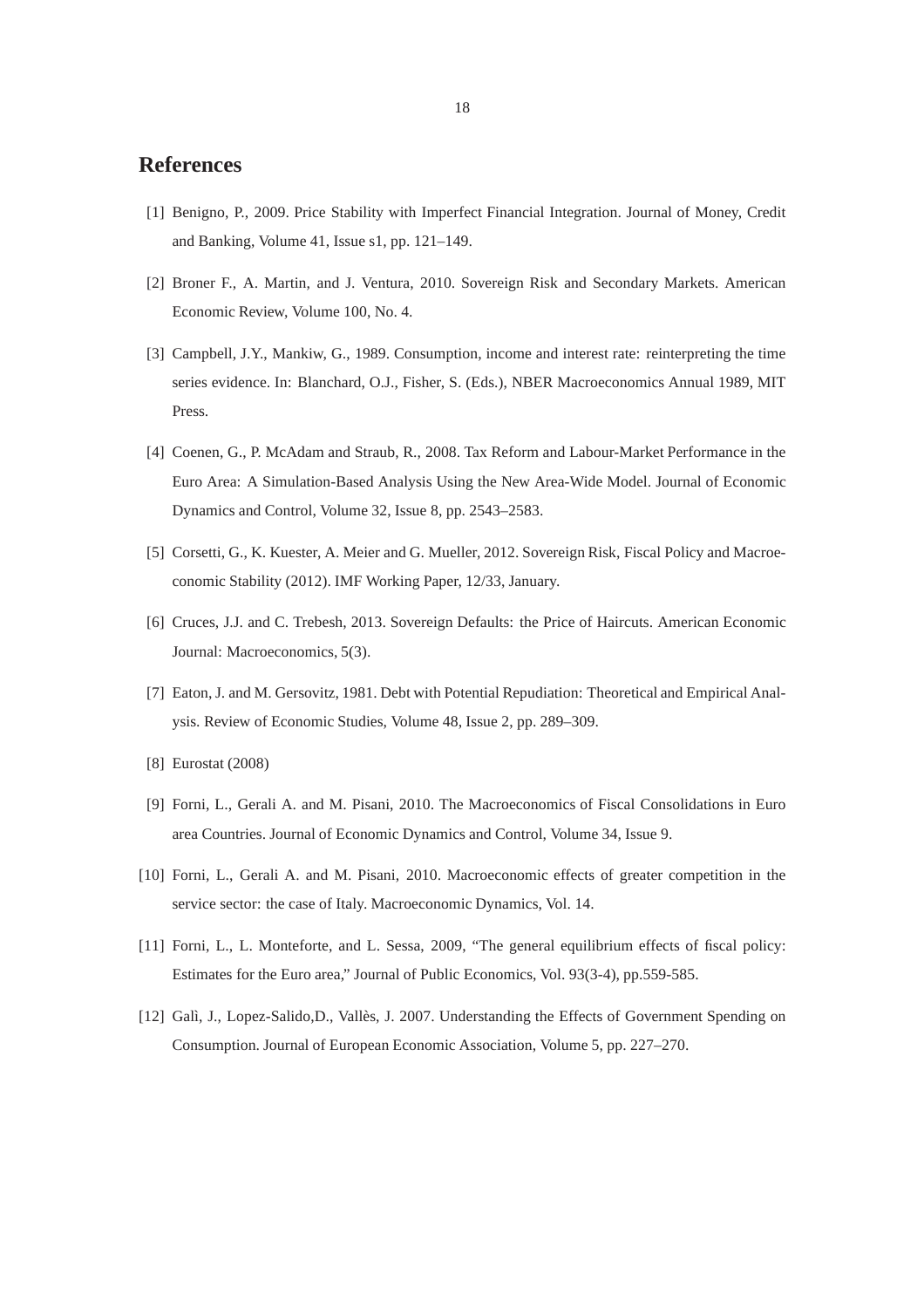- [13] Gomes, S., Jacquinot P., Pisani, M., 2010. The EAGLE. A model for policy analysis of macroeconomic interdependence in the euro area. ECB Working paper 1195, May.
- [14] Mankiw, N.G., 2000. The Savers-Spenders Theory of Fiscal Policy. American Economic Review, Volume 90, Issue 2.
- [15] Panizza, U., Sturzenegger, F. and J. Zettelmeyer, 2009. "The Economics and Law of Sovereign Debt and Default." Journal of Economic Literature, Volume 47, Issue 3, pp. 651–98.
- [16] Pesenti, P. (2008) The Global Economy Model (GEM): Theoretical Framework Theoretical Framework, IMF Staff Papers, Volume 55, Issue 2, pp.243–284.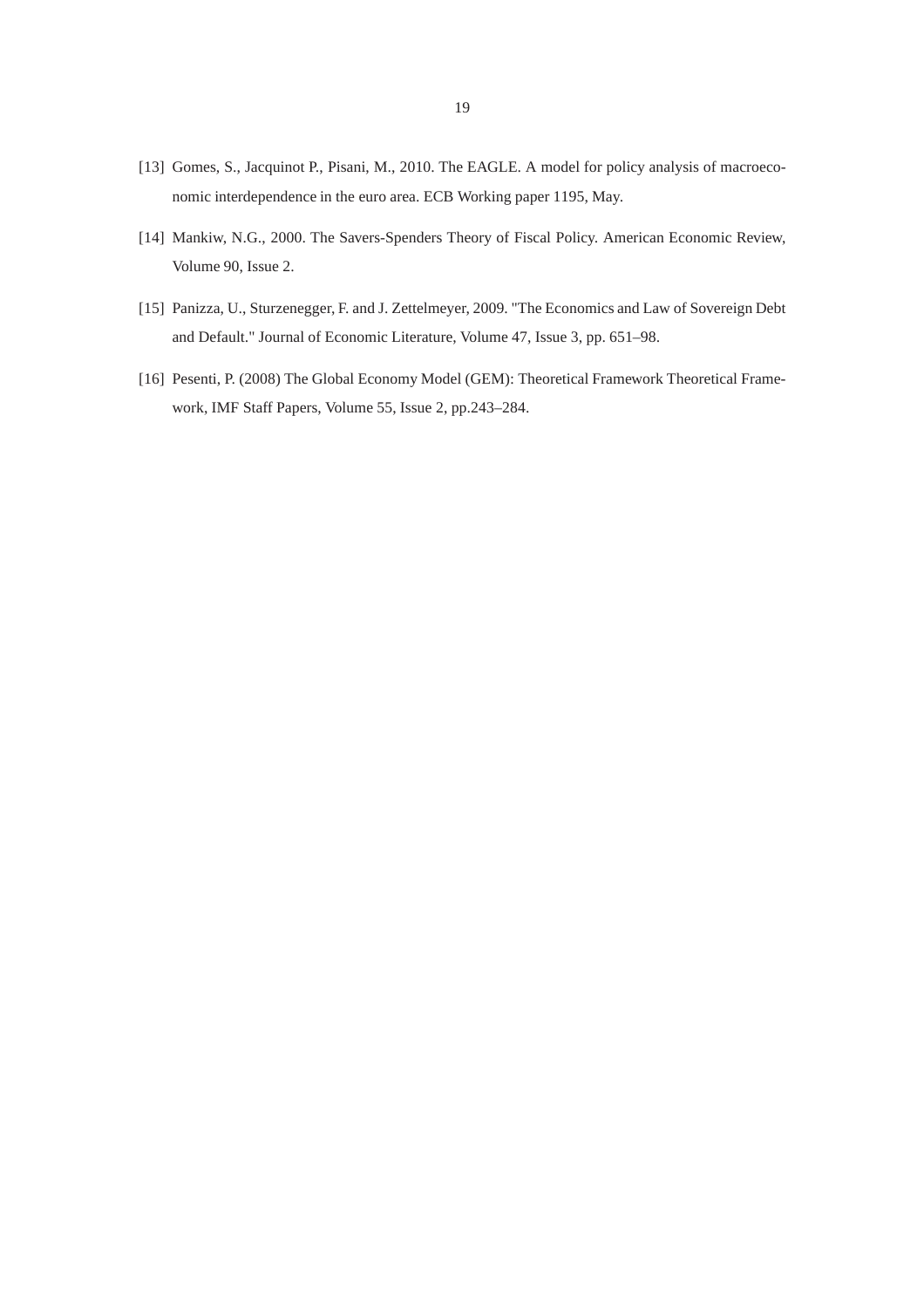# **Appendix**

In this Appendix we report a detailed description of the model, excluding the fiscal policy part, the description of the households optimization problem that are reported in the main text.<sup>22</sup>

There are two countries, the Home country and rest of the monetary union, having different sizes and sharing the currency and the central bank. In each region there are households and firms. Each household consumes a final composite good made of non-tradable, domestic tradable and imported intermediate goods from the rest of the area. Households have access to financial markets and smooth consumption by trading a risk-free one-period nominal bond. They also own domestic firms and capital stock, which is rent to domestic firms in a perfectly competitive market. Households supply differentiated labor services to domestic firms and act as wage setters in monopolistically competitive markets by charging a markup over their marginal rate of substitution. A fraction of households, as said in the text, does not optimize over time but simply consume the overall wage income available in each period.

On the production side, there are perfectly competitive firms that produce the final goods and monopolistic firms that produce the intermediate goods. The three final goods (a private consumption, a private investment and a public consumption good) are produced combining all available intermediate goods in a constant-elasticity-of-substitution matter. Tradable and non-tradable intermediate goods are produced combining capital and labor in the same way. Tradable intermediate goods are split in domesticallyconsumed and export goods. Because intermediate goods are differentiated, firms have market power and restrict output to create excess profits. We assume that Home and the rest of the monetary union are segmented markets and the law of one price for tradables does not hold. Hence, each firm producing a tradable good sets two prices, one for the domestic market and the other for the export market. Since the firm faces the same marginal costs regardless of the scale of production in each market, the different price-setting problems are independent of each other.

To capture the empirical persistence of the aggregate data and generate realistic dynamics, we include adjustment costs on real and nominal variables, ensuring that, in response to a shock, consumption and production do not immediately jump to a new long-term equilibrium. On the real side, quadratic costs prolong the adjustment of the capital stock. On the nominal side, quadratic cost make wage and prices sticky.

Imperfect competition in product and labor markets is reflected in markups over marginal costs. The elasticity of substitution between products of different firms determines the market power of each profit-

 $22$ For a detailed description of the main features of the model see also Pesenti (2008).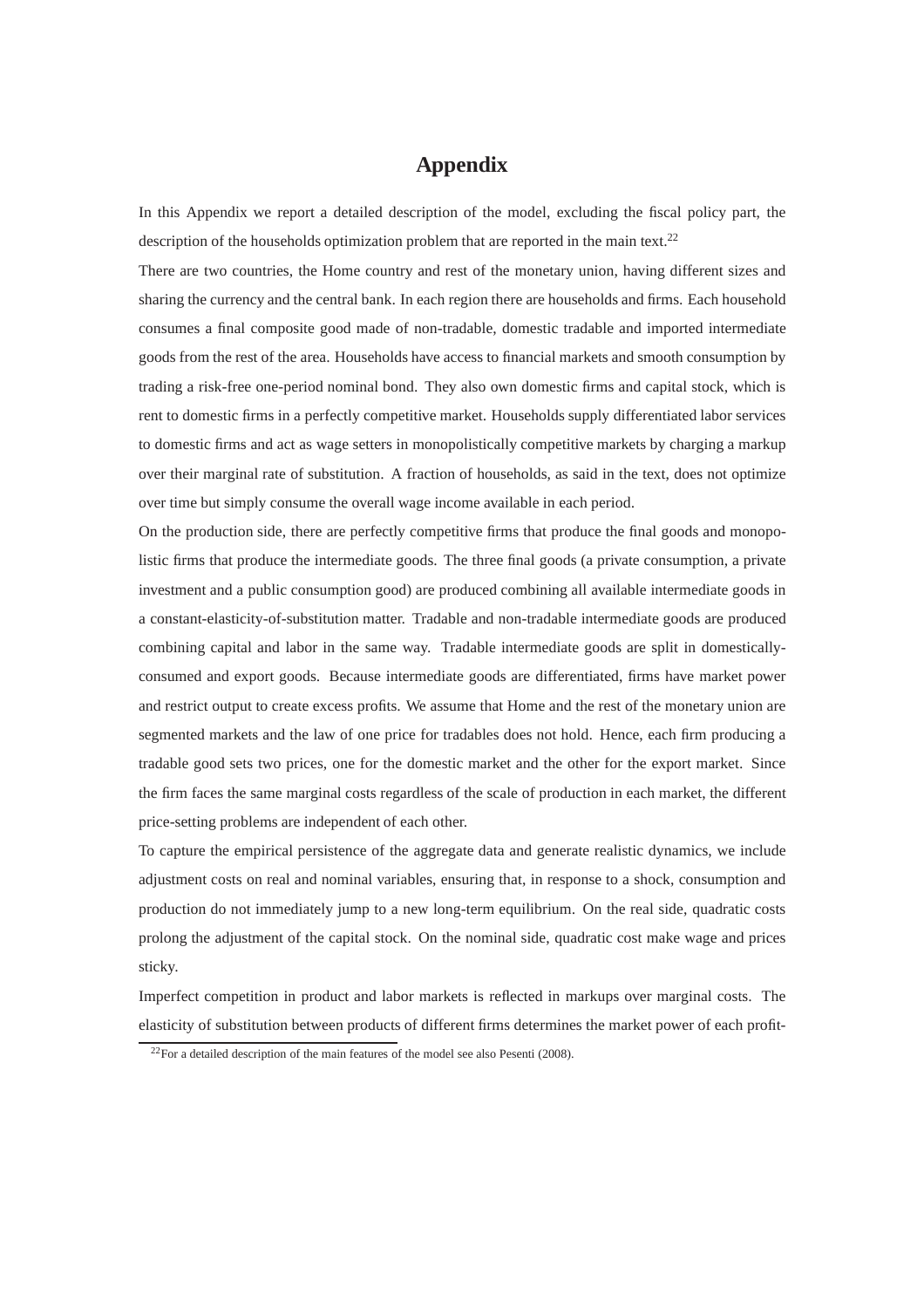maximizing firm. The setup in the labor market is similar. Each worker offers a differentiated kind of labor services that is an imperfect substitute for services offered by other workers. The lower the degree of substitutability, for example because of skill differences or anti-competitive regulation, the higher is the markup and the lower employment in terms of hours. Hence, markups are modeled by a single parameter. In what follows we illustrate the Home economy. The structure of the Foreign economy (the rest of the monetary union) is similar and to save on space we do not report it.

#### **A Final consumption and investment goods**

There is continuum of symmetric Home firms producing Home final non-tradable consumption under perfect competition. Each firm producing the consumption good is indexed by  $x \in (0, s]$ , where the parameter  $0 < s < 1$  is a measure of country size. Foreign firms producing the Foreign final consumption goods are indexed by by  $x^* \in (s, 1]$  (the size of the monetary union is normalized to 1). The CES production technology used by firm  $x$  is:

$$
A_{t}(x) \equiv \left(\begin{array}{c} \frac{1}{\phi_{A}} \left( a_{H}^{\frac{1}{\phi_{A}}} Q_{HA,t}(x)^{\frac{\rho_{A}-1}{\rho_{A}}} + (1-a_{H})^{\frac{1}{\rho_{A}}} Q_{FA,t}(x)^{\frac{\rho_{A}-1}{\rho_{A}}} \right)^{\frac{\rho_{A}}{\rho_{A}-1} \frac{\phi_{A}-1}{\phi_{A}}} \\ + (1-a_{T})^{\frac{1}{\phi_{A}}} Q_{NA,t}(x)^{\frac{\phi_{A}-1}{\phi_{A}}} \end{array}\right)^{\frac{\rho_{A}}{\rho_{A}-1}}
$$

where  $Q_{HA}$ ,  $Q_{FA}$  and  $Q_{NA}$  are bundles of respectively Home tradable, Foreign tradable and Home nontradable intermediate goods,  $\rho > 0$  is the elasticity of substitution between tradables and  $\phi > 0$  is the elasticity of substitution between tradable and non-tradable goods. The parameter  $a_H$  ( $0 < a_H < 1$ ) is the weight of domestic tradable,  $a_T$  ( $0 < a_T < 1$ ) the weight of tradable goods.

The production of investment good is similar. There are symmetric Home firms under perfect competition indexed by  $y \in (0, s]$ , and symmetric Foreign firms by  $y^* \in (s, 1]$ . Output of Home firm y is:

$$
E_{t}(y) \equiv \left(\begin{array}{c} v_{T}^{\frac{1}{\phi_{E}}} \left( v_{H}^{\frac{1}{\phi_{E}}} Q_{HE,t}(y)^{\frac{\rho_{E}-1}{\rho_{E}}} + (1 - v_{H})^{\frac{1}{\rho_{E}}} Q_{FE,t}(y)^{\frac{\rho_{E}-1}{\rho_{E}}} \right)^{\frac{\rho_{E}}{\rho_{E}-1} \frac{\phi_{E}-1}{\phi_{E}}} \\ + (1 - v_{T})^{\frac{1}{\phi_{E}}} Q_{NE,t}(y)^{\frac{\phi_{E}-1}{\phi_{E}}} \end{array}\right)^{\frac{\rho_{E}}{\rho_{E}-1} \frac{\phi_{E}-1}{\phi_{E}-1} \frac{\phi_{E}-1}{\phi_{E}-1} \frac{\phi_{E}-1}{\phi_{E}-1} \frac{\phi_{E}-1}{\phi_{E}-1} \frac{\phi_{E}-1}{\phi_{E}-1} \frac{\phi_{E}-1}{\phi_{E}-1} \frac{\phi_{E}-1}{\phi_{E}-1} \frac{\phi_{E}-1}{\phi_{E}-1} \frac{\phi_{E}-1}{\phi_{E}-1} \frac{\phi_{E}-1}{\phi_{E}-1} \frac{\phi_{E}-1}{\phi_{E}-1} \frac{\phi_{E}-1}{\phi_{E}-1} \frac{\phi_{E}-1}{\phi_{E}-1} \frac{\phi_{E}-1}{\phi_{E}-1} \frac{\phi_{E}-1}{\phi_{E}-1} \frac{\phi_{E}-1}{\phi_{E}-1} \frac{\phi_{E}-1}{\phi_{E}-1} \frac{\phi_{E}-1}{\phi_{E}-1} \frac{\phi_{E}-1}{\phi_{E}-1} \frac{\phi_{E}-1}{\phi_{E}-1} \frac{\phi_{E}-1}{\phi_{E}-1} \frac{\phi_{E}-1}{\phi_{E}-1} \frac{\phi_{E}-1}{\phi_{E}-1} \frac{\phi_{E}-1}{\phi_{E}-1} \frac{\phi_{E}-1}{\phi_{E}-1} \frac{\phi_{E}-1}{\phi_{E}-1} \frac{\phi_{E}-1}{\phi_{E}-1} \frac{\phi_{E}-1}{\phi_{E}-1} \frac{\phi_{E}-1}{\phi_{E}-1} \frac{\phi_{E}-1}{\phi_{E}-1} \frac{\phi_{E}-1}{\phi_{E}-1} \frac{\phi_{E}-1}{\phi_{E}-1} \frac{\phi_{E}-1}{\phi_{E}-1} \frac{\phi_{E}-1}{\phi_{E}-1} \frac{\phi_{E}-1}{\phi
$$

Finally, we assume that public expenditure  $C<sup>g</sup>$  has the same composition as that of private consumption.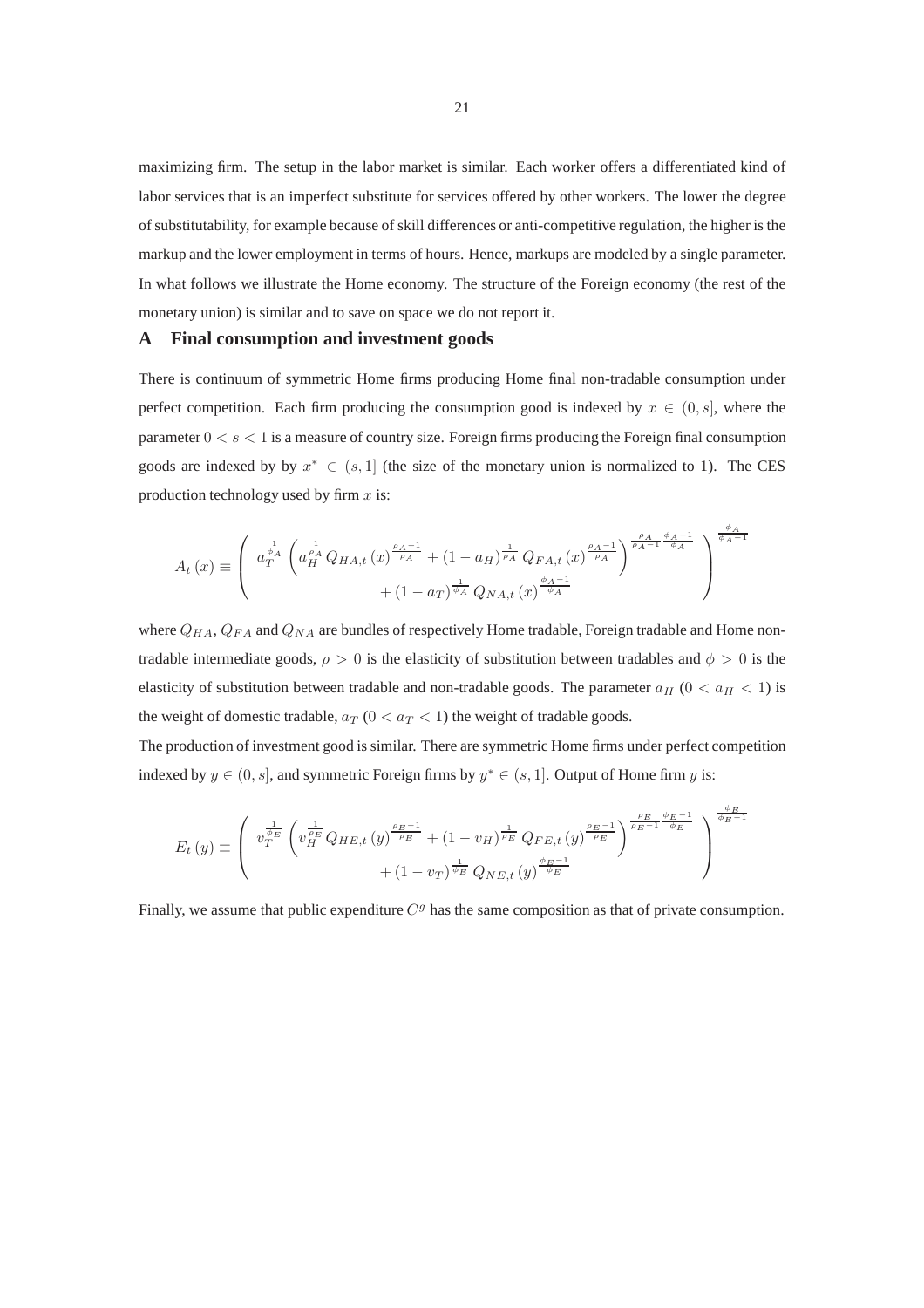### **B Intermediate goods**

#### **Demand**

Bundles used to produce the final consumption goods are CES indexes of differentiated intermediate goods, each produced by a single firm under conditions of monopolistic competition:

$$
Q_{HA}\left(x\right) \equiv \left[\left(\frac{1}{s}\right)^{\theta_{T}} \int_{0}^{s} Q\left(h,x\right)^{\frac{\theta_{T}-1}{\theta_{T}}} dh\right]^{\frac{\theta_{T}}{\theta_{T}-1}}\tag{13}
$$

$$
Q_{FA}\left(x^*\right) \equiv \left[ \left(\frac{1}{1-s}\right)^{\theta_T} \int_s^1 Q\left(f,x\right)^{\frac{\theta_T-1}{\theta_T}} df \right]^{\frac{\theta_T}{\theta_T-1}} \tag{14}
$$

$$
Q_{NA}\left(x\right) \equiv \left[ \left(\frac{1}{s}\right)^{\theta_N} \int_0^s Q\left(n, x\right)^{\frac{\theta_N - 1}{\theta_N}} dn \right]^{\frac{\theta_N}{\theta_T - 1}}\tag{15}
$$

where firms in the Home tradable and non-tradable intermediate sectors and in the Foreign intermediate tradable sector are respectively indexed by  $h \in (0, s)$ ,  $n \in (0, s)$ ,  $f \in (s, 1]$ . Parameters  $\theta_T$ ,  $\theta_N > 1$ are respectively the elasticity of substitution between brands in the tradable and non-tradable sector. The prices of the non-tradable intermediate goods are denoted  $p(n)$ . Each firm x takes these prices as given when minimizing production costs of the final good. The resulting demand for non-tradable intermediate input  $n$  is:

$$
Q_{A,t}\left(n,x\right) = \left(\frac{1}{s}\right) \left(\frac{P_t\left(n\right)}{P_{N,t}}\right)^{-\theta_N} Q_{NA,t}\left(x\right) \tag{16}
$$

where  $P_{N,t}$  is the cost-minimizing price of one basket of local intermediates:

$$
P_{N,t} = \left[ \int_0^s P_t(n)^{1-\theta_N} \, dn \right]^{\frac{1}{1-\theta_N}}
$$
\n(17)

We can derive  $Q_A(h, x)$ ,  $Q_A(f, x)$ ,  $C_A^g(h, x)$ ,  $C_A^g(f, x)$ ,  $P_H$  and  $P_F$  in a similar way. Firms y producing the final investment goods have similar demand curves. Aggregating over  $x$  and  $y$ , it can be shown that total demand for intermediate non-tradable good  $n$  is:

$$
\int_{0}^{s} Q_{A,t}(n, x) dx + \int_{0}^{s} Q_{E,t}(n, y) dy + \int_{0}^{s} C_{t}^{g}(n, x) dx
$$

$$
= \left(\frac{P_{t}(n)}{P_{N,t}}\right)^{-\theta_{N}} \left(Q_{NA,t} + Q_{NE,t} + C_{N,t}^{g}\right)
$$

where  $C_N^g$  is non-tradable component of the public sector consumption. Home demands for Home and Foreign tradable intermediate goods can be derived in a similar way.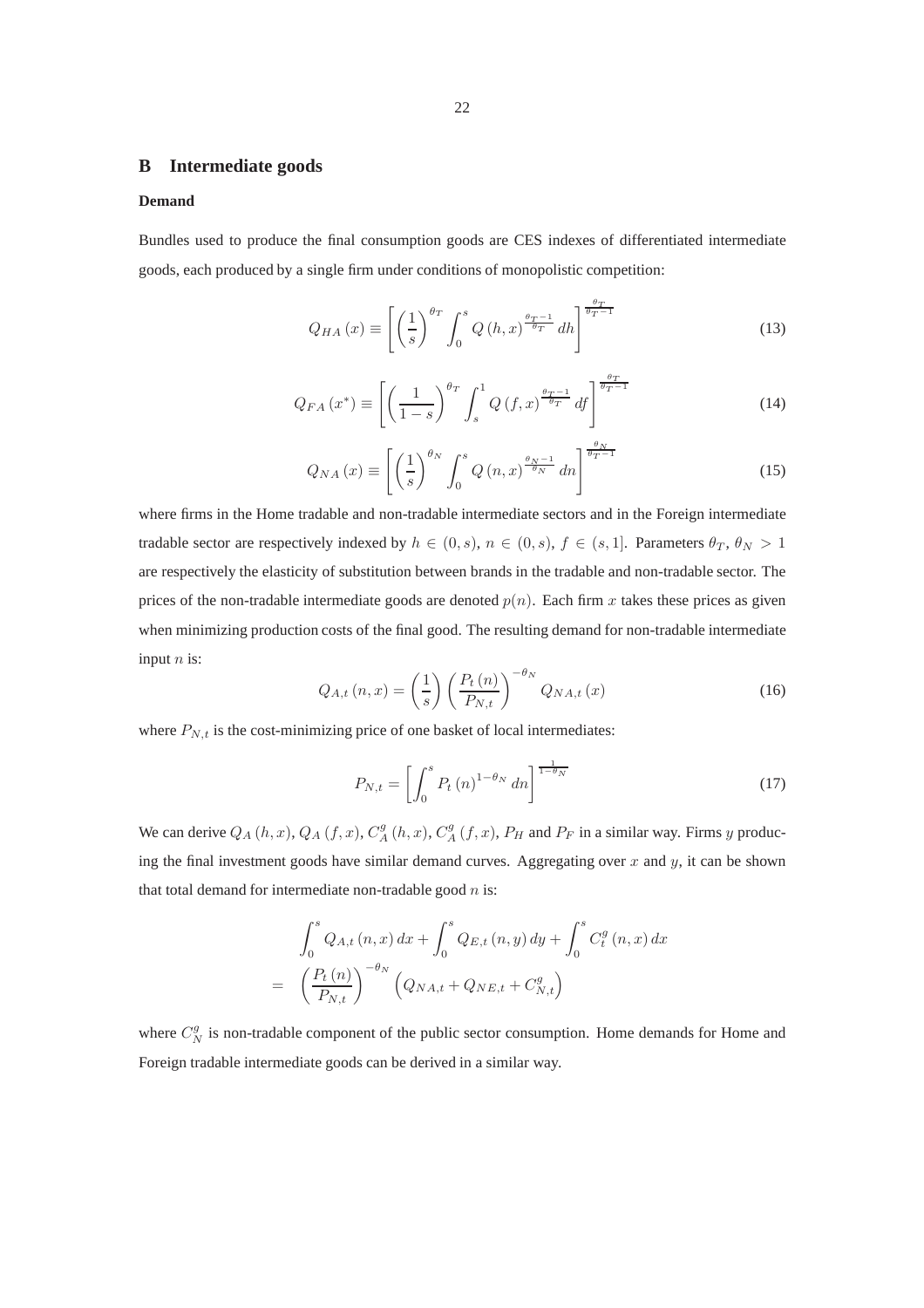### **Supply**

The supply of each Home non-tradable intermediate good n is denoted by  $N^S(n)$ :

$$
N_t^S\left(n\right) = \left( \left(1 - \alpha_N\right)^{\frac{1}{\xi_N}} L_{N,t}\left(n\right)^{\frac{\xi_N - 1}{\xi_N}} + \alpha^{\frac{1}{\xi_N}} K_{N,t}\left(n\right)^{\frac{\xi_N - 1}{\xi_N}} \right)^{\frac{\xi_N}{\xi_N - 1}} \tag{18}
$$

Firm *n* uses labor  $L_{N,t}^p(n)$  and capital  $K_{N,t}(n)$  with constant elasticity of input substitution  $\xi_N > 0$ and capital weight  $0 < \alpha_N < 1$ . Firms producing intermediate goods take the prices of labor inputs and capital as given. Denoting  $W_t$  the nominal wage index and  $R_t^K$  the nominal rental price of capital, cost minimization implies:

$$
L_{N,t}^{p}(n) = (1 - \alpha_N) \left(\frac{W_t}{MC_{N,t}(n)}\right)^{-\xi_N} N_t^{S}(n)
$$
\n
$$
K_{N,t}(n) = \alpha \left(\frac{R_t^{K}}{MC_{N,t}(n)}\right)^{-\xi_N} N_t^{S}(n)
$$
\n(19)

where  $MC_{N,t}(n)$  is the nominal marginal cost:

$$
MC_{N,t}(n) = \left( \left(1 - \alpha\right) W_t^{1 - \xi_N} + \alpha \left(R_t^K\right)^{1 - \xi_N} \right)^{\frac{1}{1 - \xi_N}}
$$
\n
$$
\tag{20}
$$

The productions of each Home tradable good,  $T^{S}(h)$ , is similarly characterized.

#### **Price setting in the intermediate sector**

Consider now profit maximization in the Home country's nontradable intermediate sector. Each firm  $n$ sets the price  $p_t(n)$  by maximizing the present discounted value of profits subject to demand constraint (18) and the quadratic adjustment costs:

$$
AC_{N,t}^{p} (n) \equiv \frac{\kappa_N^{p}}{2} \left( \frac{P_t (n)}{P_{t-1} (n)} - 1 \right)^2 Q_{N,t} \ \kappa_N^{p} \ge 0
$$

paid in unit of sectorial product  $Q_{N,t}$  and where  $\kappa_N^p$  measures the degree of price stickiness. The resulting first-order condition, expressed in terms of domestic consumption, is:

$$
p_t(n) = \frac{\theta_N}{\theta_N - 1} m c_t(n) - \frac{A_t(n)}{\theta_N - 1}
$$
\n(21)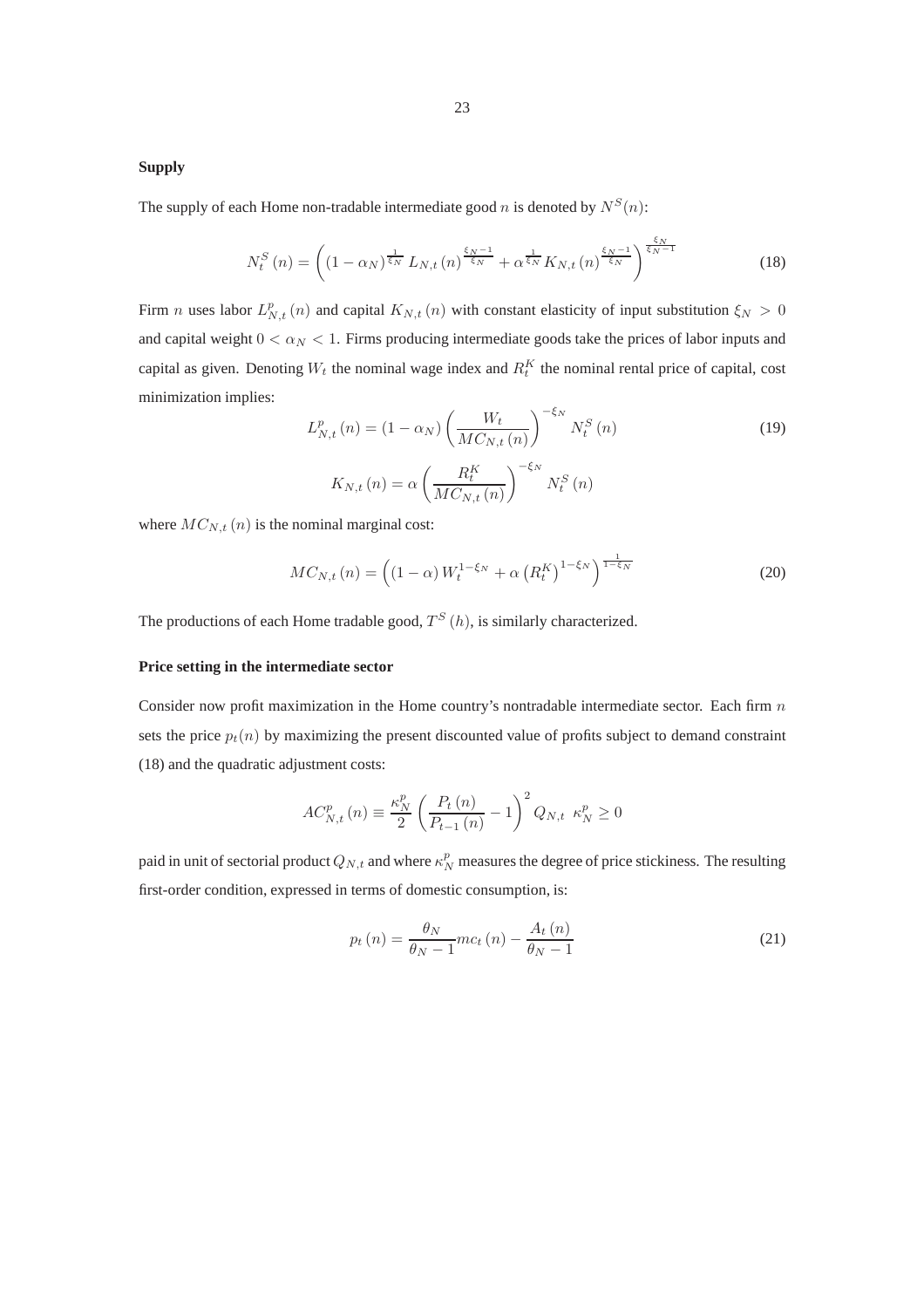where  $mc_t(n)$  is the real marginal cost and  $A(n)$  contains terms related to the presence of price adjustment costs:

$$
A_{t}(n) \approx \kappa_{N}^{p} \frac{P_{t}(n)}{P_{t-1}(n)} \left( \frac{P_{t}(n)}{P_{t-1}(n)} - 1 \right)
$$

$$
- \beta \kappa_{N}^{p} \frac{P_{t+1}(n)}{P_{t}(n)} \left( \frac{P_{t+1}(n)}{P_{t}(n)} - 1 \right) \frac{Q_{N,t+1}}{Q_{N,t}}
$$

The above equations clarify the link between imperfect competition and nominal rigidities. As emphasized by Bayoumi et al.(2004), when the elasticity of substitution  $\theta_N$  is very large and hence the competition in the sector is high, prices closely follow marginal costs, even though adjustment costs are large. To the contrary, it may be optimal to maintain stable prices and accommodate changes in demand through supply adjustments when the average markup over marginal costs is relatively high. If prices were flexible, optimal pricing would collapse to the standard pricing rule of constant markup over marginal costs (expressed in units of domestic consumption):

$$
p_t(n) = \frac{\theta_N}{\theta_N - 1} m c_{N,t}(n)
$$
\n(22)

Firms operating in the intermediate tradable sector solve a similar problem. We assume that there is market segmentation. Hence the firm producing the brand h chooses  $p_t(h)$  in the Home market and  $p_t^*(h)$  in the Foreign market as to maximize the expected flow of profits (in terms of domestic consumption units):

$$
E_t \sum_{\tau=t}^{\infty} \Lambda_{t,\tau} \left[ p_{\tau} \left( h \right) y_{\tau} \left( h \right) + p_{\tau}^{*} \left( h \right) y_{\tau}^{*} \left( h \right) - mc_{H,\tau} \left( h \right) \left( y_{\tau} \left( h \right) + y_{\tau}^{*} \left( h \right) \right) \right]
$$

subject to quadratic price adjustment costs similar to those considered for nontradables and standard demand constraints. The term  $E_t$  denotes the expectation operator conditional on the information set at time t,  $\Lambda_{t,\tau}$  is the appropriate discount rate and  $mc_{H,t}$  (h) is the real marginal cost. The first order conditions with respect to  $p_t(h)$  and  $p_t^*(h)$  are:

$$
p_t(h) = \frac{\theta_T}{\theta_T - 1} m c_t(h) - \frac{A_t(h)}{\theta_T - 1}
$$
\n<sup>(23)</sup>

$$
p_t^*(h) = \frac{\theta_T^*}{\theta_T - 1} m c_t(h) - \frac{A_t^*(h)}{\theta_T - 1}
$$
 (24)

where  $\theta_T^*$  is the elasticity of substitution of tradable intermediate goods in the Foreign country, while  $A(h)$  and  $A^*(h)$  involve terms related to the presence of price adjustment costs: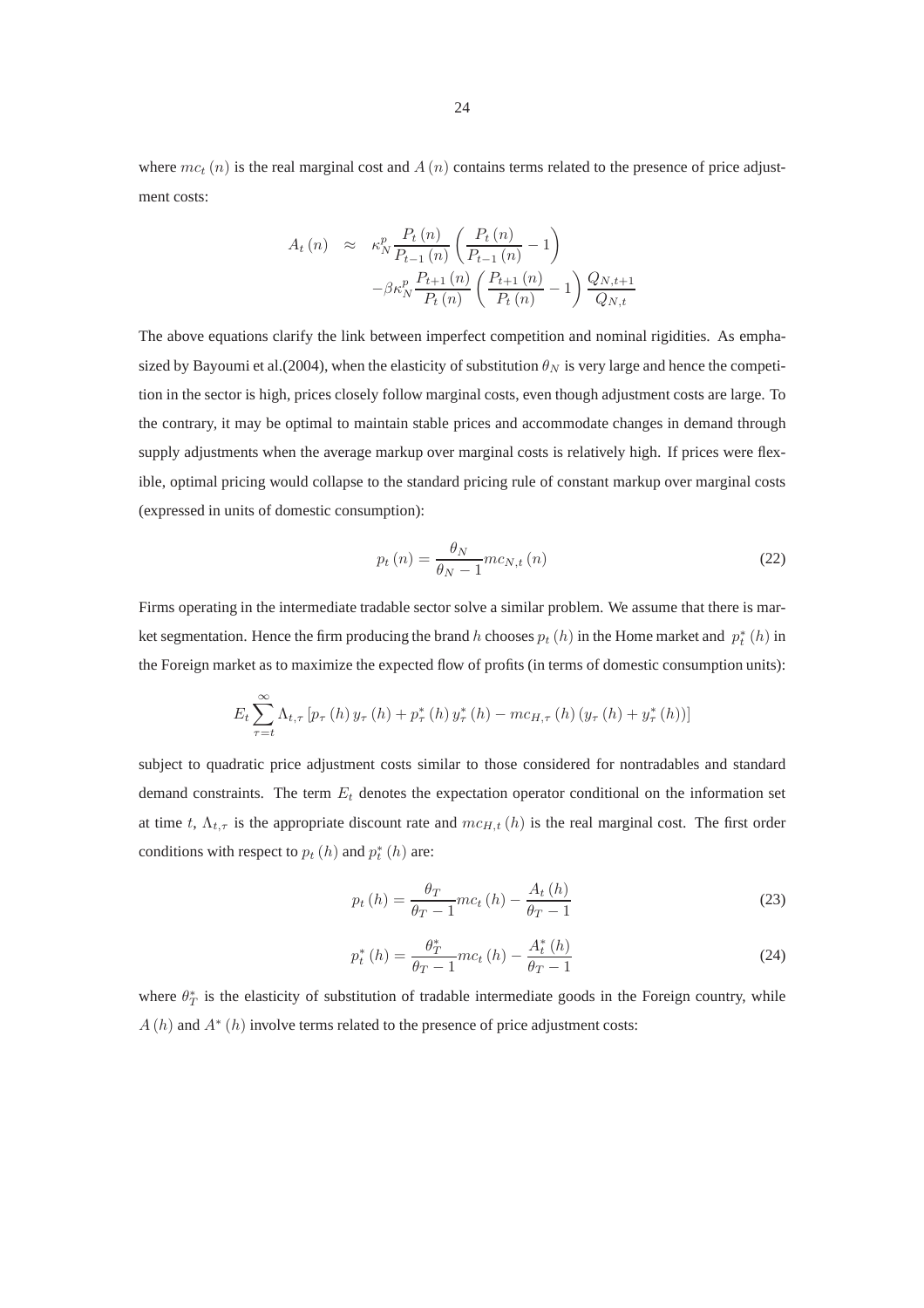$$
A_{t}(h) \approx \kappa_{H}^{p} \frac{P_{t}(h)}{P_{t-1}(h)} \left( \frac{P_{t}(h)}{P_{t-1}(h)} - 1 \right)
$$

$$
-\beta \kappa_{H}^{p} \frac{P_{t+1}(h)}{P_{t}(h)} \left( \frac{P_{t+1}(h)}{P_{t}(h)} - 1 \right) \frac{Q_{H,t+1}}{Q_{H,t}}
$$

$$
A_{t}^{*}(h) \approx \theta_{T}^{*} - 1 + \kappa_{H}^{p} \frac{P_{t}^{*}(h)}{P_{t-1}^{*}(h)} \left( \frac{P_{t}^{*}(h)}{P_{t-1}^{*}(h)} - 1 \right)
$$

$$
- \beta \kappa_{H}^{p} \frac{P_{t+1}^{*}(h)}{P_{t}^{*}(h)} \left( \frac{P_{t+1}^{*}(h)}{P_{t}^{*}(h)} - 1 \right) \frac{Q_{H,t+1}^{*}}{Q_{H,t}^{*}}
$$

where  $\kappa_H^p > 0$  ( $\kappa_H^{p*} > 0$ ) measure the degree of nominal rigidity in the Home (Foreign) country. If nominal rigidities in the (domestic) export market are highly relevant (that is, if is relatively large), the degree of inertia of Home goods prices in the Foreign market will be high. If prices were flexible  $(\kappa_H^p =$  $\kappa^p_H$ \*) and  $\theta_T = \theta_T^*$ , then optimal price setting would be consistent with the cross-border law of one price:

$$
p_t(h) = \frac{\theta_T}{\theta_T - 1} m c_t(h) = p_t^*(h)
$$
\n(25)

### **C Labor Market**

In the case of firms in the nontradable intermediate sector, the labor input  $L_N(n)$  is a CES combination of differentiated labor inputs supplied by domestic agents and defined over a continuum of mass equal to the country size ( $j \in [0, s]$ ):

$$
L_{N,t}(n) \equiv \left(\frac{1}{s}\right)^{\frac{1}{\psi}} \left[\int_0^s L_t(n,j)^{\frac{\psi-1}{\psi}} dj\right]^{\frac{\psi}{\psi-1}}
$$
(26)

where  $L(n, j)$  is the demand of the labor input of type j by the producer of good n and  $\psi > 1$  is the elasticity of substitution among labor inputs. Cost minimization implies:

$$
L_t^p(n,j) = \left(\frac{1}{s}\right) \left(\frac{W_t(j)}{W_t}\right)^{-\psi} L_{N,t}^p(j),\tag{27}
$$

where  $W(j)$  is the nominal wage of labor input j and the wage index W is:

$$
W_t = \left[ \left( \frac{1}{s} \right) \int_0^s W_t \left( h \right)^{1 - \psi} d\mathbf{j} \right]^{\frac{1}{1 - \psi}}.
$$
 (28)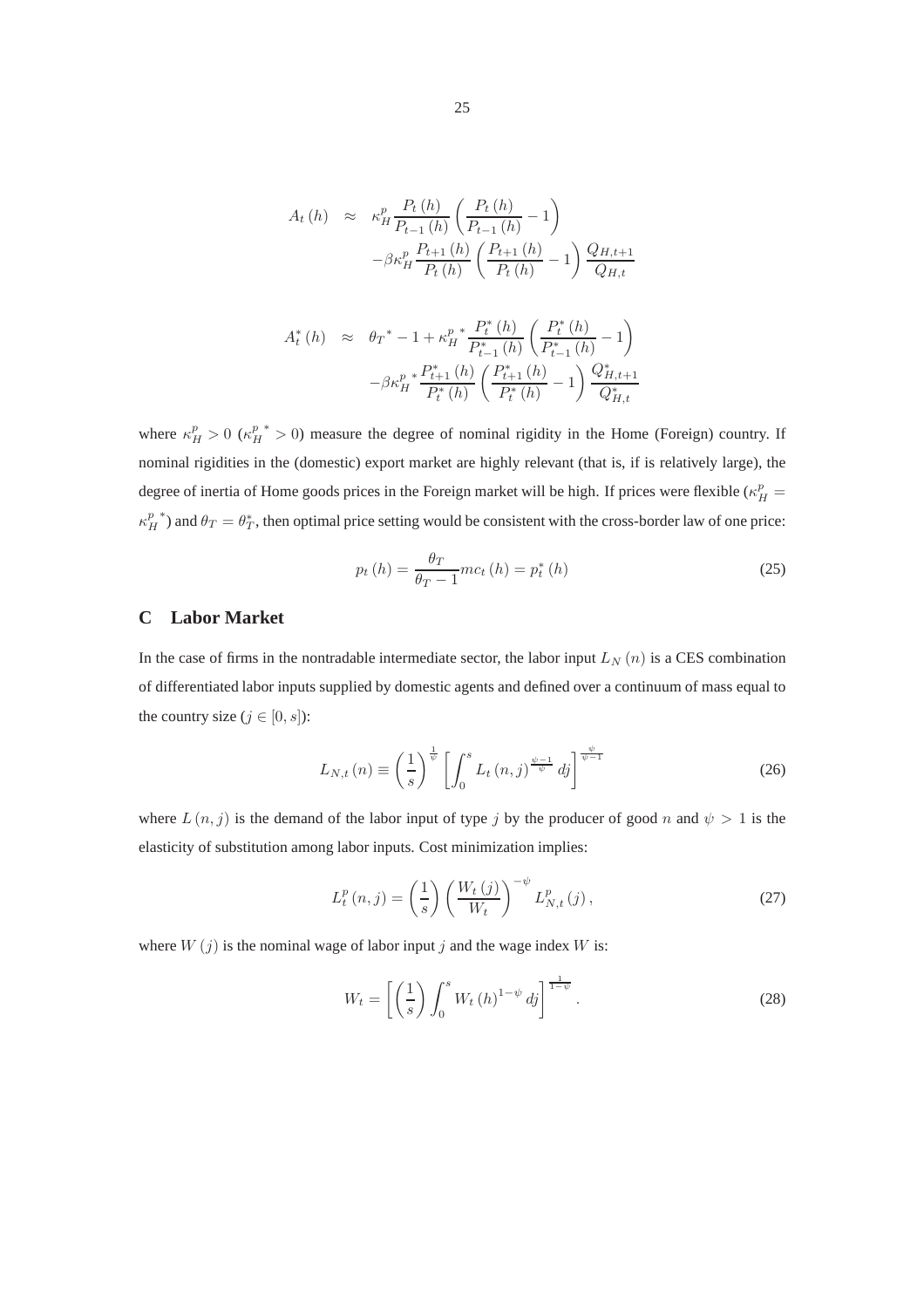Similar equations hold for firms producing intermediate tradable goods. Each household is the monopolistic supplier of a labor input  $j$  and sets the nominal wage facing a downward-sloping demand, obtained by aggregating demand across Home firms. The wage adjustment is sluggish because of quadratic costs paid in terms of the total wage bill:

$$
AC_t^W = \frac{\kappa_W}{2} \left(\frac{W_t}{W_{t-1}} - 1\right)^2 W_t L_t \tag{29}
$$

where the parameter  $\kappa_W > 0$  measures the degree of nominal wage rigidity and L is the total amount of labor in the Home economy.

## **D Monetary Policy**

The monetary authority controls the short-term rate according to a Taylor rule of the form:

$$
\left(\frac{1+i_t}{1+i}\right) = \left(\frac{1+i_{t-1}}{1+i}\right)^{\rho_i} \left(\Pi_{MU,t}\right)^{(1-\rho_i)\rho_\pi} \left(\frac{GDP_{MU,t}}{GDP_{MU,t-1}}\right)^{(1-\rho_i)\rho_{GDP}}
$$
(30)

The parameter  $\rho_i$  ( $0 < \rho_i < 1$ ) captures inertia in interest rate setting, while parameters  $\rho_{\pi}$  and  $\rho_{GDP}$ are respectively the weights of currency union's CPI inflation rate  $\Pi_{MU,t}$  and GDP  $GDP_{MU,t}$ . The CPI inflation rate is a geometric average of CPI inflation rates in the Home and Foreign country (respectively  $\Pi_t$  and  $\Pi_t^*$ ) with weights equal to the correspondent country size:

$$
\Pi_{MU,t} \equiv \left(\Pi_t\right)^s \left(\Pi_t^*\right)^{1-s} \tag{31}
$$

The union-wide GDP is the sum of the Home and Foreign GDPs (respectively  $GDP_t$  and  $GDP_t^*$ ), both evaluated at the steady state prices:

$$
GDP_{MU,t} \equiv GDP_t + rer * GDP_t^*
$$
\n(32)

where rer is the Home real exchange rate, defined as the ratio of rest of the monetary union to Home consumer prices.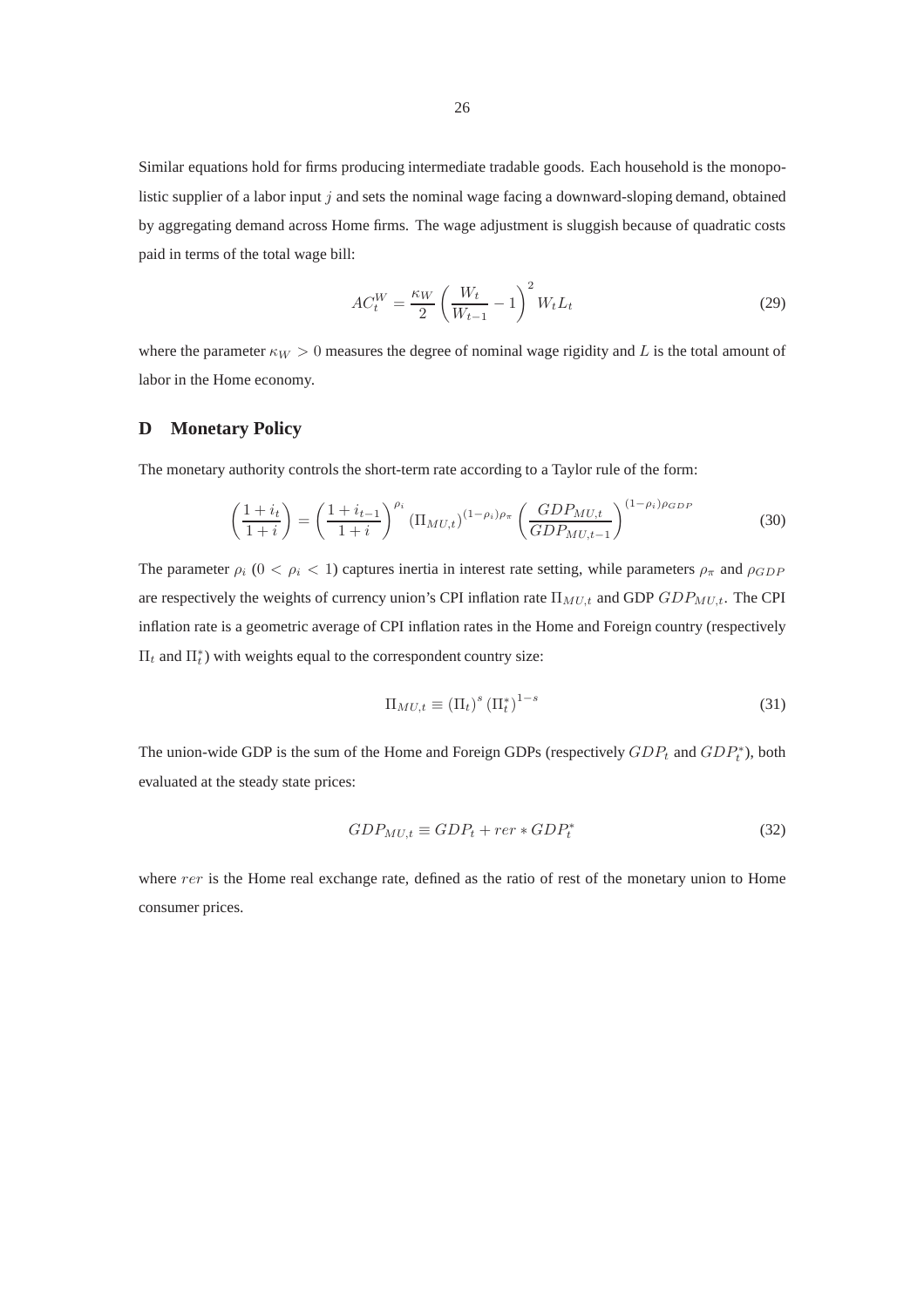|                                 | Home  | Rest of the monetary union |
|---------------------------------|-------|----------------------------|
| <b>MACRO VARIABLES</b>          |       |                            |
| Private consumption $C$         | 52.6  | 56.6                       |
| Private Investment I            | 18.2  | 20.2                       |
| Imports                         | 24.4  |                            |
| Foreign debt (% annualized GDP) | 100.0 |                            |
| <b>FISCAL VARIABLES</b>         |       |                            |
| Public purchases $Cg$           | 10.0  | 10.0                       |
| Wage bill $W L^g$               | 10.9  | 11.2                       |
| <b>Interests</b>                | 4.9   | 1.9                        |
| <b>Tax Rates</b>                |       |                            |
| on wage                         | 46    | 46                         |
| on rental rate of capital       | 19    | 19                         |
| on price of consumption         | 18    | 18                         |
| Debt(ratio to annual GDP)       | 150   | 60.0                       |

|             | Table 2. Home country spread |
|-------------|------------------------------|
| Parameter   | - Value                      |
|             |                              |
| $\phi_{b1}$ | 0.0162                       |
| $\phi_{b2}$ | 0.002                        |
| $\phi_{b3}$ | 0.002                        |
|             | 0.927                        |
|             |                              |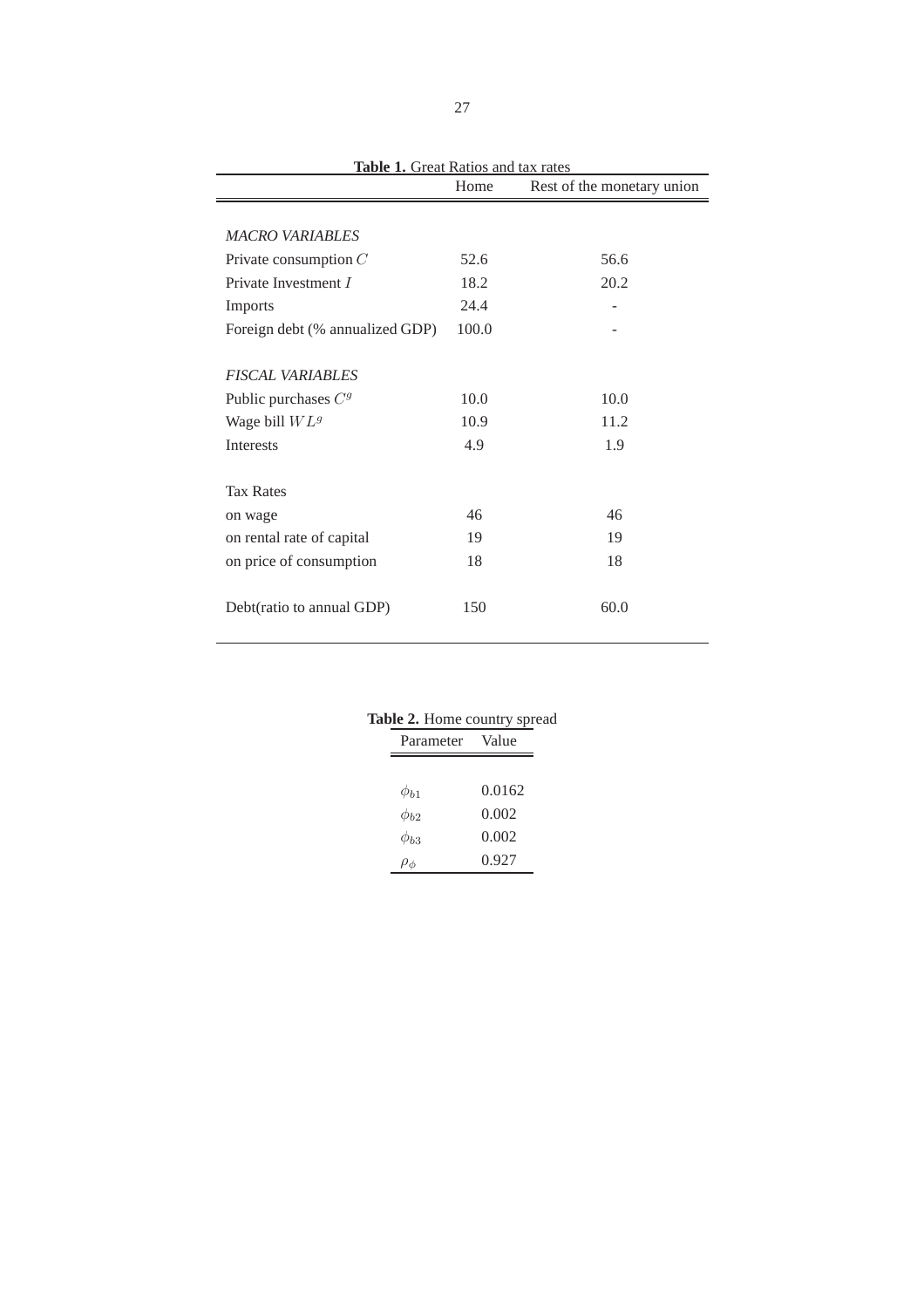| Table 3. Parametrization                                                        |       |                        |  |  |
|---------------------------------------------------------------------------------|-------|------------------------|--|--|
| Parameter                                                                       | Home  | Rest of monetary union |  |  |
| Rate of time preference $(1/\beta^4 - 1) * 100$                                 | 3.3   | 3.3                    |  |  |
| Intertemporal elasticity of substitution $1/\sigma$                             | 1.0   | 1.0                    |  |  |
| Frisch elasticity of labor $1/(\tau - 1)$                                       | 0.5   | 0.5                    |  |  |
| Depreciation rate of (private and public) capital $\delta$ , $\delta^*$         | 0.025 | 0.025                  |  |  |
| Substitution between private and public goods in cons. bundle $\theta$          | 1.5   | 1.5                    |  |  |
| Bias towards private goods in cons. bundle $\omega$                             | 0.8   | 0.8                    |  |  |
| Tradable intermediate goods                                                     |       |                        |  |  |
| Substitution between factors of production $\xi_T$ , $\xi_T^*$                  | 0.9   | 0.9                    |  |  |
| Bias towards capital $\alpha_T, \alpha_T^*$                                     | 0.61  | 0.65                   |  |  |
| Nontradable intermediate goods                                                  |       |                        |  |  |
| Substitution between factors of production $\xi_N, \xi_N^*$                     | 0.9   | 0.9                    |  |  |
| Bias towards capital $\alpha_N$                                                 | 0.57  | 0.6                    |  |  |
| Final consumption goods                                                         |       |                        |  |  |
| Substitution between domestic and imported goods $\phi_A, \phi_A^*$             | 1.5   | 1.5                    |  |  |
| Bias towards domestic tradable goods $a_H, a_F^*$                               | 0.5   | 0.9                    |  |  |
| Substitution between domestic tradables and non tradables $\rho_A$ , $\rho_A^*$ | 0.5   | 0.5                    |  |  |
| Bias towards tradable goods $a_T, a_T^*$                                        | 0.5   | 0.5                    |  |  |
| Final investment goods                                                          |       |                        |  |  |
| Substitution between domestic and imported goods $\phi_E$ , $\phi_E^*$          |       | 1.5                    |  |  |
| Bias towards domestic tradable goods $v_H, v_F^*$                               |       | 0.9                    |  |  |
| Substitution between domestic tradables and non tradables $\rho_E$ , $\rho_E^*$ |       | 0.5                    |  |  |
| Bias towards tradable goods $v_T, v_T^*$                                        |       | 0.75                   |  |  |
| Size s and $(1 - s)$                                                            | 0.05  | 0.95                   |  |  |

**Table 4.** Gross Markups

| <b>Table 4. Gross Markups</b><br>Markups and Elasticities of Substitution                           |  |                                                          |  |  |
|-----------------------------------------------------------------------------------------------------|--|----------------------------------------------------------|--|--|
|                                                                                                     |  | Tradables Non-tradables Wages                            |  |  |
| Home                                                                                                |  | 1.2 $(\theta_T=6)$ 1.3 $(\theta_N=4.3)$ 1.3 $(\psi=4.3)$ |  |  |
| Rest of the monetary union 1.2 ( $\theta^*_{T}$ =6) 1.3 ( $\theta^*_{N}$ =4.3) 1.3 ( $\psi^*$ =4.3) |  |                                                          |  |  |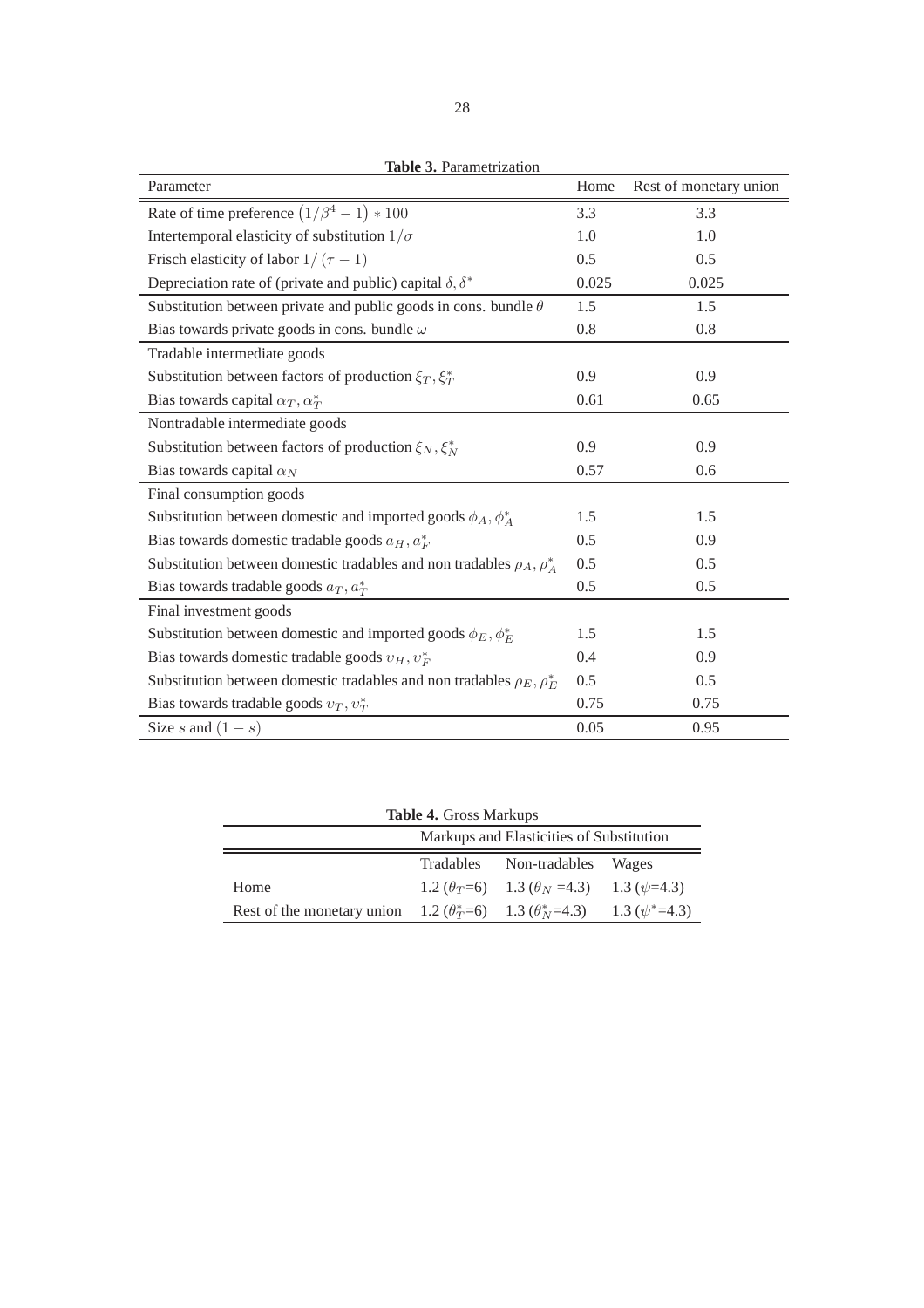| <b>Table 5.</b> Real and Nominal Adjustment Costs                                     |      |      |  |  |
|---------------------------------------------------------------------------------------|------|------|--|--|
| Parameter ("*"" refers to rest of the monetary union) Home Rest of the monetary union |      |      |  |  |
| Real Adjustment Costs                                                                 |      |      |  |  |
| Investment $\phi_I$ , $\phi_I^*$                                                      | 2.80 | 2.80 |  |  |
| Nominal Adjustment Costs                                                              |      |      |  |  |
| Wages $\kappa_W$ , $\kappa_W^*$                                                       | 400  | 400  |  |  |
| Price of domestically-produced tradables $\kappa_H$ , $k_F^*$                         | 600  | 600  |  |  |
| Price of non tradables $\kappa_N$ , $\kappa_N^*$                                      | 600  | 600  |  |  |
| Price of imported intermediate goods $\kappa_F$ , $\kappa_H^*$                        | 600  | 600  |  |  |
| Indexation to past inflation $\alpha$ , $\alpha^*$                                    | 0.5  | 0.5  |  |  |

Parameter Home RoMU MU Fiscal policy rule Public debt deviation from long run level  $\phi_1$ ,  $\phi_1^*$ 0.5 0.5 - Public debt change  $\phi_2, \phi_2^*$ 25 25 - GDP growth  $\phi_3, \phi_3^*$  $\frac{1}{3}$  25 25 -Common monetary policy rule - - Lagged interest rate at t-1  $\rho_i$  - - 0.85 Inflation  $\rho_{\Pi}$  - - 1.9 GDP growth  $\rho_{GDP}$  - - 0.4

|  |  | Table 6. Fiscal and Monetary Policy Rules |  |
|--|--|-------------------------------------------|--|
|  |  |                                           |  |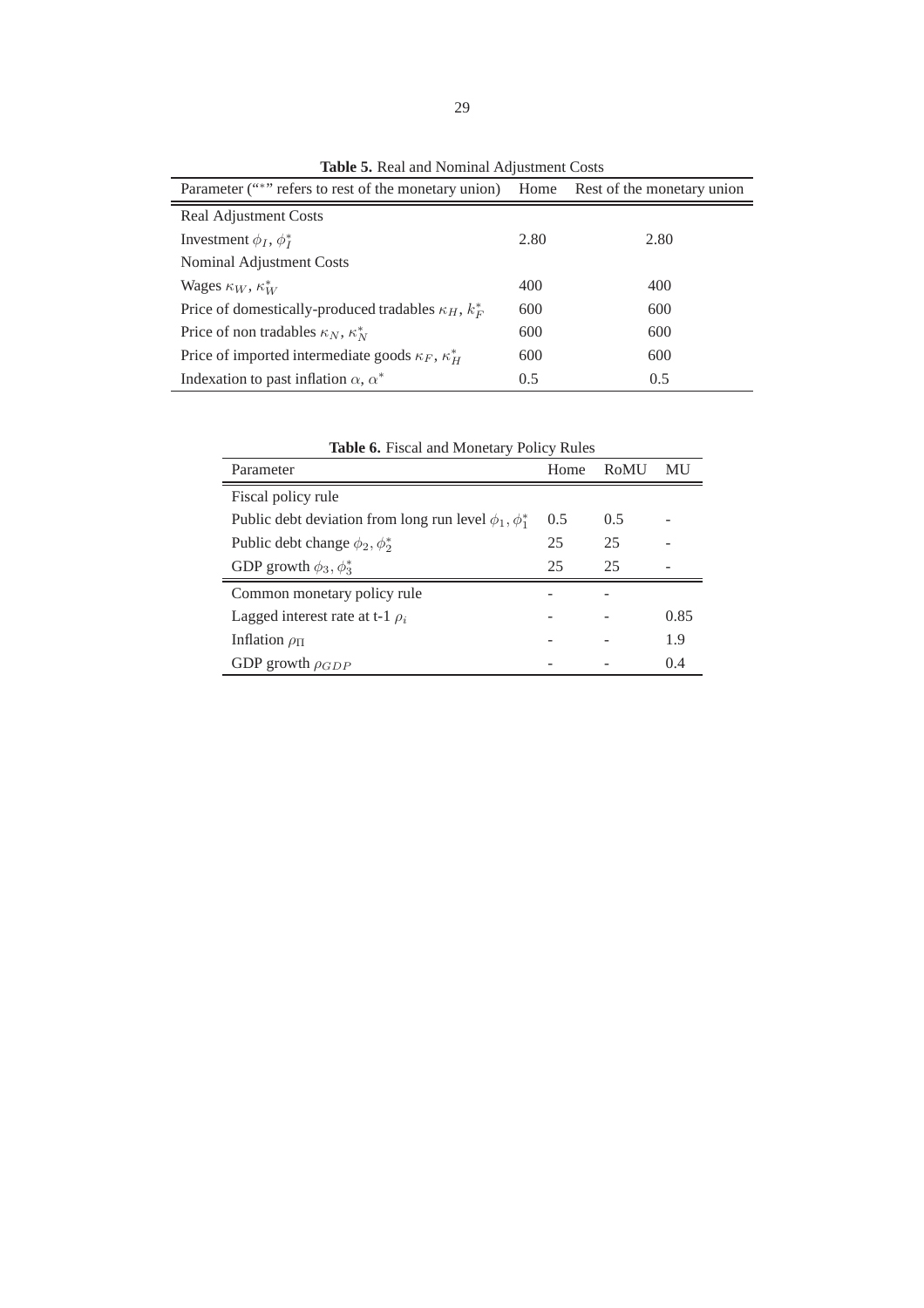

Figure 1. 40 percent restructuring: fiscal variables and spread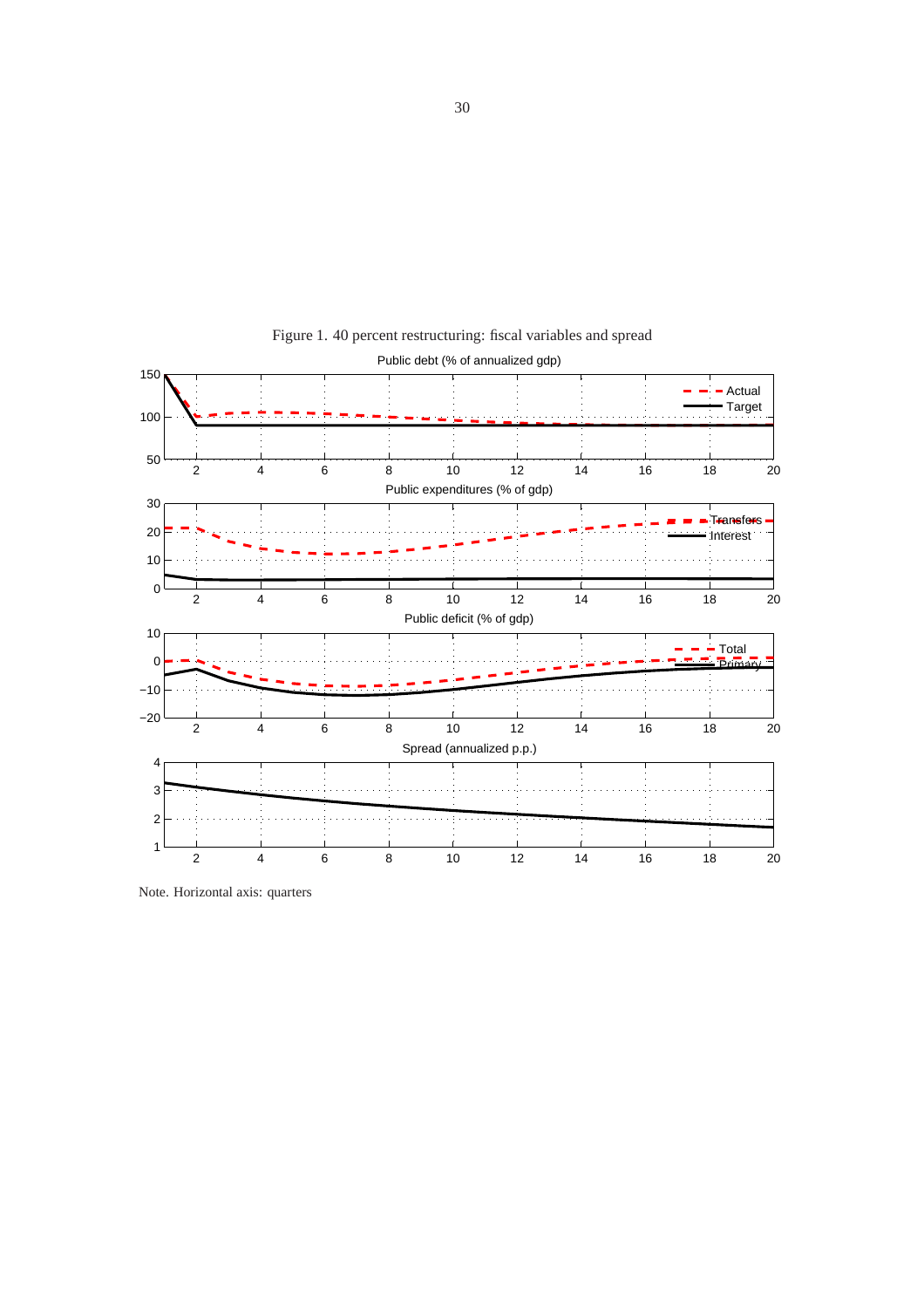

Figure 2. 40 percent restructuring: real variables and inflation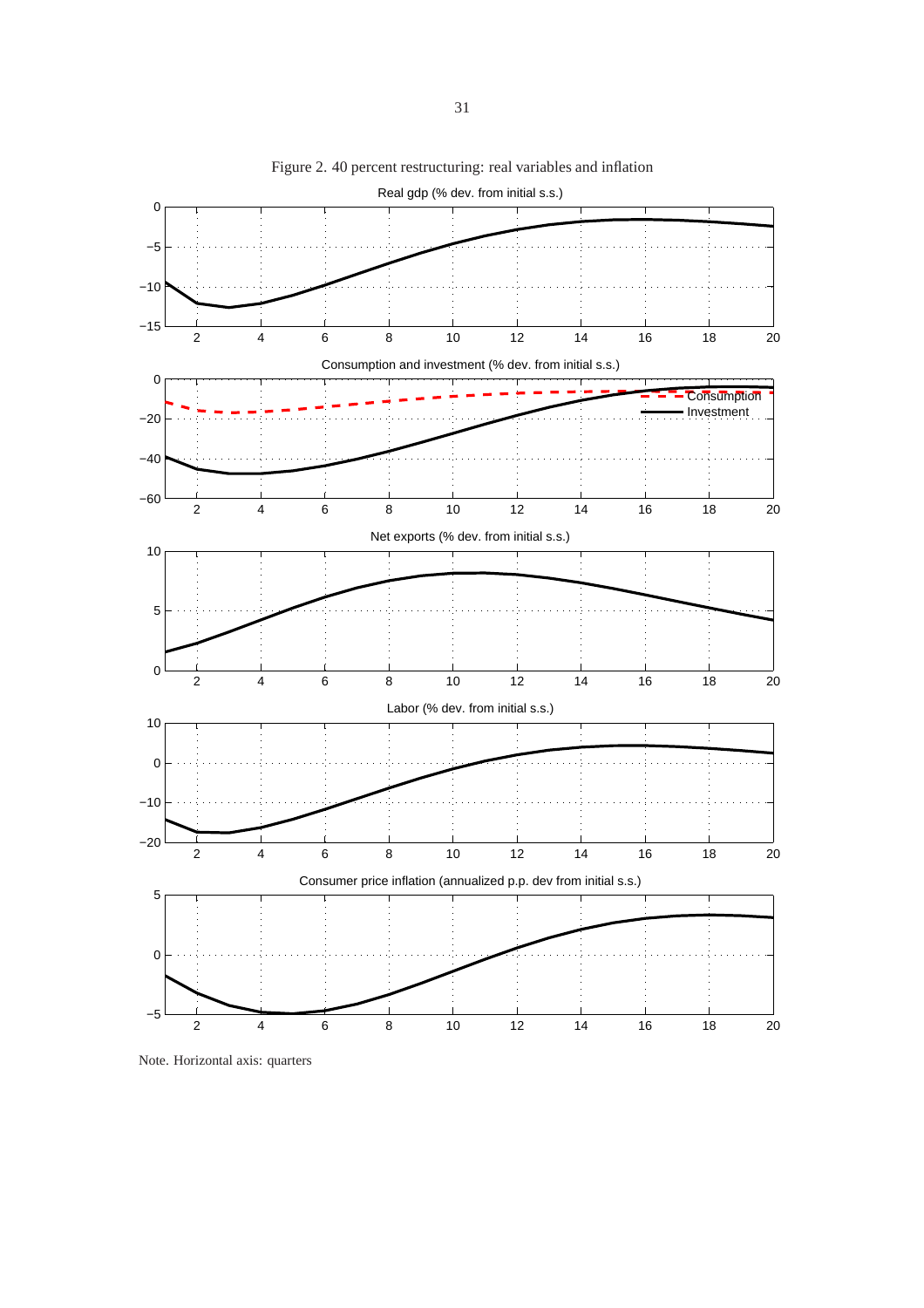

Figure 3. 40 percent restructuring: asset positions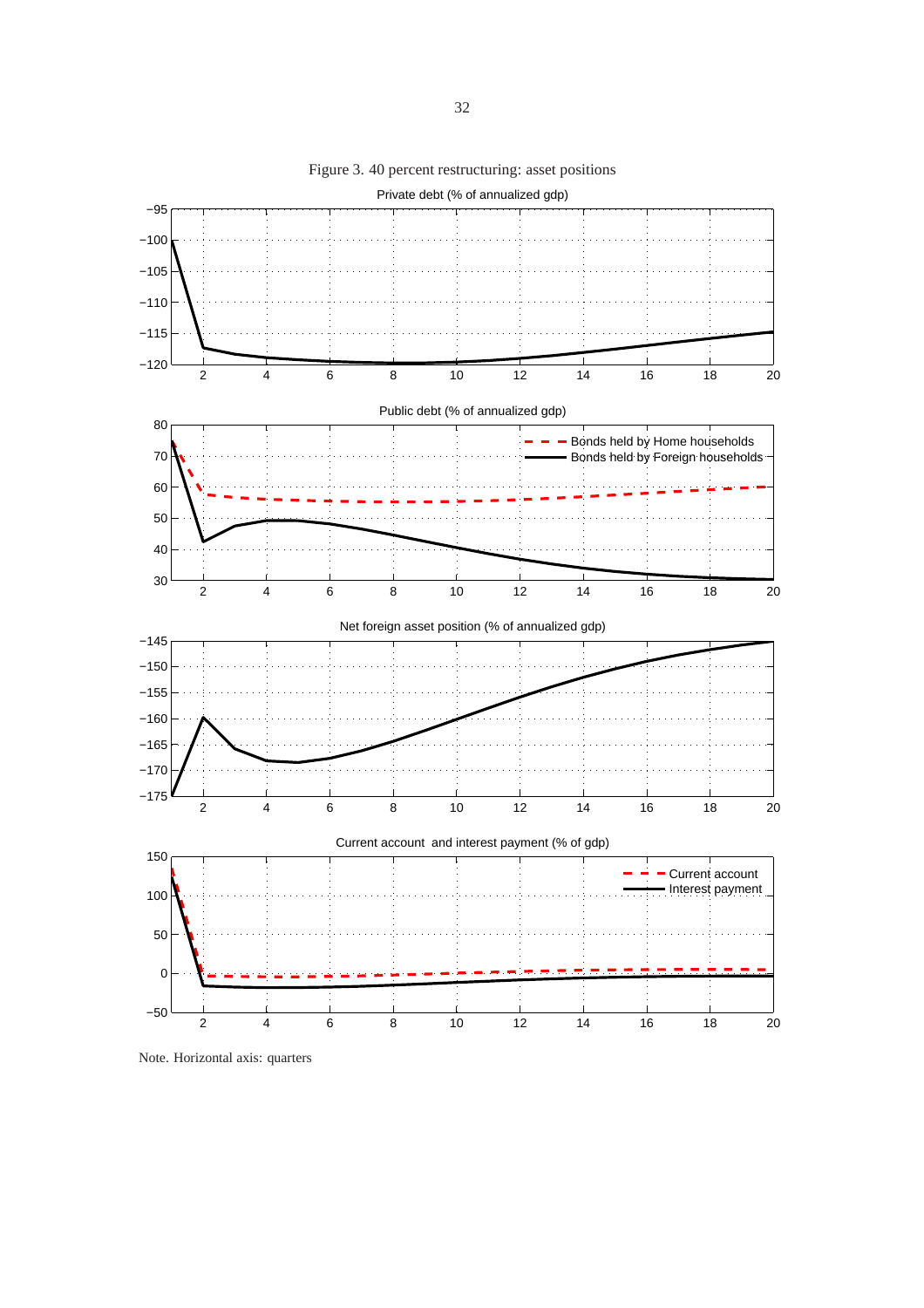

Figure 4. 20 percent restructuring: fiscal variables and spread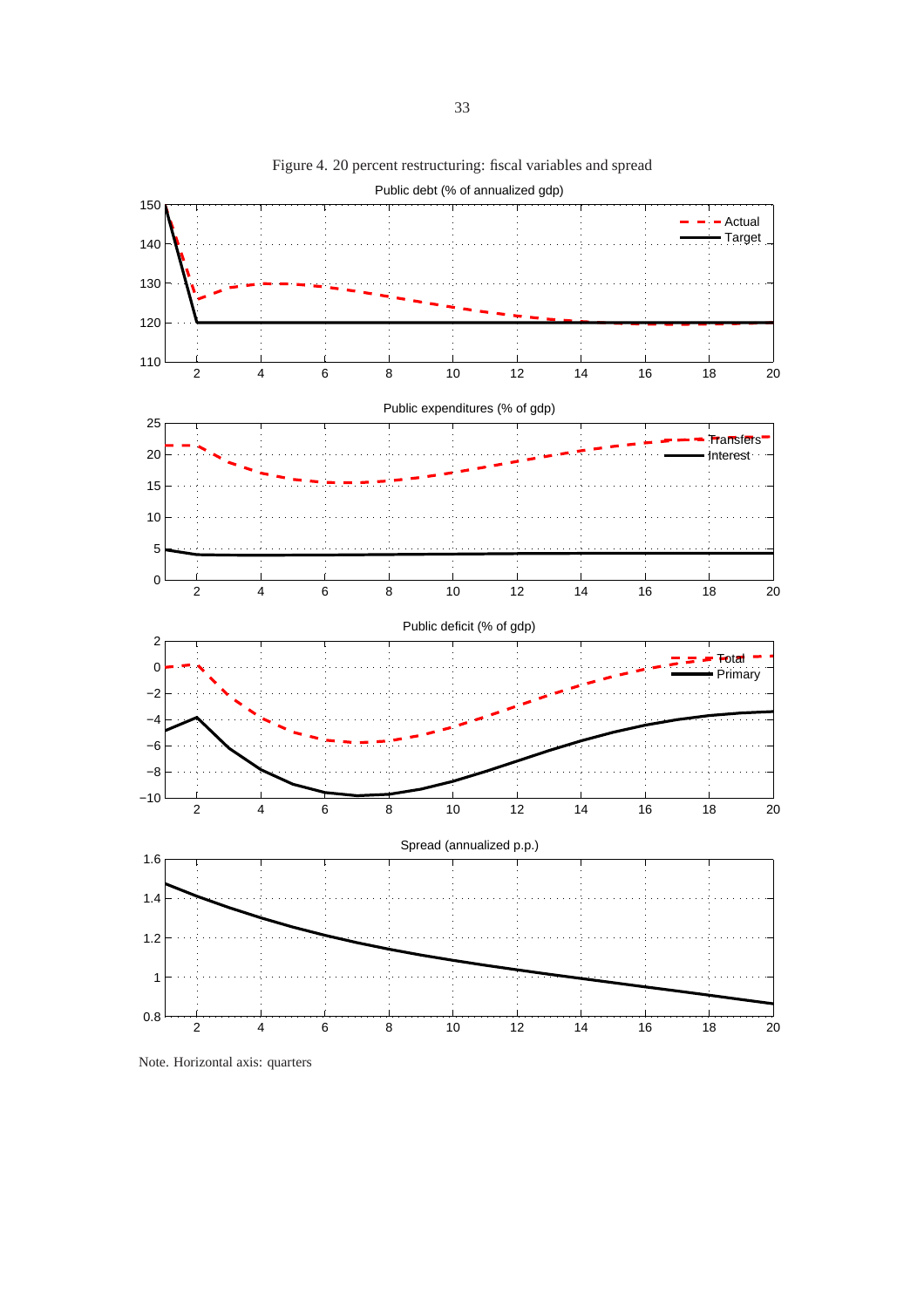

Figure 5. 20 percent restructuring: real variables and inflation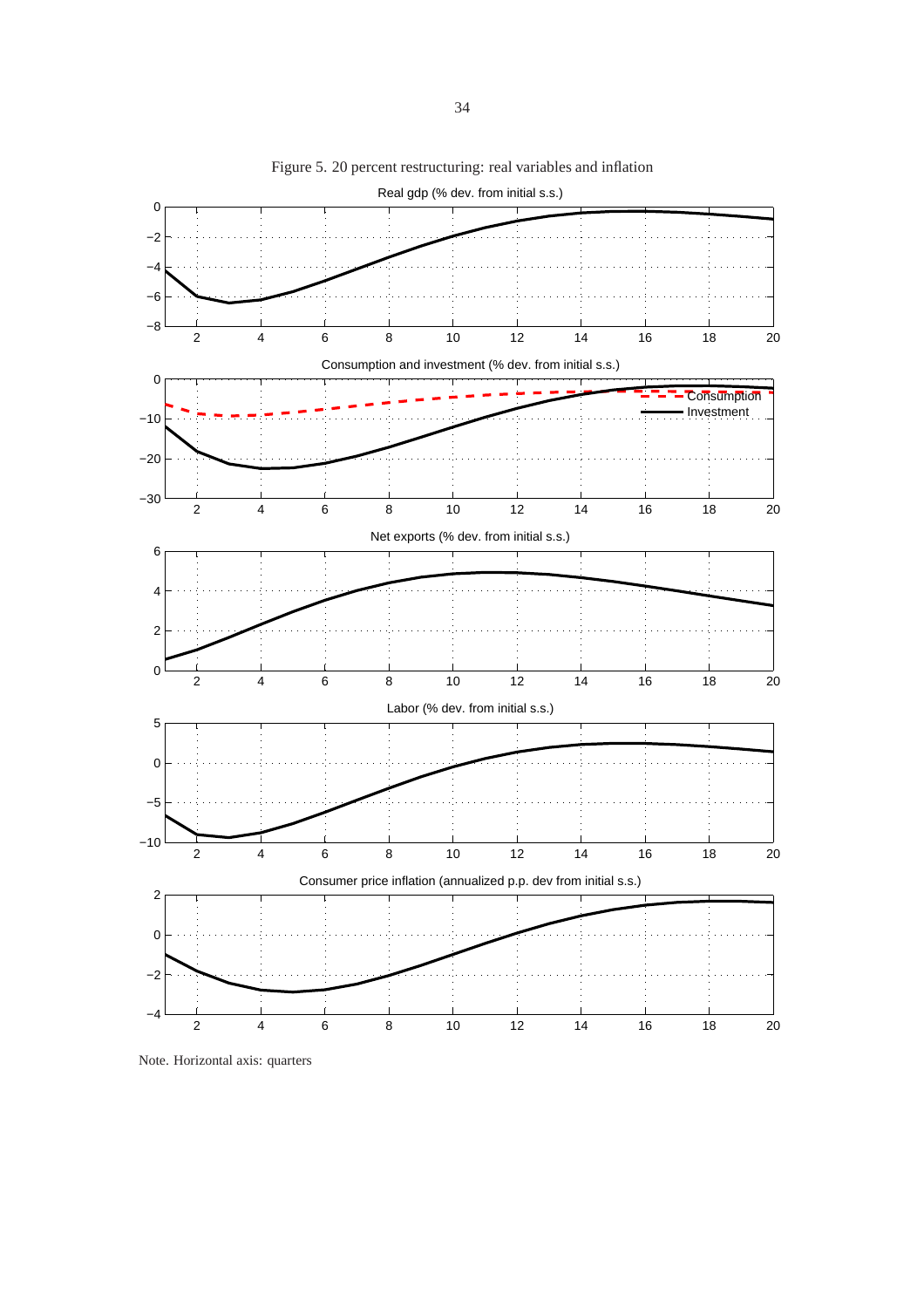

Figure 6. 20 percent restructuring: asset positions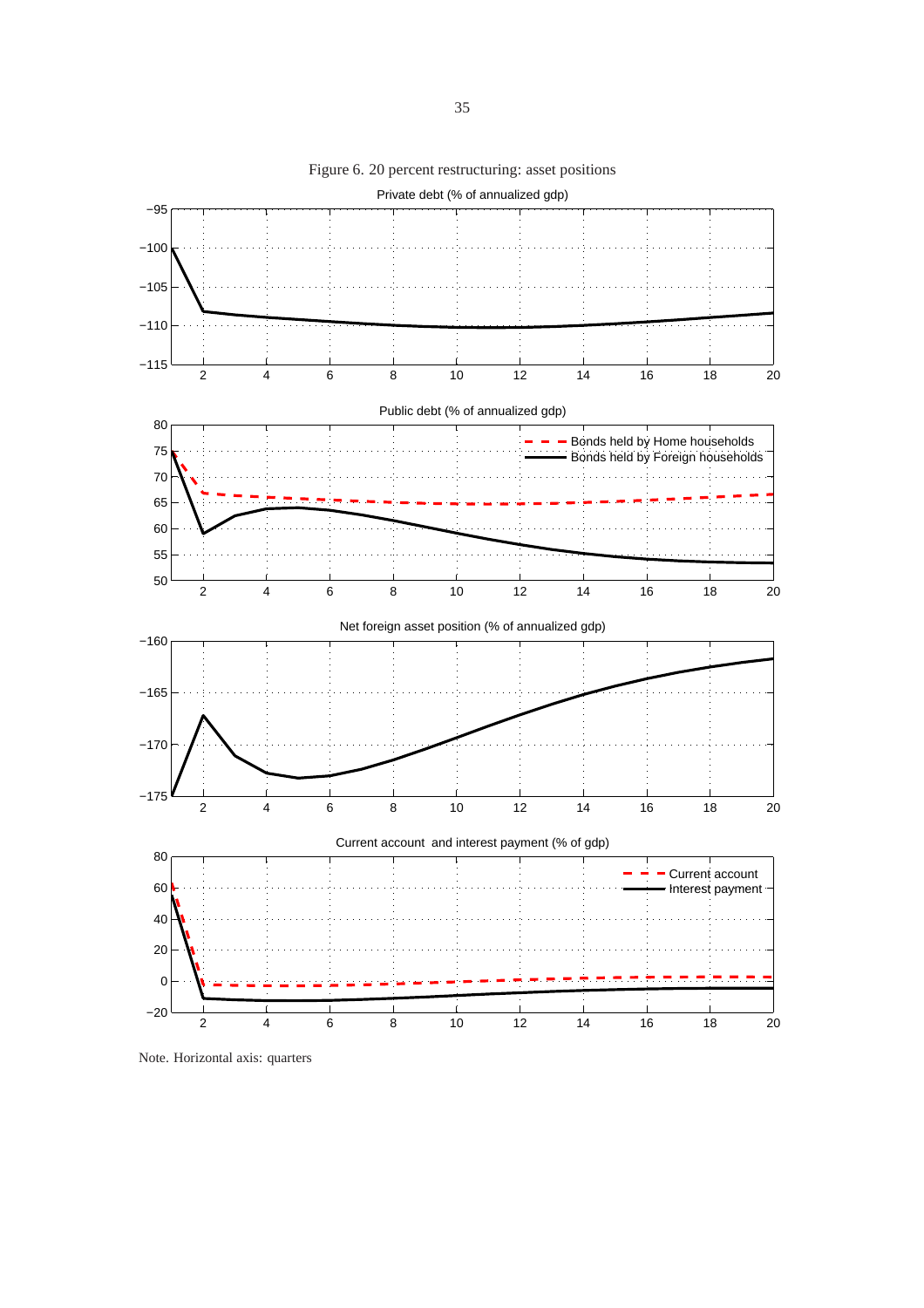

Figure 7. 40 percent restructuring and zero spread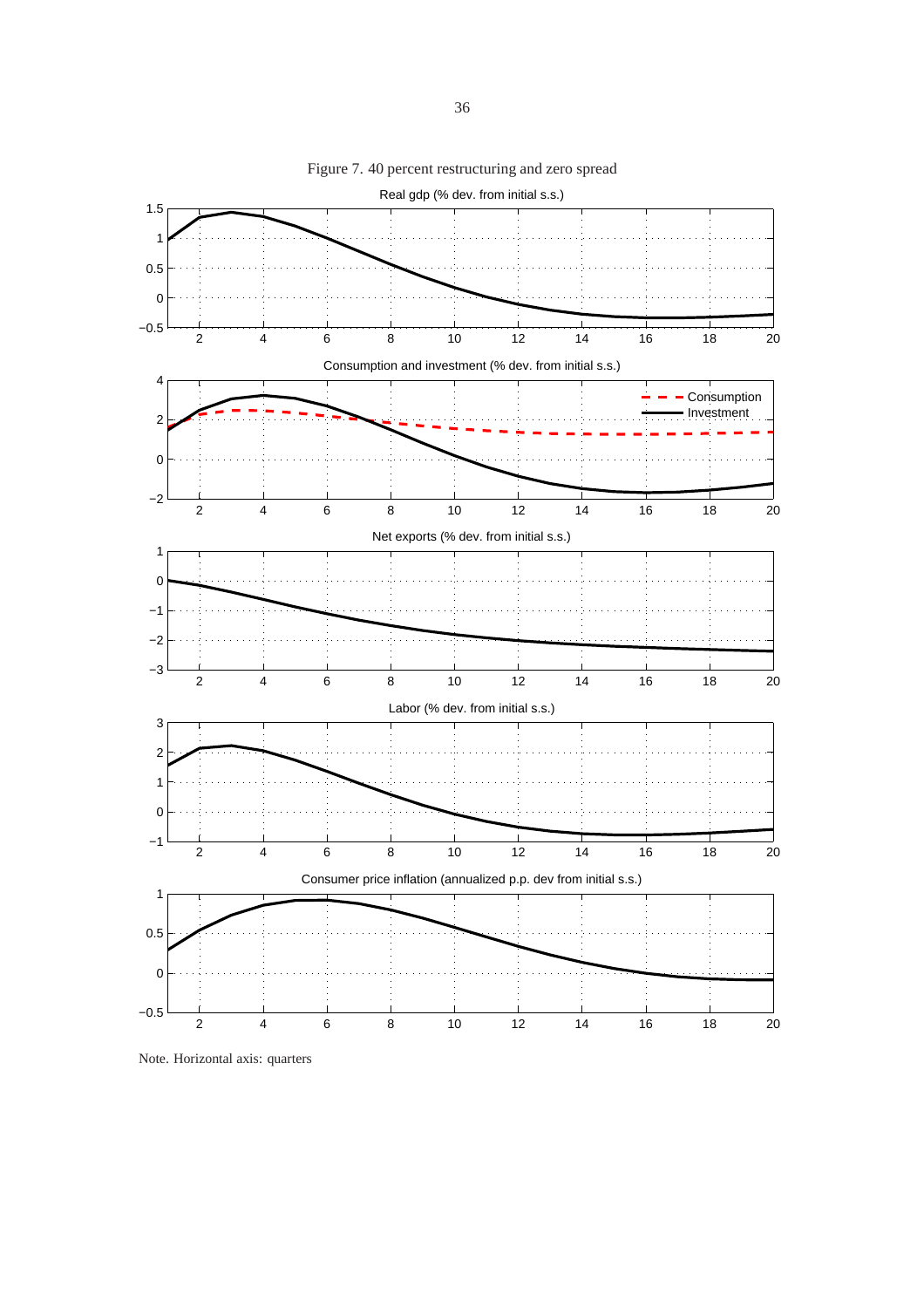

Figure 8. 40 percent restructuring and government bonds held by home households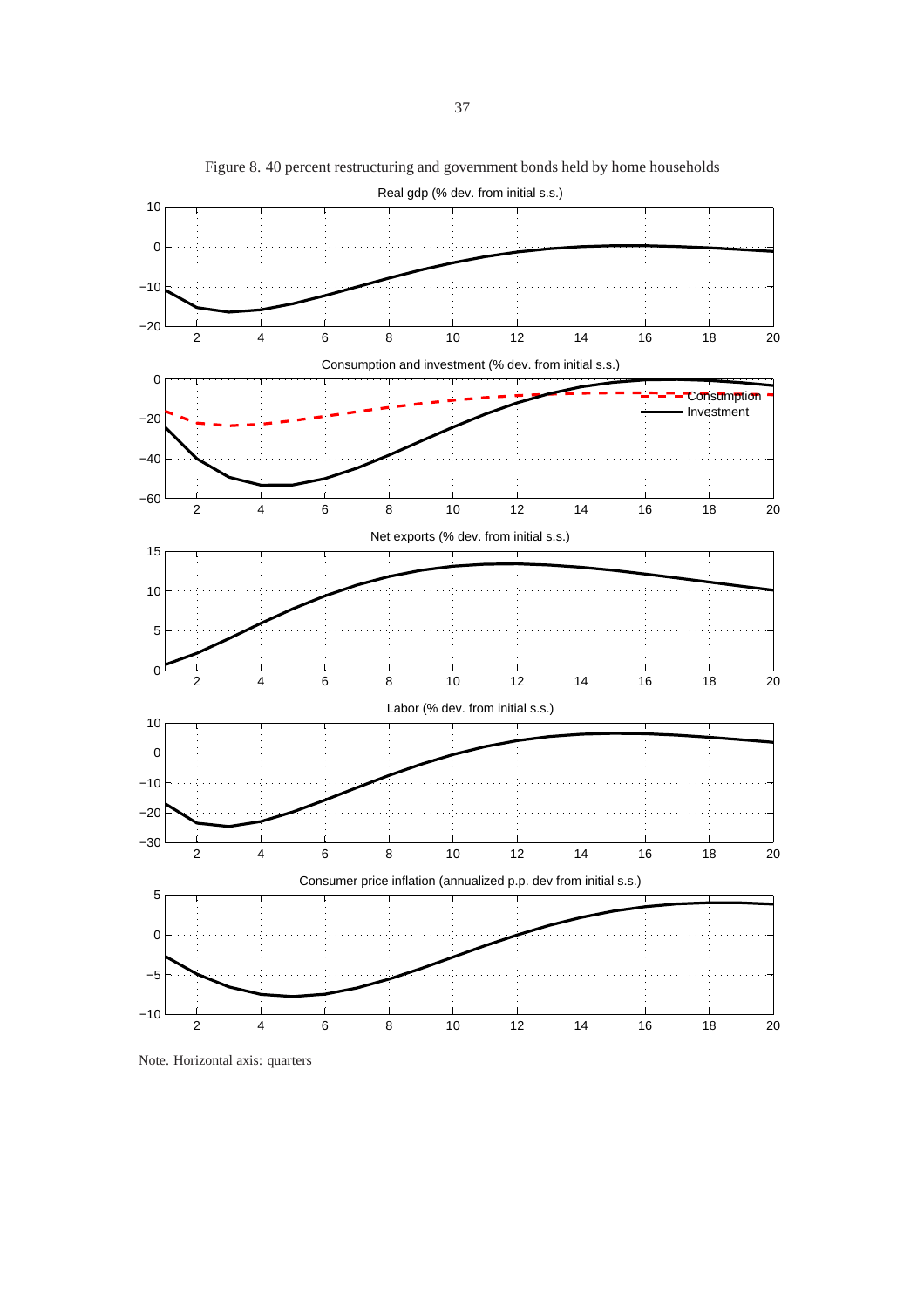

Figure 9. 40 percent restructuring and government bonds held by foreign households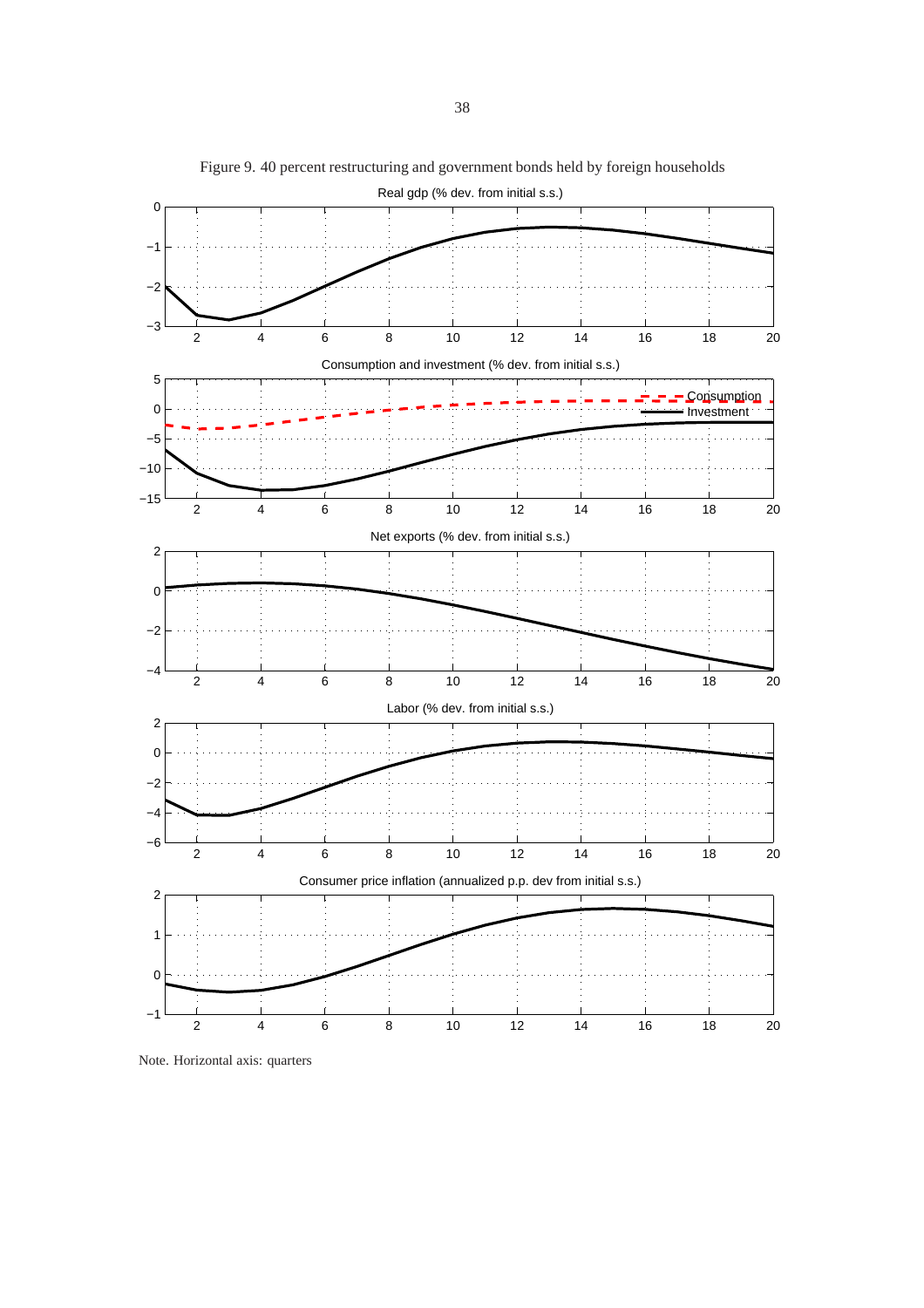

Figure 10. 40 percent restructuring and zero initial households' foreign position